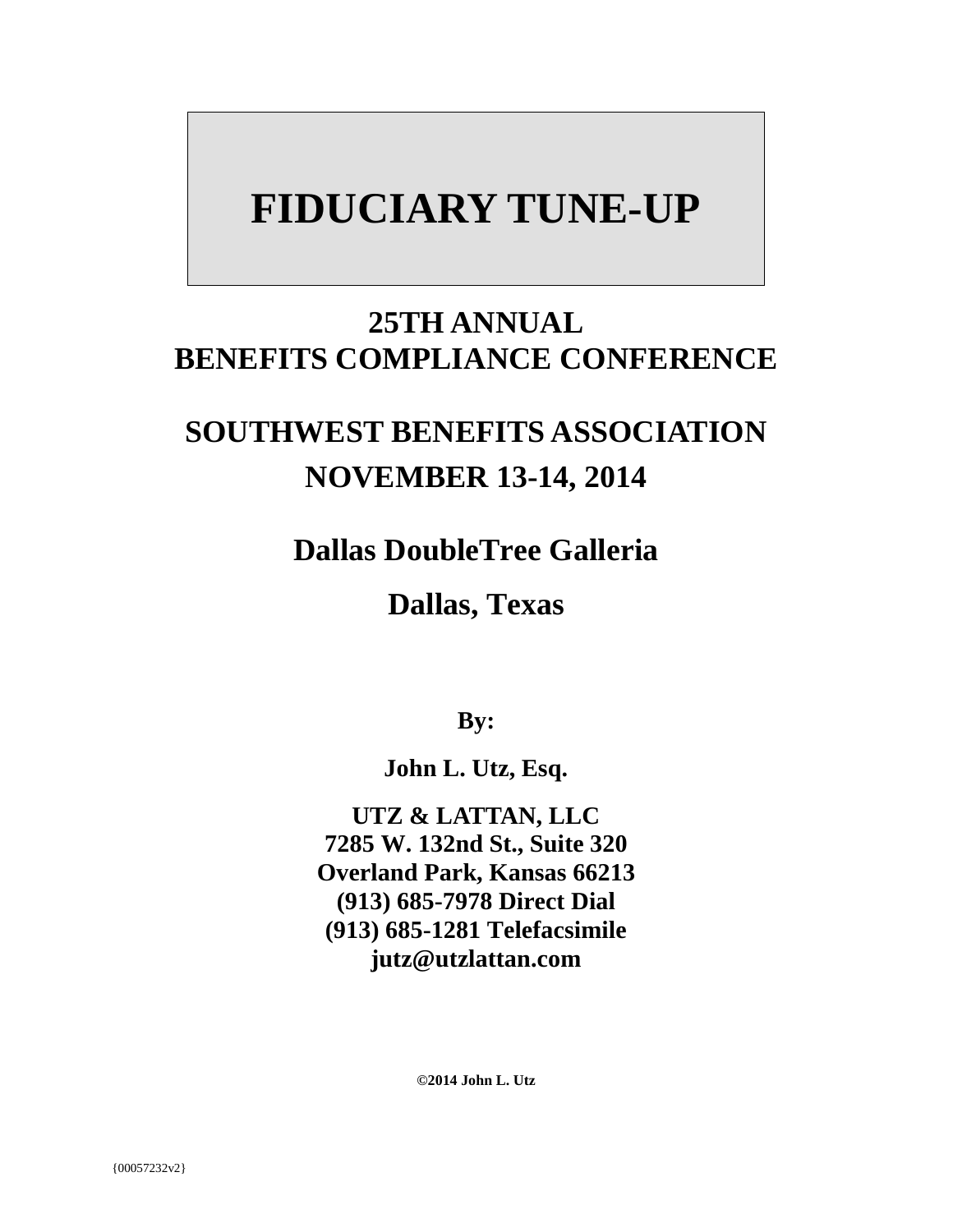#### **FIDUCIARY TUNE-UP**

**by John L. Utz Utz & Lattan, LLC jutz@utzlattan.com (913) 685-7978** 

#### **TABLE OF CONTENTS**

| 1.        | Does Dudenhoeffer Change Who Should Serve on a Fiduciary Committee? 1           |  |
|-----------|---------------------------------------------------------------------------------|--|
| 2.        | What You Should Ask Investment Managers Following the Western Asset             |  |
| <b>3.</b> | <b>Making Sure Investment Consultants are Subject to Fiduciary Standards 12</b> |  |
| 4.        | Fiduciaries' Ability to Rely on Advice of Counsel: Clark v. Feder               |  |
| 5.        | IRS Emphasis on Internal Controls and What It Means for Fiduciaries 16          |  |
| 6.        | Rollovers: To Whom Are You Giving Access to Terminating Participants? 17        |  |
| 7.        |                                                                                 |  |
| 8.        | <b>Signature Authority on Corporate Bank Account May Make One a Fiduciary:</b>  |  |
| 9.        |                                                                                 |  |
|           | <b>APPENDIX A Fiduciary Standards for Purchasing Employer Stock:</b>            |  |
|           | APPENDIX B Investment Advisor Not Fiduciary When Paid by Broker-Dealer 39       |  |
|           | <b>APPENDIX C Excerpt from 2008 outline on Voluntary Employees' Beneficiary</b> |  |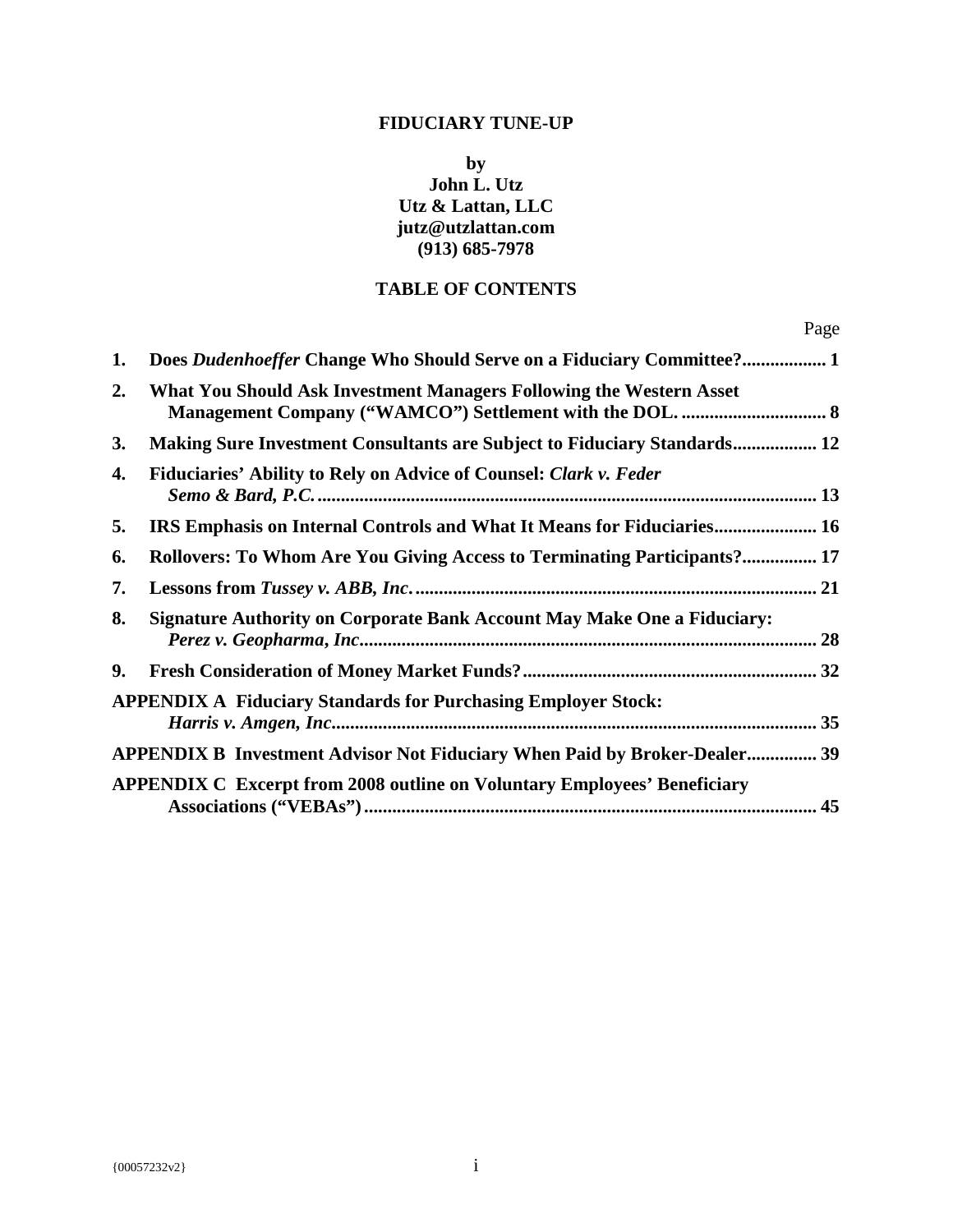#### **FIDUCIARY TUNE-UP**

#### **by John L. Utz Utz & Lattan, LLC jutz@utzlattan.com (913) 685-7978**

1. **Does** *Dudenhoeffer* **Change Who Should Serve on a Fiduciary Committee**? When employer "stock drop" class action litigation heated up in the early 2000s, many companies, particularly public companies, began removing high level executives from their fiduciary committees for their qualified retirement plans. This was particularly true for 401(k) plans of companies with publicly traded stock where the plan included an employer stock fund as an investment option. So, for example, where a company's "C-level executives," such as its chief financial officer, chief operating officer, or, less likely, chief executive officer, had been serving on a retirement plan fiduciary committee, those individuals may have been replaced with capable management employees lower on the corporate chart.

The motivation for not placing high level executives on fiduciary committees is a concern about how their superior knowledge about the company and its financial prospects may complicate committee operation. Specifically, the fear is that key executives' special knowledge about the company's financial circumstances and future prospects may lead to the following types of claims with respect to employer stock funds in the company's 401(k) or other defined contribution plan, particularly where participants have the right to choose how the monies in their accounts are to be invested:

- a. Argument 1: The special knowledge of key executives serving as fiduciaries should be imputed to the fiduciary committee, and on the basis of this information the fiduciary committee should have stopped purchases of employer stock, sold stock of the company currently held by the plan, or disclosed this special inside knowledge to participants (or all of the above). The fear is that there will be allegations that the fiduciary committee should, under the "fiduciary override principle," ignore the right of participants under plan documents to direct that monies in their plan accounts be invested in company stock or decide when such stock should be sold (the fiduciary override principle derives from ERISA Section  $404(a)(1)(D)$ , which directs a fiduciary to follow the terms of the plan document and instruments except to the extent they are inconsistent with the provisions of ERISA Title I and IV). This same type of claim could arise even if participants have no right to direct how their plan accounts are invested, such as under a plan that requires that certain employer contributions remain invested in company stock.
- b. Argument 2: An executive with special knowledge about the company's financial circumstances and prospects has a duty to educate other committee members by sharing any special knowledge relevant to the decision whether to stop making purchases of company stock (even when, under the plan documents, the plan directs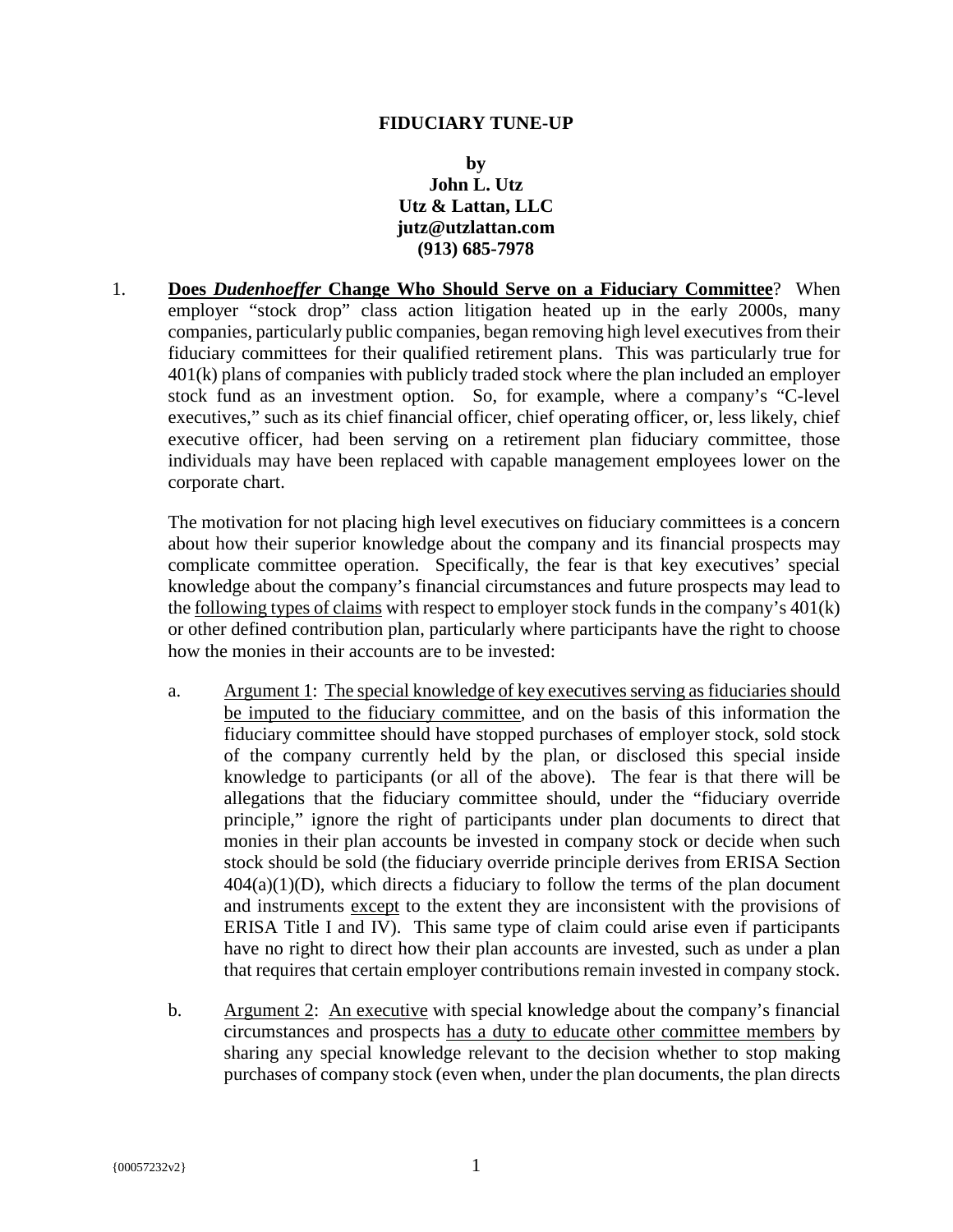the fiduciaries to honor participant directions to make purchases), sell company stock, or disclose special knowledge to participants (or all of the above).

- c. Argument 3: Public statements made by these key executives about the company's financial circumstances and prospects are made in their capacity as fiduciaries, rather than in their corporate capacities, and these statements should therefore be subject to ERISA's fiduciary standards, particularly the duty of loyalty.
- d. Argument 4: Committee members who would not otherwise have had inside information absent an executive on the fiduciary committee sharing special knowledge with them have engaged in insider trading.

The Supreme Court's decision in *Fifth Third Bancorp v. Dudenhoeffer*, 2014 US LEXIS 4495 (U.S. 2014), makes it worth asking whether the considerations in determining whether to exclude key executives from fiduciary committees have changed. On the one hand, *Dudenhoeffer* increases the risk of a successful fiduciary claim in a stock drop case by holding that there is no "presumption of prudence" that applies with respect to investment in employer stock. That is, the Supreme Court said the so-called *Moench* presumption is not a proper reading of ERISA. On the other hand, the Supreme Court, *in dicta*, has offered guidance on stock drop claims that may make them easier to defend in other ways.

Before considering whether *Dudenhoeffer* changes the analysis of whether key executives with special knowledge about a company's finances and prospects should be excluded from fiduciary committees, let me first describe the Supreme Court's decision itself. In *Dudenhoeffer*, the Supreme Court considered whether, when an ESOP fiduciary's decision to buy or hold the employer's stock is challenged in court, the fiduciary is entitled to a presumption that its investment of ESOP assets in employer stock is consistent with ERISA – that is, whether a "presumption of prudence" applies with respect to investments in employer stock. The Supreme Court held that no such presumption applies. It said ESOP fiduciaries are instead subject to the same duty of prudence that applies to ERISA fiduciaries in general, except they need not diversify the plan's assets to the extent those assets are invested in employer stock.

The case concerned a KSOP maintained by Fifth Third Bancorp, a large financial services firm. Employees were permitted to contribute a portion of their compensation, with Fifth Third matching contributions of up to four percent of an employee's compensation. The plan's assets were invested in 20 separate funds, including mutual funds and an ESOP. Participants could allocate their contributions among the funds in any way they wanted, except the company's matching contributions were always invested initially in the ESOP, after which participants could choose to move them to another fund.

Former employees and ESOP participants filed what they claimed was a class action asserting that the company and various of its officers were fiduciaries of the plan and violated their duties of loyalty and prudence. The Supreme Court considered only the duty of prudence claims, and not the duty of loyalty claims.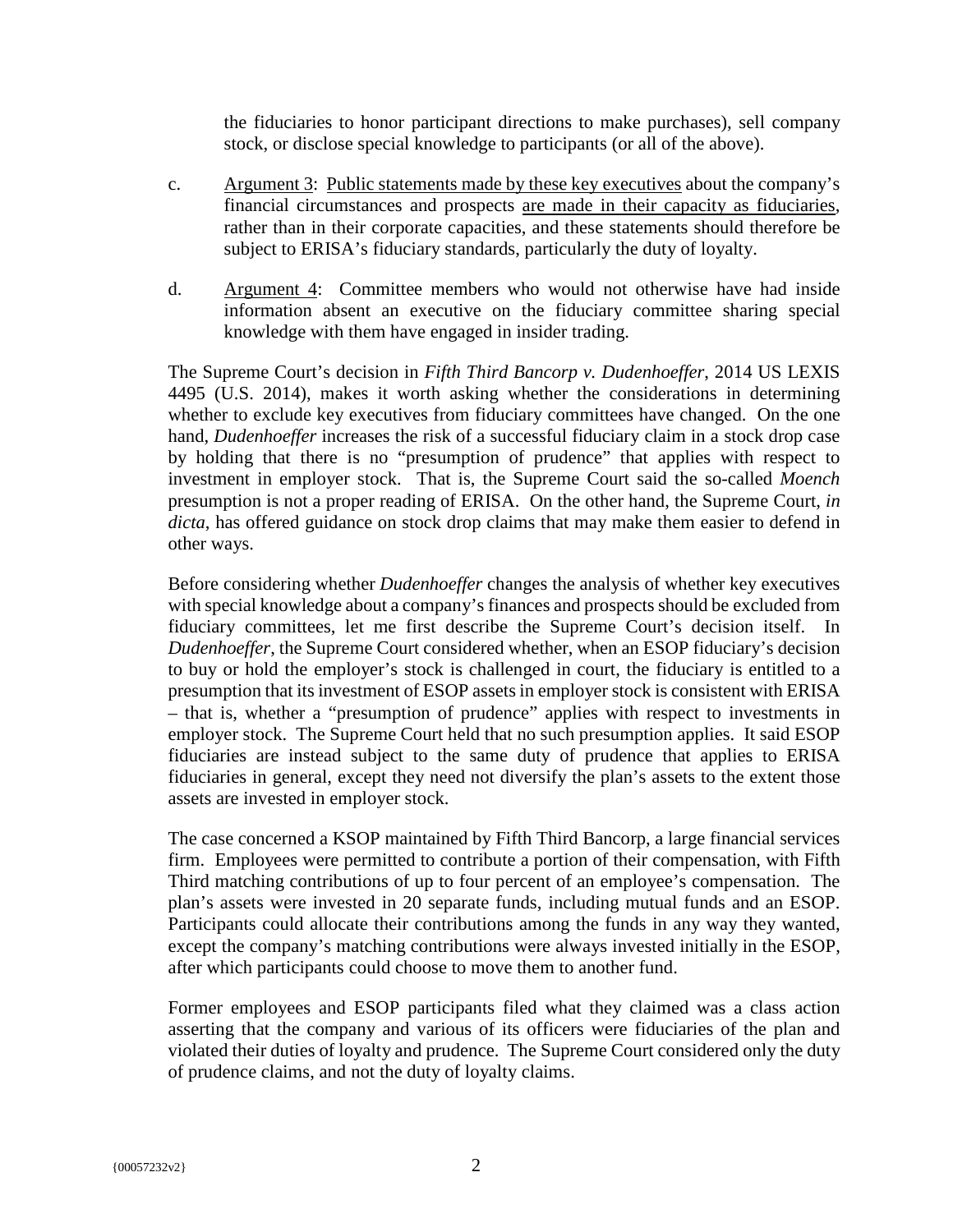The plaintiffs argued that by July 2007 the fiduciaries knew or should have known that the company's stock was overvalued and excessively risky for two separate reasons. The first was that publicly available information, such as newspaper articles, provided early warning signs that subprime lending, which formed a large part of the company's business, would soon leave creditors "high and dry" as the housing market collapsed and subprime borrowers became unable to pay off their mortgages. The second reason the plaintiffs argued the fiduciaries should have known the company's stock was overvalued and excessively risky was because of nonpublic information. The plaintiffs claimed the fiduciaries who were insiders knew the company's officers had deceived the market by making material misstatements about the company's financial prospects. The plaintiffs said those misstatements led the market to overvalue the company's stock, so the plan was paying more for the stock than it was worth.

The plaintiffs argued that a prudent fiduciary would have responded to this public and nonpublic information in one or more of the following ways: (1) selling the employer stock owned by the ESOP before the value of those shares declined, (2) refraining from purchasing more employer stock, (3) "canceling" the plan's ESOP option, and (4) disclosing the inside information so the market would adjust its valuation of the company's stock downward, with the result that the ESOP would no longer be overpaying for that stock.

The company's stock price allegedly fell by 74 percent between July 2007 and September 2009, when the lawsuit was filed. The stock apparently had partially recovered to around half of its July 2007 price by the time the Supreme Court considered the case.

The Supreme Court first concluded as follows:

[T]he law does not create a special presumption favoring ESOP fiduciaries. Rather, the same standard of prudence applies to all ERISA fiduciaries, including ESOP fiduciaries, except that an ESOP fiduciary is under no duty to diversify the ESOP's holdings.

Put another way, the Supreme Court said:

Thus, ESOP fiduciaries, unlike ERISA fiduciaries generally, are not liable for losses that result from a failure to diversify. But aside from that distinction, because ESOP fiduciaries are ERISA fiduciaries and because [ERISA Section  $404(a)(1)(B)$ 's] duty of prudence applies to all ERISA fiduciaries, ESOP fiduciaries are subject to the duty of prudence just as other ERISA fiduciaries are.

The court rejected the defendants' argument that a presumption of prudence was appropriate because in deciding what is prudent fiduciaries of an ESOP can consider that among an ESOP's goals are the promotion of employee ownership of employer stock. The defendants' argument was that given this nonpecuniary goal of encouraging employee ownership, an investment in employer stock would be imprudent only if the company were about to go out of business. The Supreme Court rejected the notion that nonpecuniary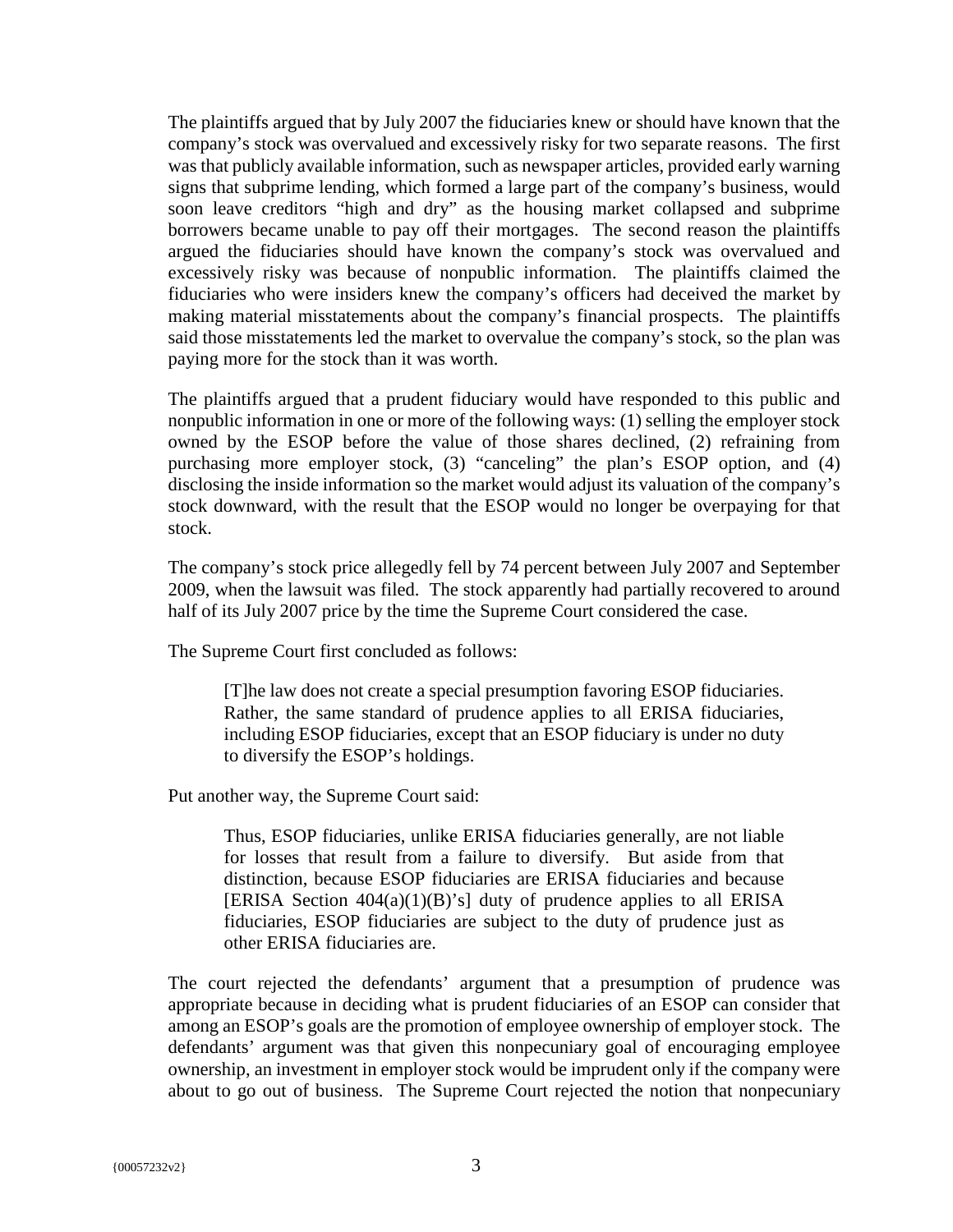benefits of a qualified retirement plan, such as an ESOP, are a proper consideration when determining whether fiduciaries have acted prudently. Instead, the proper focus is on the financial benefits of the plan, such as retirement income, even where the plan is an ESOP.

After delivering this considerable blow to ESOP fiduciaries – by declaring there to be no presumption of prudence when ESOP fiduciaries make investment decisions relating to employer stock – the court provided guidance to courts considering claims of imprudent investment relating to employer stock that fiduciaries should find encouraging. This guidance related to what a plaintiff must allege to state a case that can go forward (that is, survive a motion to dismiss for failure to state a claim under Federal Rules of Civil Procedure  $\S 12(b)(6)$ .

First, the Court was dismissive of potential claims that fiduciaries need to second guess the market's analysis of publicly available information as reflected in the stock price. The court put it is way:

In our view, where a stock is publicly traded, allegations that a fiduciary should have recognized from publicly available information alone that the market was over- or undervaluing the stock are implausible as a general rule, at least in the absence of special circumstances.

That is, fiduciaries "may, as a general matter . . . prudently rely on the market price." So, a fiduciary usually "is not imprudent to assume that a major stock market . . . provides the best estimate of the value of the stocks traded on it that is available to him."

The Supreme Court left open the possibility that a plaintiff could plausibly allege imprudence on the basis of publicly available information by pointing to a "special circumstance" affecting the reliability of the market price as a fair assessment of the stock's value that would make reliance on the market's valuation of employer stock imprudent. Though acknowledging the possibility of such special circumstances, the Court gave no examples of when this might occur. One has the sense the Court was skeptical this would often occur.

The Court then offered guidance on claims that fiduciaries have behaved imprudently by failing to act on the basis of nonpublic information available to them because they were insiders. The Court said to state a claim for breach of the duty of prudence based on inside information, a plaintiff must "plausibly allege an alternative action that the defendant could have taken that would have been consistent with the securities laws and that a prudent fiduciary in the same circumstances would not have viewed as more likely to harm the fund than to help it." The Supreme Court said the following three points should help in making this determination:

1. ERISA's duty of prudence does not require a fiduciary to break the law. So, the duty of prudence cannot require an ESOP fiduciary to perform an action – such as divesting a plan's holdings of the employer's stock on the basis of inside information – that would violate the securities laws.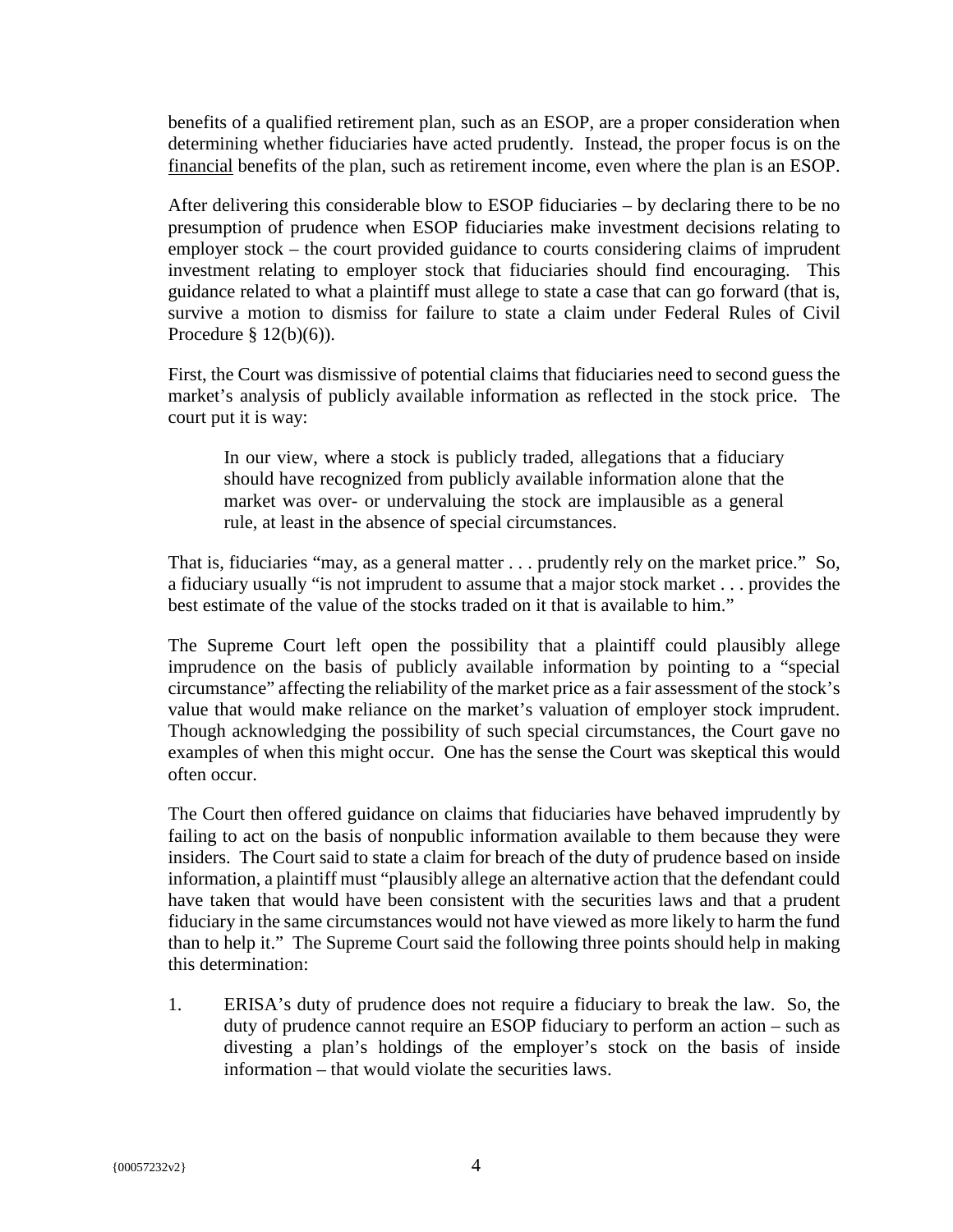- 2. Where plaintiffs claim that fiduciaries should, on the basis of inside information, have refrained from making additional stock purchases, or disclosed that inside information to the public so the stock would no longer be overvalued, courts should consider whether doing so could "conflict with the complex insider trading and corporate disclosure requirements imposed by the federal securities laws or with the objectives of those laws." The Supreme Court did not seem ready to address these points further, noting that the SEC had not advised it of its views, which the Supreme Court noted "may well be relevant."
- 3. Courts considering prudence claims based on a fiduciary's inside information should consider whether a prudent fiduciary might have "concluded that stopping purchases – which the market might take as a sign that insider fiduciaries viewed the employer's stock as a bad investment – or publicly disclosing negative information would do more harm than good to the fund by causing a drop in the stock price and a concomitant drop in the value of the stock already held by the fund."

What does all this mean in terms of the risk of having key executives serve on fiduciary committees for plans that hold employer stock? As to public companies, where *Dudenhoeffer* likely has the greatest impact, the Supreme Court's decision, though eliminating the *Moench* presumption of prudence, potentially makes stock drop cases easier to defend in other respects. First, the Supreme Court confirmed what is not particularly surprising – fiduciaries are not required to violate the securities laws. The Supreme Court, though, confessed ignorance as to whether refraining from making additional stock purchases on the basis of inside information, or disclosing inside information to the public, would violate the securities laws.

Second, the Supreme Court said that to prevail plaintiffs must show there was some better course of action than what the fiduciaries did (or failed to do). The Court said, in this regard, that it is conceivable that actions frequently advocated by plaintiffs – selling company stock, refraining from future purchases, or disclosing additional information to participants – could be worse than the status quo, by causing the value of the stock held by the plan to drop. Courts considering prudence claims based on a fiduciary's inside information should consider in this connection whether a prudent fiduciary might have "concluded that stopping purchases – which the market might take as a sign that insider fiduciaries viewed the employer's stock as a bad investment – or publicly disclosing negative information would do more harm than good to the fund by causing a drop in the stock price and a concomitant drop in the value of the stock already held by the fund."

The Court summed up these two points by stating that a plaintiff must, to state a claim for breach of the duty of prudence based on inside information, "plausibly allege an alternative action that the defendant could have taken that would have been consistent with the securities laws and that a prudent fiduciary in the same circumstances would not have viewed as more likely to harm the fund than to help it."

Although the Supreme Court's direction to plaintiffs not simply to throw stones, but to show what a better path might have been, is helpful to fiduciary defendants, in a pre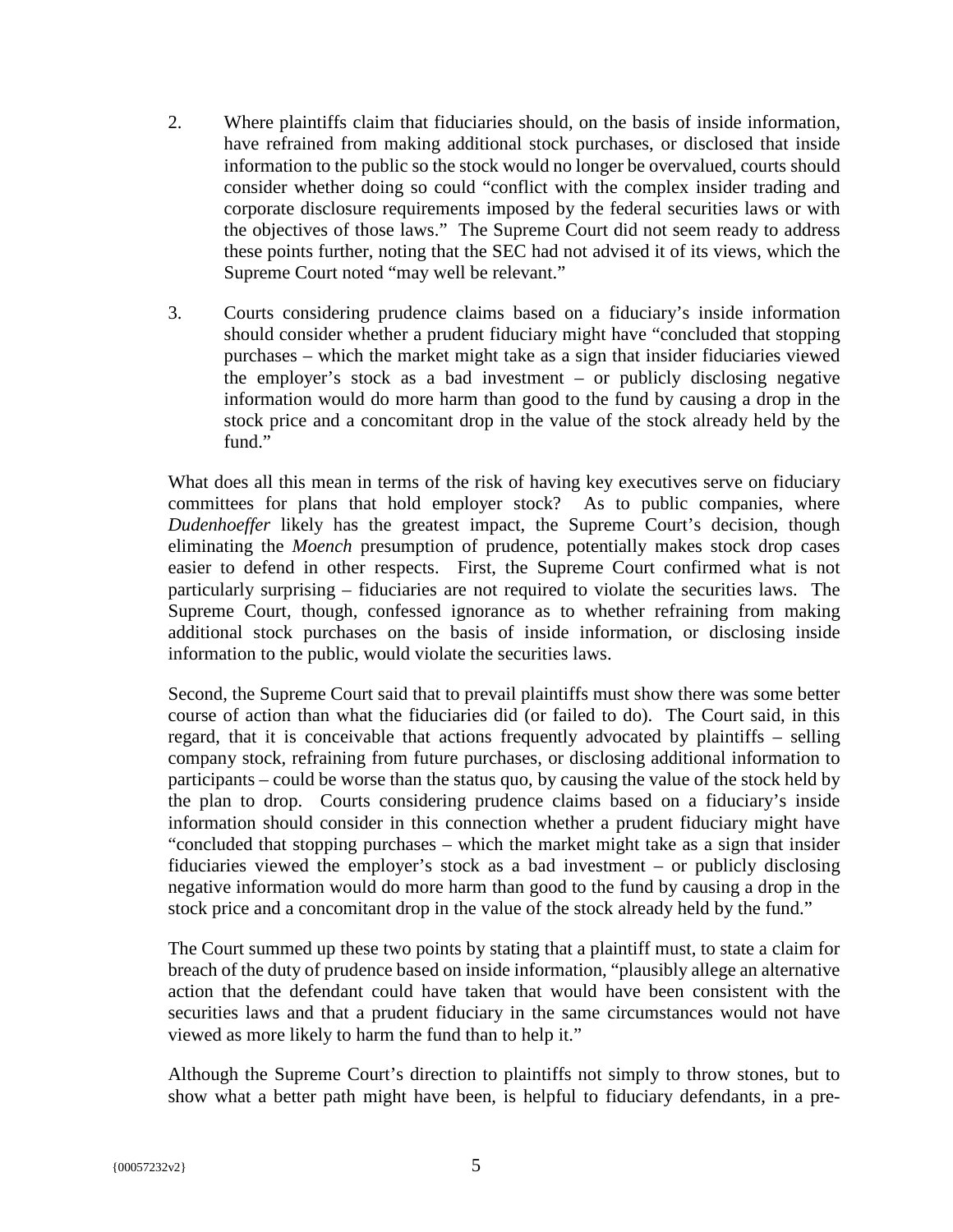*Dudenhoeffer* case, *Harris v. Amgen, Inc.*, 738 F.3d 1026 (9<sup>th</sup> Cir. 2013), the Ninth Circuit did not seem overly sympathetic to fiduciaries' claims that removing a stock fund would have been detrimental to participants. The case included a pre-*Dudenhoeffer* holding relating to the presumption of prudence. Following *Dudenhoeffer*, the Supreme Court granted certiorari and remanded the case to the Ninth Circuit for further consideration in light of *Dudenhoeffer*. The Ninth Circuit's subsequent ruling, at 2014 U.S. App. LEXIS  $20816$  ( $9<sup>th</sup>$  Cir. 2014), is virtually identical to its decision prior to remand in all regards other than in its discussion of the presumption of prudence.

The fiduciary-defendants in *Harris* argued it would have hurt participants to eliminate the stock fund because it would have sent a negative signal to the market and resulted in a drop in the price of shares held by the plan. Interestingly, the Ninth Circuit said that where the defendant fiduciaries had inside information from the beginning (as was alleged), there would have been no such detrimental effect for participants if the fiduciaries had followed their fiduciary obligations. That is because they would have been obliged to act as soon as they knew or should have known the company's share price was artificially inflated, rather than long after they gained that knowledge and after participants had invested at an artificially inflated price. This was relevant because the defendants in *Harris* were alleged to have violated their fiduciary duties "at more or less the same time" some of them were alleged to have violated their duties under the federal securities laws. The court said if the fiduciaries had timely complied with their duties under ERISA, there would therefore have been "little or no artificial increase" in the share price before the company stock funds were removed as an investment option. For a fuller discussion of *Harris v. Amgen*, see Appendix A.

The Ninth Circuit's decision in *Harris* suggests that the reasons for excluding key executives from fiduciary committees for plans holding employer stock are just as solid as ever, in spite of somewhat encouraging statements from the Supreme Court in *Dudenhoeffer*. This is particularly true for plans of publicly traded companies. But what about private companies sponsoring ESOPs or other plans holding employer securities? The argument for their excluding key executives from fiduciary committees is probably less persuasive than for public companies. One reason it may be more appropriate for key executives of private companies to serve on a fiduciary committee is that although some private companies have very large workforces, many do not, and therefore do not have as deep a pool of management talent from which to draw for committee members as would a "typical" publicly-traded company.

In addition to the fact that a smaller workforce may leave a private company with fewer capable candidates for serving on a fiduciary committee, the stock drop litigation risk, though real, may be more *ad hoc* in nature and arise less frequently than for a public company. This is because there will typically be fewer decisions for fiduciaries of a private company's plan to make concerning the purchase or sale of shares than will be the case with respect to a public company's plan. In particular, after an initial purchase of stock by a private company's ESOP or other defined contribution plan, the plan's fiduciaries may have little opportunity to consider whether to purchase stock. Unlike with a public company, a private company's plan will not typically make routine, day-to-day, purchases,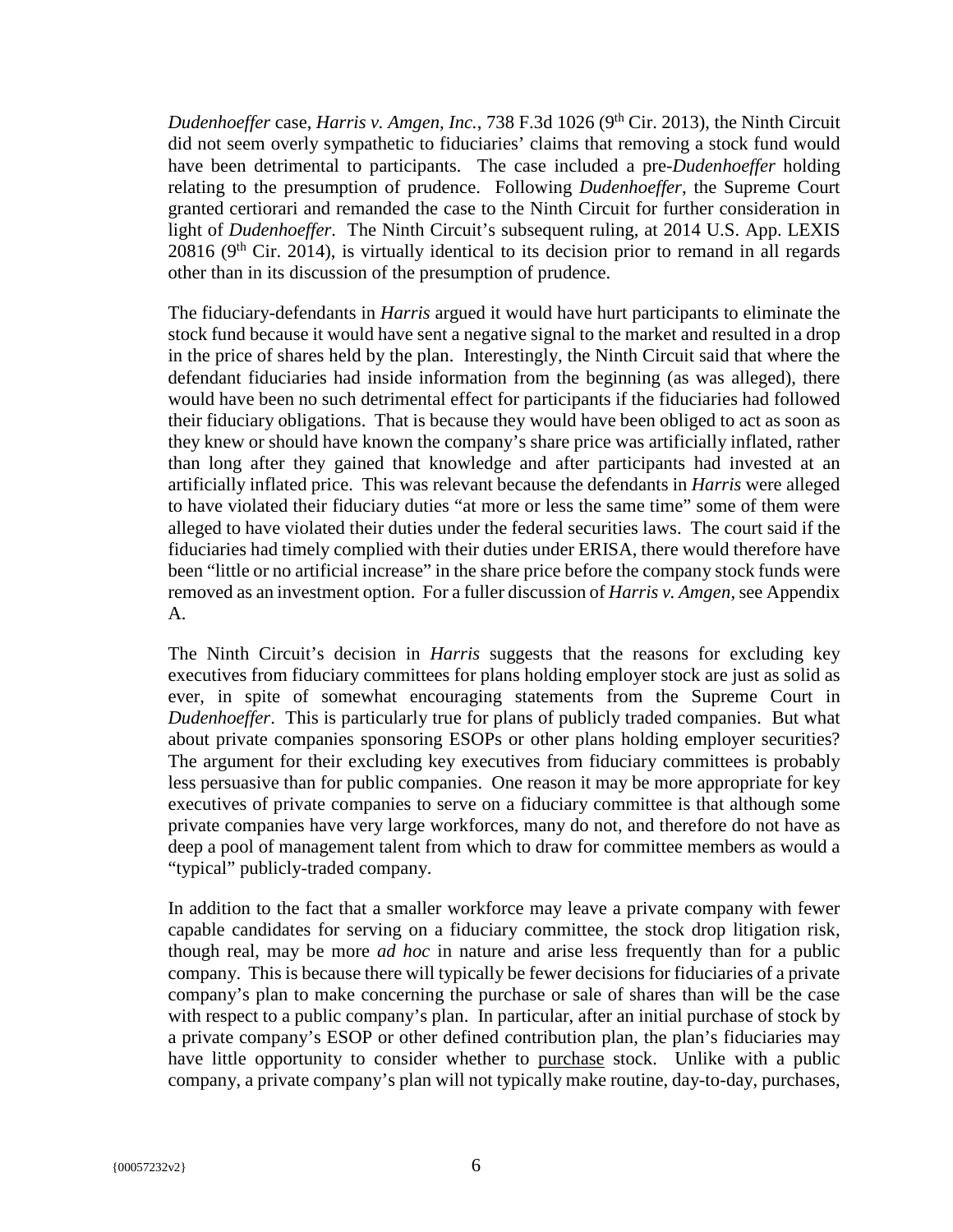which means there will be fewer fiduciary decisions to be made with respect to those shares.

As a companion point, a fiduciary committee for a private company's plan will have relatively few opportunities to sell shares, because there will usually be no market for those shares, unless the plan has some right to put shares to the company or another shareholder. There is at least one notable exception to this relative lack of opportunity for a private company's plan to sell shares. That is where a distribution of stock is made from a plan to a participant, who then exercises his or her right to put the shares to the company. In that circumstance, the company will usually offer the plan the opportunity to purchase the shares. Assuming the plan does not own 100 percent of the company's stock, this question whether to purchase the shares put to the company may have real consequences for the plan. In contrast, in the case of a 100 percent ESOP-owned company, the aggregate value of the stock in the plan will typically be the total value of the company, so whether the plan purchases the shares put to the company will have little or no effect on the aggregate value of the stock held by the plan. This assumes the company would hold in treasury any shares put to (and purchased by) it, rather than selling those shares to another prospective shareholder. The plan's decision whether to buy the put shares may, though, well affect the relative value of participants' accounts. That is because a plan might (and typically would) allocate newly purchased shares to the accounts of all participants, whereas a simple increase in the value of shares resulting from the company holding put shares in treasury would increase the value of the shares already in participants' accounts. In the case of some plans, this could favor longer term participants over shorter term participants, because the latter may have fewer shares allocated to their accounts.

Fiduciaries of a private company's plan might also have a fiduciary decision to make with respect to shares of company stock where the plan enables the fiduciary committee to determine whether to distribute cash or stock.

When participants do not themselves make the investment decision whether to buy employer stock – which will typically be the case under a private company's plan (that typically will not be a KSOP) – there may be a lesser need to disclose "inside" information to participants, given that they are not making investment decisions with respect to employer stock. Nonetheless, participants may argue they have a need for that information to help them (a) decide when to terminate employment and become eligible for a distribution, (b) decide whether to put distributed shares to the company at their first opportunity, or instead wait for a later opportunity, which might be a year later, and (c) plan their retirement by taking into account the value of amounts to which they may become entitled under the plan.

On balance, for a private company, allowing key executives to serve on a fiduciary committee may seem imperative due to the typically smaller workforce talent pool, and may be slightly less dangerous from a fiduciary prospective than for a public company plan. The reasons that have developed over the last 10 to 15 years for excluding key executives from fiduciary committees for publicly traded companies are, however, probably still as strong as ever, in spite of the Supreme Court's somewhat soothing *dicta* in *Dudenhoeffer* (other than the bad news on the *Moench* presumption of prudence).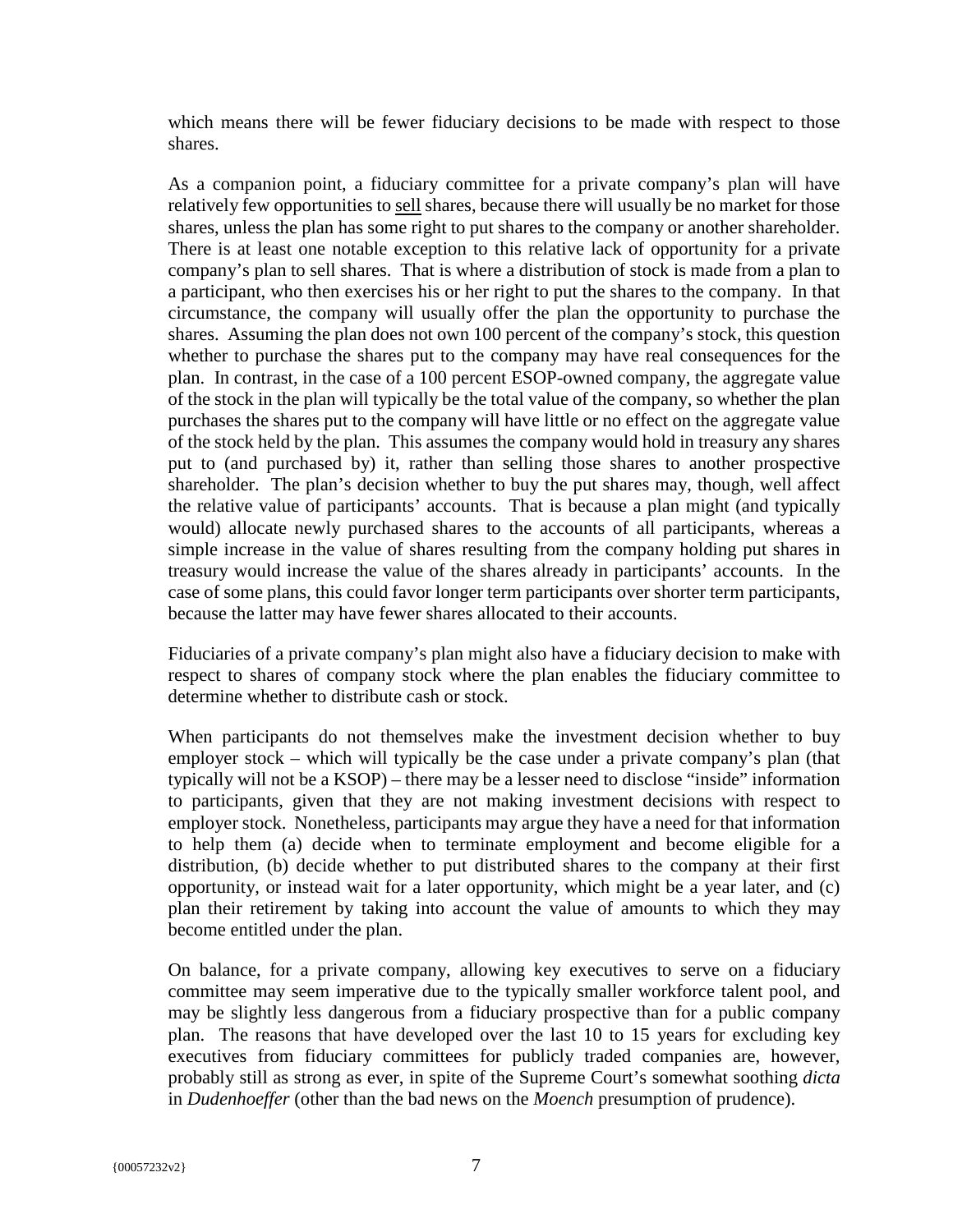All of this begs the question whether a board of directors or other party with the power and duty to appoint and monitor members of a fiduciary committee breach their duties of loyalty or prudence by purposefully and categorically excluding certain key executives for consideration as committee members. Although one could fashion a theoretical argument that doing so constitutes a breach, I don't think such a policy should constitute a *per se* violation of the fiduciary obligations of the body appointing committee members. That is in part because I do not know of precedent establishing a fiduciary obligation to appoint the very "best" candidates to a fiduciary committee. In addition, one could easily argue that a key executive with much on his or her plate, and therefore less time to devote to his or her fiduciary obligations, might not be the "best" choice anyway. Further, the skill set of, say, a COO, may be less well-suited to serving on a fiduciary committee than might be the skill set of a benefits manager, HR vice president, plant manager, or director of investments for the employer's treasury department.

There are potentially so many qualified candidates to serve on a fiduciary committee, and so many factors to consider in terms of experience, tenure with the company, temperament, judgment, knowledge, and time to devote to one's fiduciary responsibilities, that it would seem hard to argue that a prohibition on appointing certain high level executives to fiduciary committees would in and of itself constitute a fiduciary breach. And in any event, such a prohibition is unlikely to be made written policy; instead, the disadvantages of including key executives on a fiduciary committee may simply be one of the considerations taken into account by the board (or other individual or body) appointing members of a fiduciary committee. Finally, one could argue that to the extent a key executive is unable to function as forthrightly and fully as another committee member due to concern about his or her use of inside information, the executive might well not be the ideal candidate to work well and candidly with his or her committee colleagues.

2. **What You Should Ask Investment Managers Following the Western Asset Management Company ("WAMCO") Settlement with the DOL**. Some securities, by the terms of their offering documents, are not available for purchase by plans subject to ERISA. Why might an issuer not want to sell to plans subject to ERISA? The concern is typically that the assets of the company issuing the security may become plan assets. In that event, the company issuing the stock, or in some case bonds, could become subject to ERISA fiduciary standards in dealing with its own company assets! This, of course, would generally be untenable because it would require, among other things, that the issuing company deal with its own company assets for the exclusive purpose of providing benefits and defraying reasonable plan expenses for the plans buying its securities. In addition, it could complicate or make impermissible dealings between the issuing company and any party in interest with respect to any of the investing plans. So, for example, if the company issuing the security were a manufacturer of widgets, it could not sell those widgets to an employer sponsoring a plan that has bought the security. That is because the widgets would be considered plan assets and the sale would be a prohibited sale of plan assets to a party in interest (an employer with employees covered under the plan). In addition, if the issuer were outside the United States, and its assets were considered plan assets of a plan investor, this may raise a question as to whether the investing plan's fiduciaries are impermissibly maintaining the indicia of ownership of plan assets (that is, the issuing company's assets)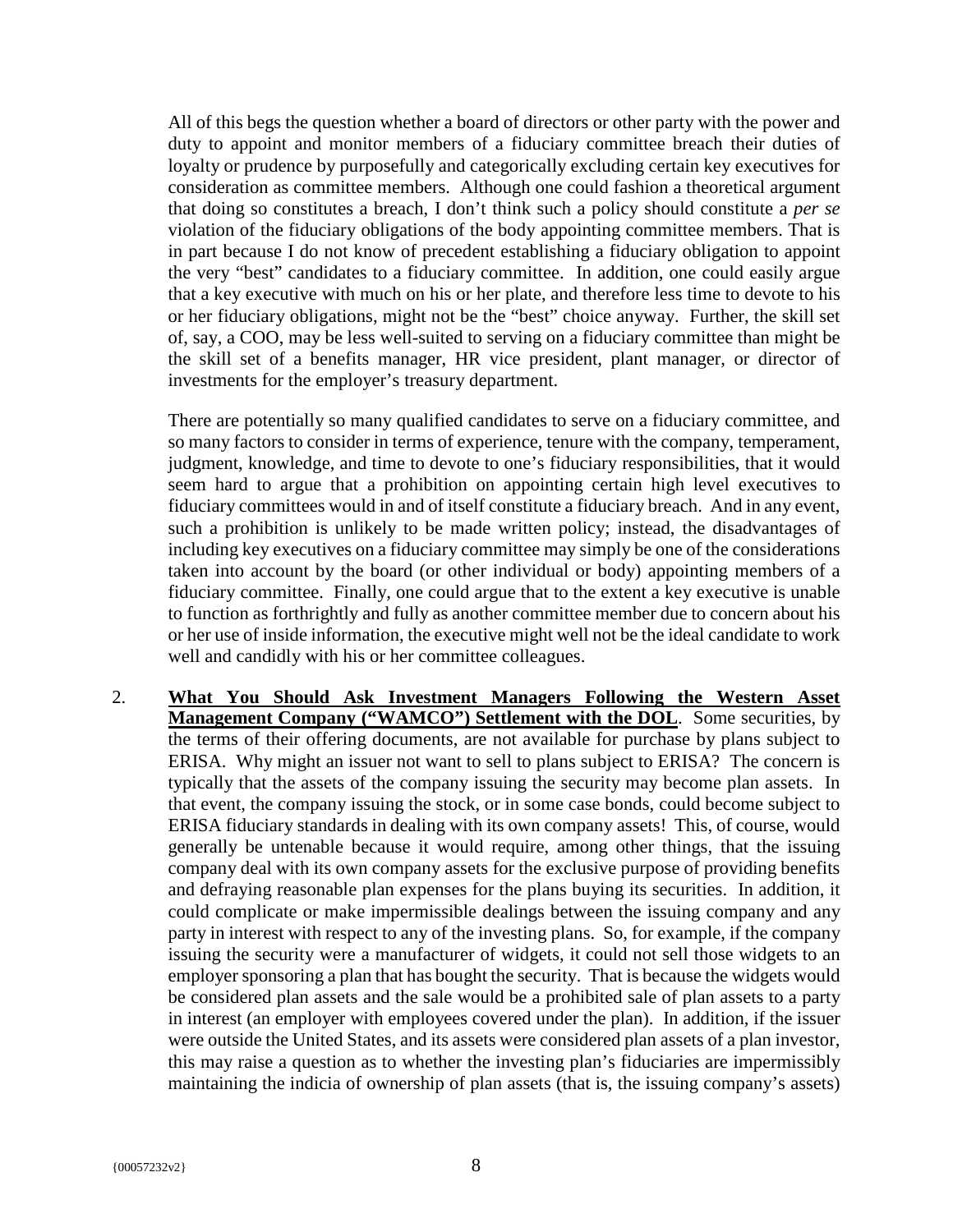outside the jurisdiction of the district courts of the United States, in violation of ERISA Section 404(b).

The concerns described above, which are all a consequence of the security issuer's assets being treated as assets of an investing plan, are inapplicable with respect to many, and perhaps most, plan investments. That is because the Department of Labor's regulations defining what constitutes a "plan asset" describe many types of investments with respect to which the issuer's underlying assets are not treated as assets of an investing plan. *See*  29 CFR § 2510.3-101. Specifically, the DOL regulations helpfully provide that "[g]enerally, when a plan invests in another entity, the plan's assets include its investment, but do not, solely by reason of such investment, include any of the underlying assets of the entity." 29 CFR § 2510.3-101(a)(3). This general, and favorable, rule, which avoids the worry that a plan's investment in a security will cause the issuer to become a fiduciary of the plan, or that the issuer's assets will become plan assets for prohibited transaction purposes, does not, however, apply in certain cases. Specifically, where a plan invests in an equity interest of an entity that is neither a publicly-offered security nor a security issued by an investment company registered under the Investment Company Act of 1940 (such as, a mutual fund), the plan's assets include not only the equity interest, but also an undivided interest in each of the underlying assets of the entity, unless either the entity is an "operating company" or equity participation in the entity by benefit plans investors is "not significant." The regulations expressly point out that in this circumstance any person who exercises authority or control respecting the management or disposition of the underlying assets of the entities in which the plan acquired an equity interest, and any person who provides investment advice with respect to those assets for a fee (direct or indirect), is a fiduciary of the investing plan. *Ibid*.

Note that this troublesome situation does not arise where the equity interest is in an entity that is an "operating company." An operating company is an entity that is primarily engaged, directly or through a majority-owned subsidiary or subsidiaries, in the production or sale of a product or service other than the investment of capital. 29 CFR § 2510.3-  $101(c)(1)$ . In addition, the term "operating company" is considered to include "a venture capital operating company" and a "real estate operating company" as defined in 29 CFR §§ 2510.3-101(d) and (e).

Note also that the "plan asset" concern arises only where the plan invests in an "equity interest." The term "equity interest" means any interest in an entity other than an instrument that is treated as indebtedness under applicable local law and which has no substantial equity features. CFR  $\S$  2510.3-101(b)(1). Notably, a profits interest in a partnership, an undivided ownership interest in property and a beneficial interest in a trust are equity interests. *Ibid*.

Offering documents for securities sometimes warn potential plan investors of the risk that the issuer's assets will be treated as plan assets, but do not prohibit investment by plans subject to ERISA. In other circumstances, the offering documents may include a flat prohibition on investment by plans subject to ERISA, with a requirement that each investor represent that it is not a plan subject to ERISA (perhaps through a deemed representation, where the act of purchasing the security is deemed to be a representation that the purchaser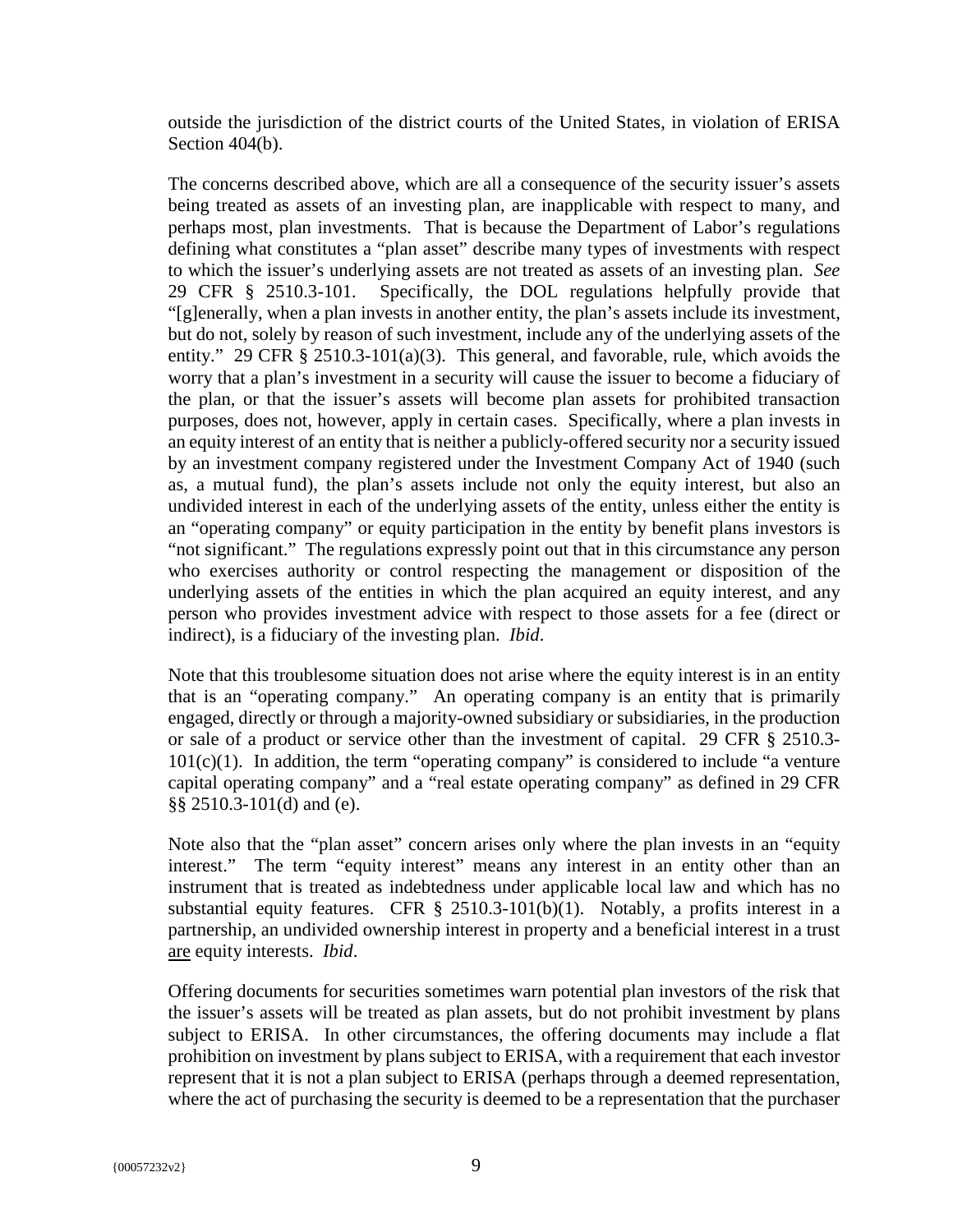is not a plan subject to ERISA). For this latter type of security, one presumes that the issuer is sufficiently concerned that its assets will be considered plan assets, and sufficiently worried about the potential fiduciary and prohibited transaction implications for the issuer itself that could result, that it does not wish to permit plan investors.

So here is the news: many investment managers have been paying insufficient, if any, attention to statements in issuers' offering documents prohibiting investment by plans subject to ERISA. This came to light most publicly in connection with the settlement of claims by the SEC and Department of Labor against Western Asset Management Company ("WAMCO"), a subsidiary of Legg Mason Inc. The Department of Labor, in an EBSA news release dated January 27, 2014, and the SEC, in orders instituting administrative and cease-and-desist proceedings (Investment Advisers Act of 1940 Releases Nos. 3762 and 3763, Investment Company Act of 1940 Release No. 30893, and Administrative Proceeding Files No. 3-15688 and 3-15689 (all dated January 27, 2014)), announced the settlement of two types of claims against WAMCO. The DOL settlement and related SEC charges required WAMCO to restore a total of more than \$17.4 million to benefit plans and other accounts and required WAMCO to pay more than \$3.6 million in penalties.

As to the first type of claim made by the DOL and SEC, the agencies asserted that over a period of roughly two and a half years, WAMCO used ERISA plan assets to purchase approximately \$90 million in securities that were prohibited for purchase and ownership by plans subject to ERISA. These involved investments in a related set of securities for 99 accounts subject to ERISA. The DOL alleged that WAMCO's own compliance system recognized that the terms of the securities prohibited their ownership by plans subject to ERISA, but WAMCO overrode the system to permit their purchase.

The DOL also asserted that WAMCO's management and compliance personnel knew of this about 20 months after the purchases began, but did not immediately correct the error or inform clients, in violation of the company's own policies. Instead, the securities continued to be held for another nine months or so, at which time they were sold, resulting in significant losses.

The DOL and SEC also complained that WAMCO arranged for 514 cross-trades, in which WAMCO sold fixed income securities to various broker-dealers and then repurchased the same securities from the same broker-dealers on behalf of different clients at a markup and without obtaining independent offers. The DOL's complaint was that as a result of "unfair pricing" involving these cross-trades, some ERISA plans suffered more roughly \$6.2 million in losses. The essence of the SEC's complaint was that because WAMCO arranged to cross the securities at the bid price, it allocated the full benefit of the roughly \$12.4 million in market cost savings resulting from the cross-trading to its buying clients. As a result, WAMCO deprived its clients selling securities of their share of the market savings, which was roughly \$6.2 million.

A number of investment managers have, in response to the WAMCO settlement, reviewed their investment records in an attempt to determine whether they purchased securities for plans subject to ERISA that, by their terms, were not available for purchase by such plans. In other cases, plan fiduciaries have themselves asked managers to review their records for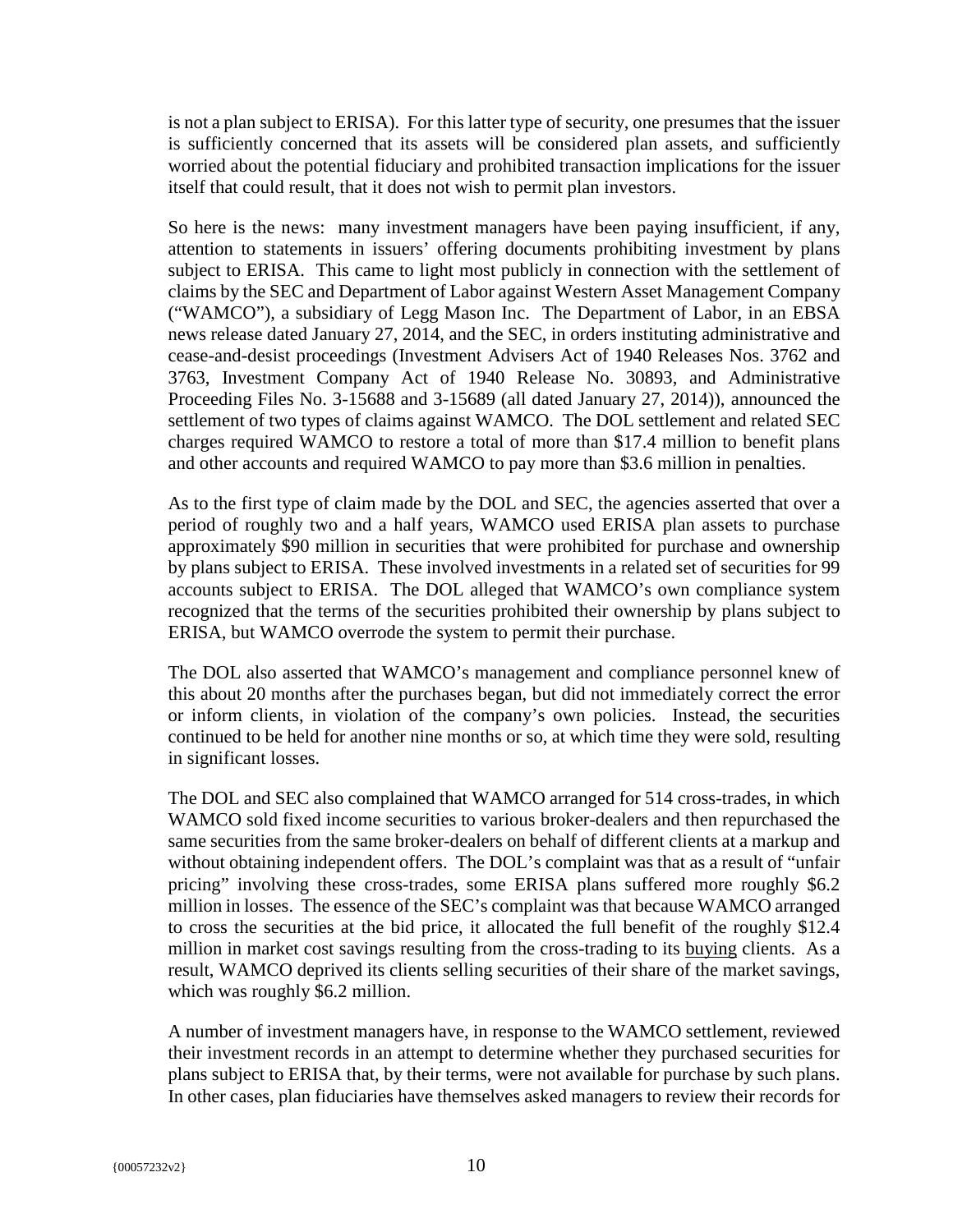purchases of those securities. In both cases, it has not been unusual to find that plans have made these purchases. Investment managers point out that this is a difficult issue for them as a practical matter because, particularly when they are not buying the initial issue of a security (such as a bond that may be treated as an equity interest under the DOL's regulations), but are instead buying the security on the secondary market, the offering documents may be hard to obtain, and the commercial services relied on by investment managers to flag securities that are not eligible for purchase by plans subject to ERISA have proven incomplete or inaccurate, or both.

In spite of a heightened sensitivity to the issue following the WAMCO settlement, these practical difficulties leave most investment managers with improved, but still potentially deficient, processes for safeguarding against investment in securities that, by their terms, are not to be held by plans subject to ERISA. In most cases managers seem to be paying particular attention to securities of types that, in their experience, are most likely to include an investment prohibition. These might include, for example, loan participation notes, perpetual capital securities, and credit-linked notes. For these types of securities, a manager might, under new procedures, not make new purchases if it is unable to both obtain the offering documents and search them to make certain they include no prohibitions on investment by plans subject to ERISA.

When an investment manager finds that it has securities the offering documents for which prohibit investment by plans subject to ERISA, the next question is what corrective steps should be taken. It appears that most managers have, since the WAMCO settlement, disposed of securities they have found that, by the terms of their offering documents, are not available for purchase by plans subject to ERISA. Most investment managers have error correction policies, consistent with the requirements applicable to them under the Investment Advisers Act of 1940. Plan fiduciaries may wish to address with investment managers whether their purchase and holding of these securities constituted errors under their error correction policies, and if so what those policies provide for in the way of correction. In addition, fiduciaries may wish to consider whether the plan was otherwise damaged. One measure of that damage might be by reference to how the plan's assets that were impermissibly invested would have performed had they been invested in other securities. This, of course, is a speculative question, but one proxy for that performance might be the performance of the balance of the portfolio managed by the investment manager (that is, disregarding the securities not available for purchase by plans subject to ERISA).

Many investment managers have argued that plans were not harmed by these investments in securities not available for purchase by plans subject to ERISA. Some have even argued that they did not act negligently and did not violate the terms of their investment management agreements by making these purchases. Part of their argument is that no prohibited transaction occurred, though it is often unclear how the manager has been able to make such a determination (and, in fact, whether it is true). A plan fiduciary, other than the investment manager, may not know until years later whether there has been (a) a prohibited transaction as a consequence of the investment, (b) a co-fiduciary breach by the plan fiduciary as a consequence of the issuer's actions that are themselves a breach, (c) an impermissible holding of the indicia of ownership of assets outside the jurisdiction of the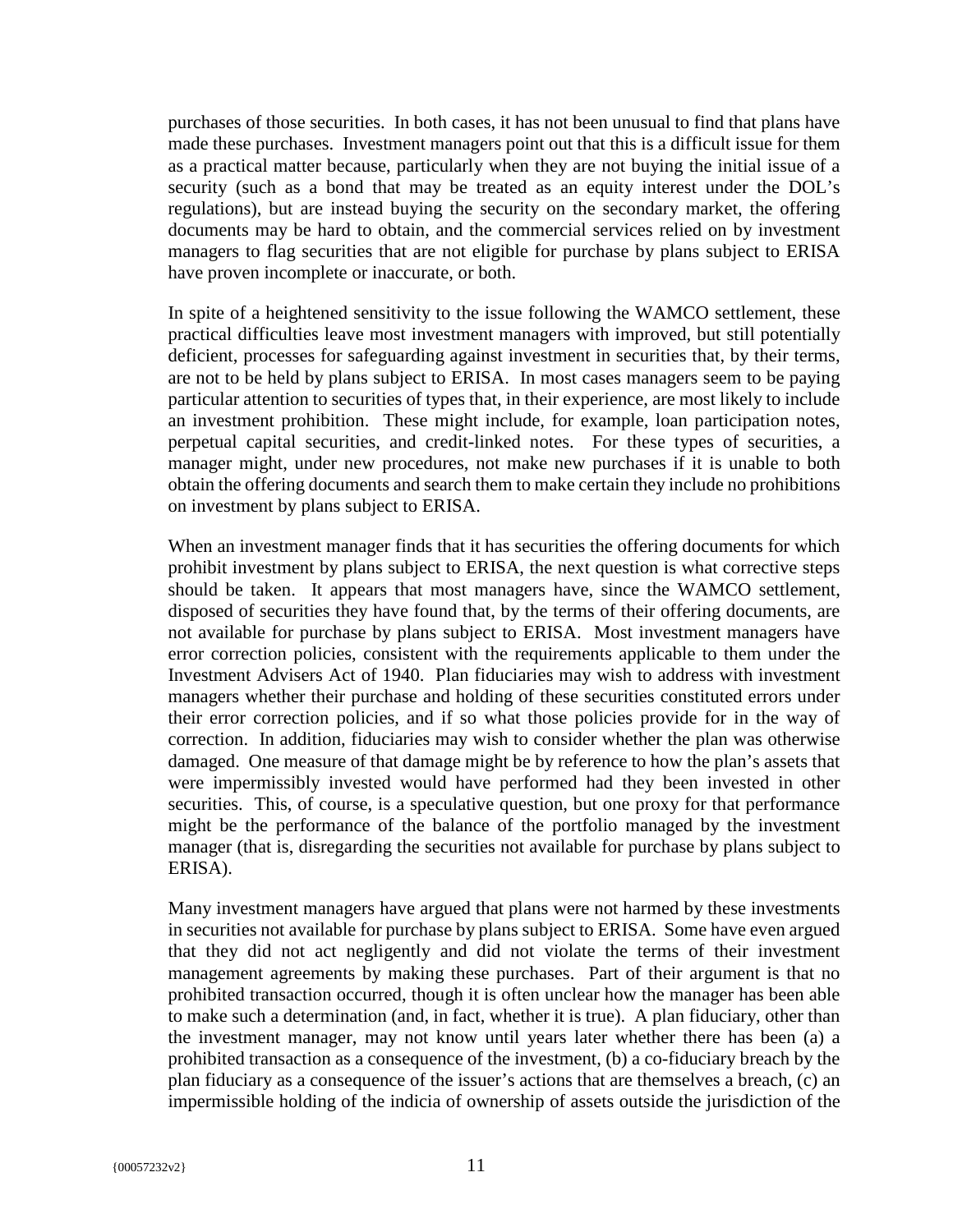district courts of the United States, or (d) some other legal concern. For this reason, plan fiduciaries may wish to determine to what degree indemnification provisions under their existing investment management agreement may provide them with protection from later claims, and perhaps ask the investment manager to waive any statute of limitations or laches defenses with respect to a later request for indemnification relating to investments in securities which, by the terms of their offering documents, may not be purchased by plans subject to ERISA.

Because many investment managers take the position that their investment in securities that, by the terms of their offering documents, were not available for purchase by plans subject to ERISA, were not negligent, did not violate the managers' contractual obligations under their investment management agreements, and did not violate fiduciary prudence requirements or other obligations, plans may wish to modify the investment guidelines under which their managers operate to expressly prohibit the purchase of a security if the terms of the security or the governing documents for that security prohibit investment by plans subject to ERISA and that prohibition is disclosed in the offering documents for the security.

3. **Making Sure Investment Consultants are Subject to Fiduciary Standards**. It is best to have a clear, written understanding as to whether those providing investment advice to an employee benefit plan are fiduciaries. The DOL regulations relating to the prohibited transaction exemption permitting plans to pay service providers reasonable amounts for necessary services require, in the case of pension plans, that the required fee disclosure information provided to the "responsible plan fiduciary" include a statement that the service provider will provide, or reasonably expects to provide, services as a fiduciary, assuming that is the case. 29 CFR  $\S$  2550.408b-2(c)(1)(iv)(B). This is helpful where the investment professional providing advice with respect to a pension plan agrees that it is a fiduciary (and will be paid by the plan or otherwise wants the protection of the Section 408(b)(2) prohibited transaction exemption).

The fee disclosure required under the 408(b)(2) regulations may not, however, cause a party providing investment advice to state in writing that it is a fiduciary where the investment advice is being provided with respect to a welfare, rather than pension, plan (because he fee disclosure requirement does not apply to welfare plans), or where the investment professional takes the position that it is not a fiduciary (whether with respect to a pension or welfare plan). Sometimes the latter occurs where the advisor is a brokerdealer, even if affiliated with a large broker-dealer organization. The broker-dealer may assert that he or she (or his or her organization) is not a fiduciary because he or she (a) does not have discretionary authority or control with respect to purchasing or selling securities or other property for the plan (a true statement, where the individual is not in fact making investment decisions), and (b) does not make investment recommendations causing the individual or firm to become a fiduciary under 29 CFR Section 2510.3-21(c)(1)(ii)(B). The second part of this argument is typically grounded in an assertion that there is no "mutual agreement" that the investment professional's services will serve as "a primary basis" for investment decisions or, less likely, that the individual or firm will not be rendering "individualized investment advice" based on the "particular needs of the plan." Although these assertions are often specious, an investment professional's position that he or she (or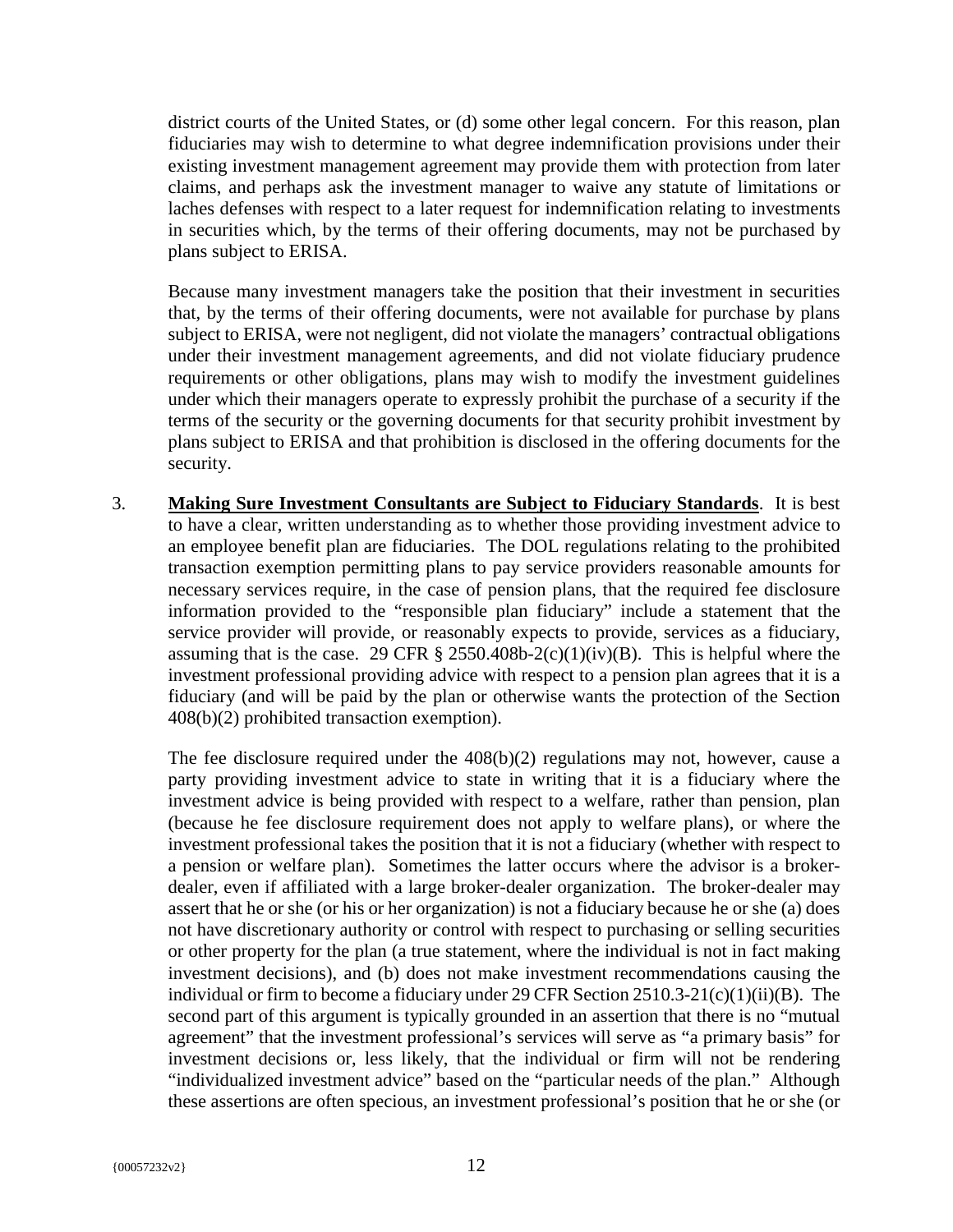his or her organization) is not subject to fiduciary standards, and will not be subject to the prohibited transaction rules imposed on fiduciaries, should be a matter of concern for plan fiduciaries retaining the advisor. Further, should there be trouble down the road, this likely signals that there will be a need at that time to argue, perhaps in court, about whether the advisor served as a fiduciary.

For an example of a different concern about not having a clear written agreement that an investment professional is serving in a fiduciary capacity, see the article attached as Appendix B, which discusses the *Tiblier v. Dlabal* case. There, the Fifth Circuit held that an investment advisor was not a fiduciary under ERISA Section 3(21)(A)(ii) because even if he rendered investment advice for compensation, he did not receive a fee from the relevant plans. Instead, the advisor received his compensation in the form of a commission paid by the company issuing corporate bonds that were purchased by the plans, and which resulted in the dispute when the issuer failed.

4. **Fiduciaries' Ability to Rely on Advice of Counsel:** *Clark v. Feder Semo & Bard, P.C.* The D.C. Circuit Court of Appeals recently addressed the effect of a fiduciary's reliance on legal counsel when defending a claim that the fiduciary engaged in a fiduciary breach. The case is *Clark v. Feder Semo & Bard, P.C.*, 739 F.3d 28 (D.C. Cir. 2014). The lawsuit involved the closure of a law firm and termination of its cash balance pension plan. Ms. Clark, who had been an attorney at the firm for almost 10 years, was a participant in the plan. She filed a lawsuit alleging that the law firm's two directors who administered the retirement plan had breached their fiduciary duties.

Ms. Clark had at least a couple of complaints. One was that the plan had insufficient assets to pay all benefits at the time of its termination. A second was that Ms. Clark believed she was entitled to benefits under a better formula than the one used to calculate her distribution.

As to the first of these issues, the underfunding of the plan, Ms. Clark complained that the firm's founder had been paid in full and that doing so violated Tax Code Section  $401(a)(4)$ , the Code's general nondiscrimination rule for qualified retirement plans. The plan had apparently paid retirement benefits to the principal owner (and founder) of the firm in two lump sums that may have violated the "top 25 employee" rules set forth in Treasury Regulation Section  $1.401(a)(4)-5(b)(3)$ . This was of particular concern because the plan was alleged to have been underfunded at the time the payments were made, and other plan participants allegedly received only 53 percent of the present value of their retirement benefits. As to this first complaint, the court, not surprisingly, concluded that a participant has no right to force the plan to follow the Tax Code's qualified plan rules (that are not terms of the plan itself, and are not found elsewhere in the non-tax provisions of ERISA), because those rules relate only to whether the plan is qualified, not the rights of participants.

Ms. Clark also argued that it was a fiduciary breach to conclude that she was entitled to a lower level of benefits than was provided to one or more of the other participants. Specifically, in calculating Ms. Clark's distribution, the two plan fiduciaries placed her in a group of employees whose share was based on the firm's annual contribution to the retirement plan of 10 percent of their salary. Ms. Clark objected to this, asking that she be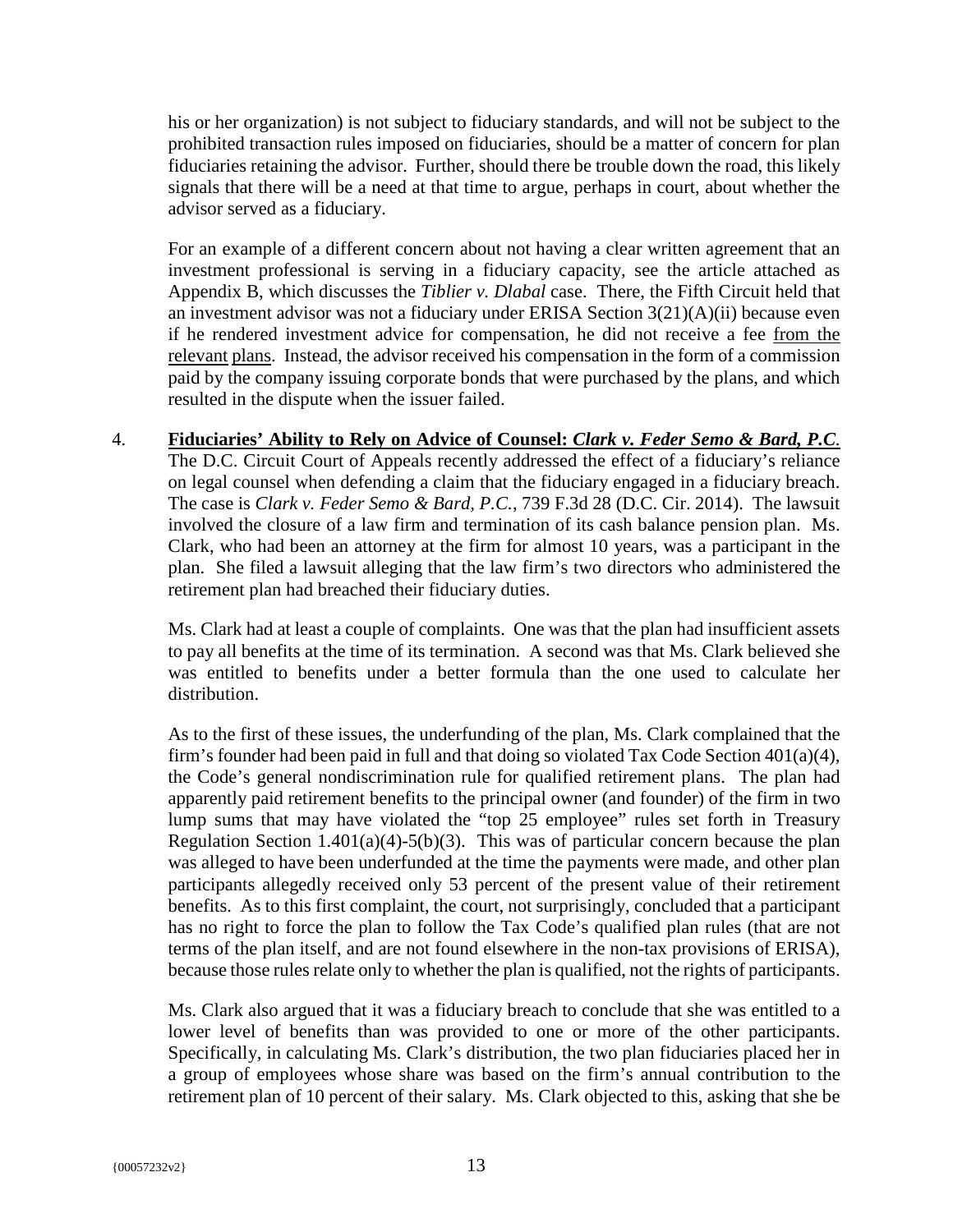reassigned to the group of participants whose share was based on the firm's annual contribution of 20 percent of their salary. Notably, the fiduciaries relied on the advice of the plan's lawyer in denying this request. Ms. Clark argued that the fiduciaries were not entitled to rely on that legal advice because it was based on a mistake of fact they would have discovered had they undertaken an independent investigation.

The D.C. Circuit concluded that ERISA did not displace the common law principle under trust law that a fiduciary may rely on the advice of counsel "when reasonably justified under the circumstances." As to this common law principle of trust law (that is not displaced by ERISA), the court said the following:

[I]t is a principle firmly rooted and founded in the common law of trusts that a fiduciary may rely on the advice of counsel when reasonably justified under the circumstances. The propriety of that reliance must be judged based on the circumstances at the time of the challenged decision. The fundamental question is always whether a prudent trustee in those particular circumstances would have acted in reliance on counsel's advice. If course, reliance would be improper if there were significant reasons to doubt the course counsel suggested.

The attorney on which the fiduciary relied consulted what he thought were the relevant documents, and concluded that both the plaintiff, Ms. Clark, and one of the fiduciaries, Mr. Bard, should be assigned to the same group – that is, both should have been placed in the 10 percent group or both should have been in the 20 percent group. Both these attorneys began work at the firm around the same time and both made partner in the same year. Legal counsel concluded that Mr. Bard had always been in the 10 percent group, so Ms. Clark should be in that group as well.

In recommending to the two fiduciaries, Messrs. Bard and Semo, that Ms. Clark be placed in the 10 percent group, legal counsel forwarded to the fiduciaries a memo written three months after Ms. Clark made partner that showed that Ms. Clark and Mr. Bard were in the 10 percent group. Mr. Bard thought he and Ms. Clark had been in the 10 percent group during all the years they worked at the firm, and therefore in Mr. Bard's mind the memo was consistent with his understanding of the facts. The memo was also consistent with the shared belief of the two fiduciaries, Messrs. Semo and Bard, that the 20 percent group was only for Mr. Semo, who was more senior than Ms. Clark and Mr. Bard.

Well, as it turns out, legal counsel "was mostly right but partly wrong" in his understanding of the facts. He was right that Ms. Clark and Mr. Bard had both been in the 10 percent group for most of their time at the firm, but was wrong in reporting that both had been in the 10 percent group for all of their years at the firm. That is because Mr. Bard was placed in the 20 percent group for a single year, though neither Mr. Bard nor Mr. Semo had requested, approved, or even known of this assignment of Mr. Bard to the 20 percent group.

The plaintiff, Ms. Clark, argued that the fiduciaries, Messrs. Semo and Bard, were not entitled to rely on legal counsel's recommendation that they conclude that Ms. Clark had properly been placed in the 10 percent group. The court said Ms. Clark seemed to assume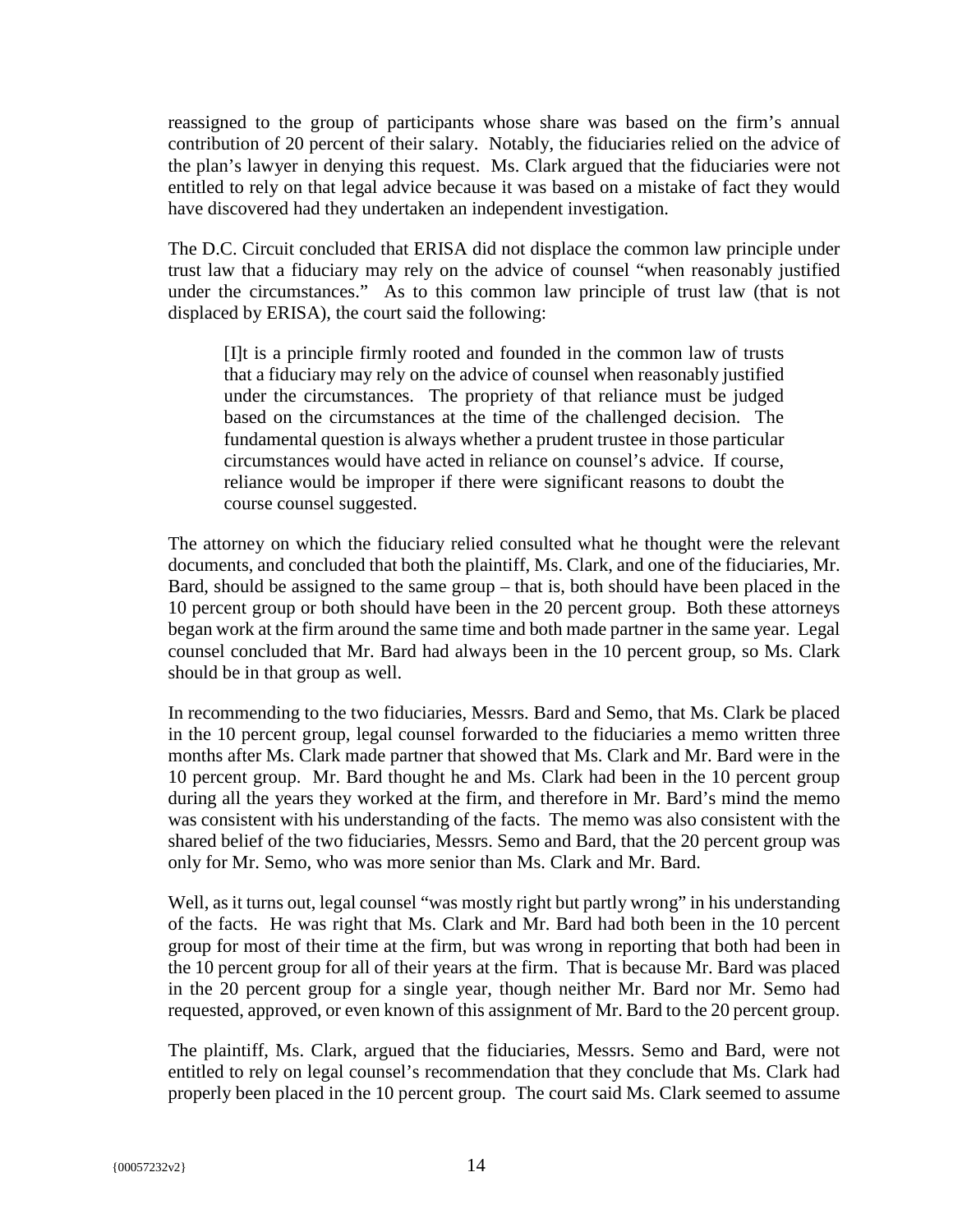that the fiduciaries had an "absolute duty to look behind [legal counsel's] advice and conduct their own investigation to see if it was grounded in fact." The court said there is no such "unyielding obligation." Ms. Clark's argument turned on legal counsel's advice being based in part on a mistake about who was in the 10 percent and 20 percent groups in the single year that Mr. Bard was in the 20 percent group. But the court held that the fiduciaries were justified in relying on legal counsel's advice because at the time it was given, they had no reason to know or even suspect legal counsel's mistake in understanding the facts.

The key conclusions of the D.C. Circuit in terms of a fiduciary's ability to rely on the advice of legal counsel in repelling a claim of fiduciary breach are as follows:

- With respect to claims of fiduciary breach, a fiduciary may rely on the advice of legal counsel when reasonably justified under the circumstances.
	- The propriety of that reliance is judged based on the circumstances at the time of the challenged decision.
	- The fundamental question is whether a prudent trustee in those circumstances would have acted in reliance on counsel's advice.
	- Reliance would be improper if there were significant reasons to doubt the course counsel suggested.
	- In this case, although legal counsel had misunderstood a potentially important fact, the fiduciaries had no obligation to investigate the propriety of counsel's advice because they had no reason to know or suspect legal counsel was relying on mistaken information, his recommendation appeared to be based on reasonable investigation, was accompanied by supporting documentation, and was consistent with the understanding the fiduciaries had about the way the plan's benefit groupings were structured.

The question the case raises, but does not answer in any satisfying way, is to what degree relying on the advice of counsel will defeat claims of fiduciary breach. Nonetheless, in wrestling with benefit claims, and in particular when interpreting plan provisions in that connection, a fiduciary's reliance on counsel may prove quite helpful, as seems to have been the case in *Clark*. In addition, to the extent courts considering prudence claims focus, as they often do, on whether the fiduciaries followed a good process – that is, whether they engaged in "procedural prudence" – justified reliance on the advice of legal counsel may prove very helpful to fiduciary defendants. The degree to which justified reliance on advice provided legal counsel will effectively protect fiduciaries with respect to other types of fiduciary claims, such as those relating to the duty of loyalty under the "exclusive purpose" provisions of ERISA Section  $404(a)(1)(A)$ , is less clear, other than by improving the odds the fiduciaries will have a better understanding of their fiduciary obligations under the law and thereby lessening the chance they will in fact breach their fiduciary duties.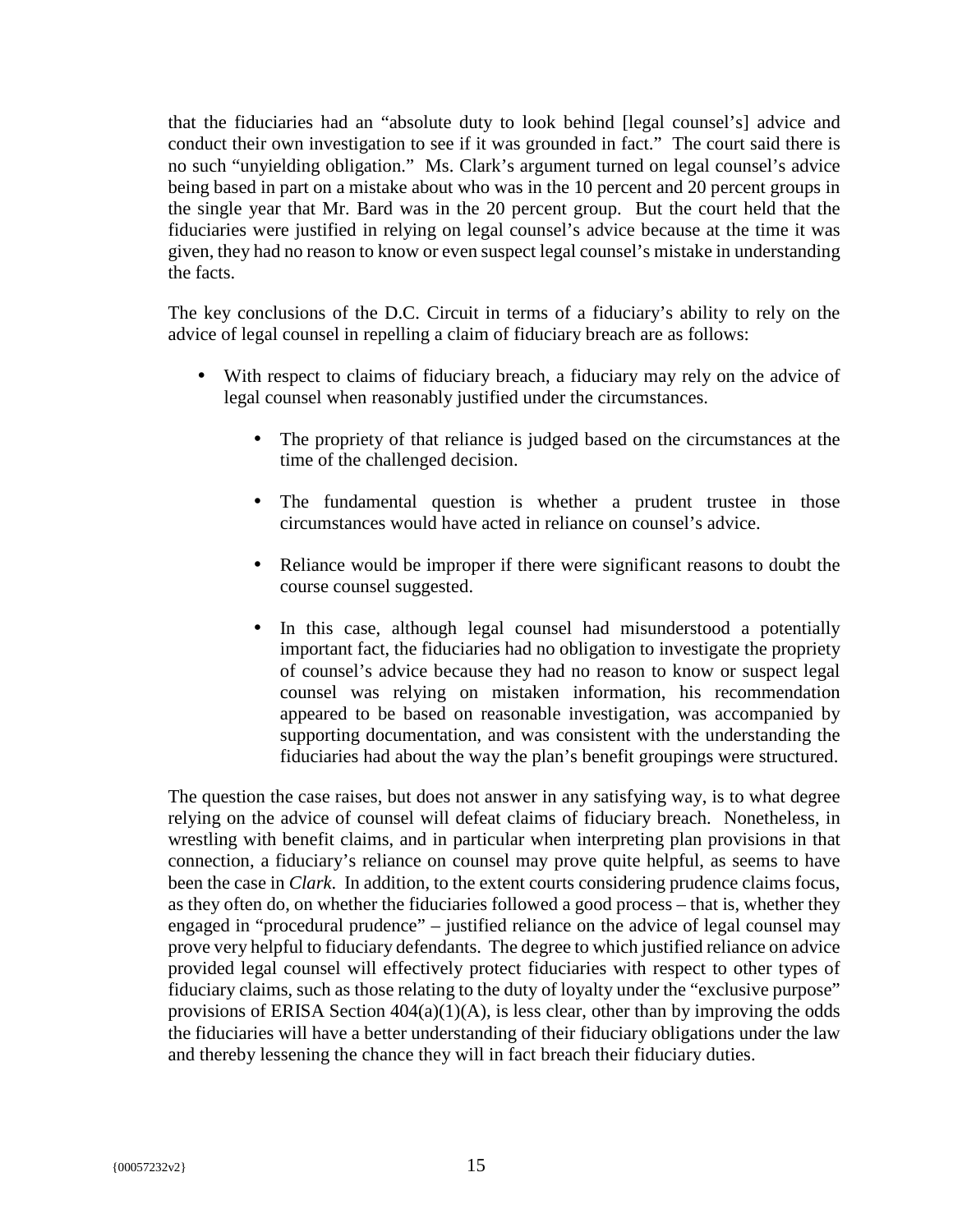#### 5. **IRS Emphasis on Internal Controls and What It Means for Fiduciaries**. The IRS has indicated as follows:

When auditing a retirement plan, the agent begins by evaluating the plan's internal controls to determine whether to perform a focused or expanded audit. In addition, if the agent finds plan errors, the strength of internal controls is a factor in the negotiation of the sanction amount under Audit Cap. The agent will make every effort to ensure that the plan has internal controls in place when the audit concludes.

The IRS has a special audit policy for benefit plans of large employers. These audits are handled through an Employee Plans Team Audit ("EPTA"). An EPTA audit is a special type of pension plan audit a team of more experienced IRS agents conducts of a plan or plans of a "large employer" (which generally means an employer with qualified pension plans that, in total, have at least 2,500 participants).

In an EPTA audit, agents conduct an in depth audit of what "internal controls" the employer has and how the employer applies those controls to a specific plan or plans for a specific open year or years. The IRS says the number of plans and years it examines depends upon what its agents find during the initial audit. In deciding whether to expand an investigation, a key consideration is whether the agents are able to conclude from their initial audit that the employer has sufficient internal controls in place to avoid major mistakes and to identify and correct quickly any mistakes the internal controls reveal.

If, in their initial review, agents find that the employer has checks and balances, whether automatic or mechanical, that are likely to prevent errors or quickly catch errors, the IRS will consider limiting the focus of the audit and not audit every plan in every year. Initially, EPTA audits involve only one year, and then the EPTA team decides whether to expand the audit depending on what it finds with respect to that year and the internal controls in place.

"Internal controls" are the methods that the employer has in place to minimize the risk of mistakes. They can be anything from electronic systems that "talk" to each other to peer cross checks to annual reviews. The concept is that internal controls will help avoid mistakes or at least catch them quickly.

To examine internal controls, at the beginning of an EPTA audit agents generally interview an employer's human resource staff, payroll staff, plan administrators, and other responsible parties such as recordkeepers and paying agents. EPTA agents also gather information with respect to electronic records and computer systems and how one system interrelates to another. The IRS says this process gives its agents a good idea, based on experience, of what problems are likely to exist, and forms the basis for the initial focused review. In conducting the focused review, agents look at whether the systems perform in the manner represented. If the employer indicates that it conducts regular self-audits or reviews, the agents give the employer the opportunity to share all or part of those selfaudits and reviews. The EPTA website provides sample internal control questions EPTA agents could ask during their interviews and examination.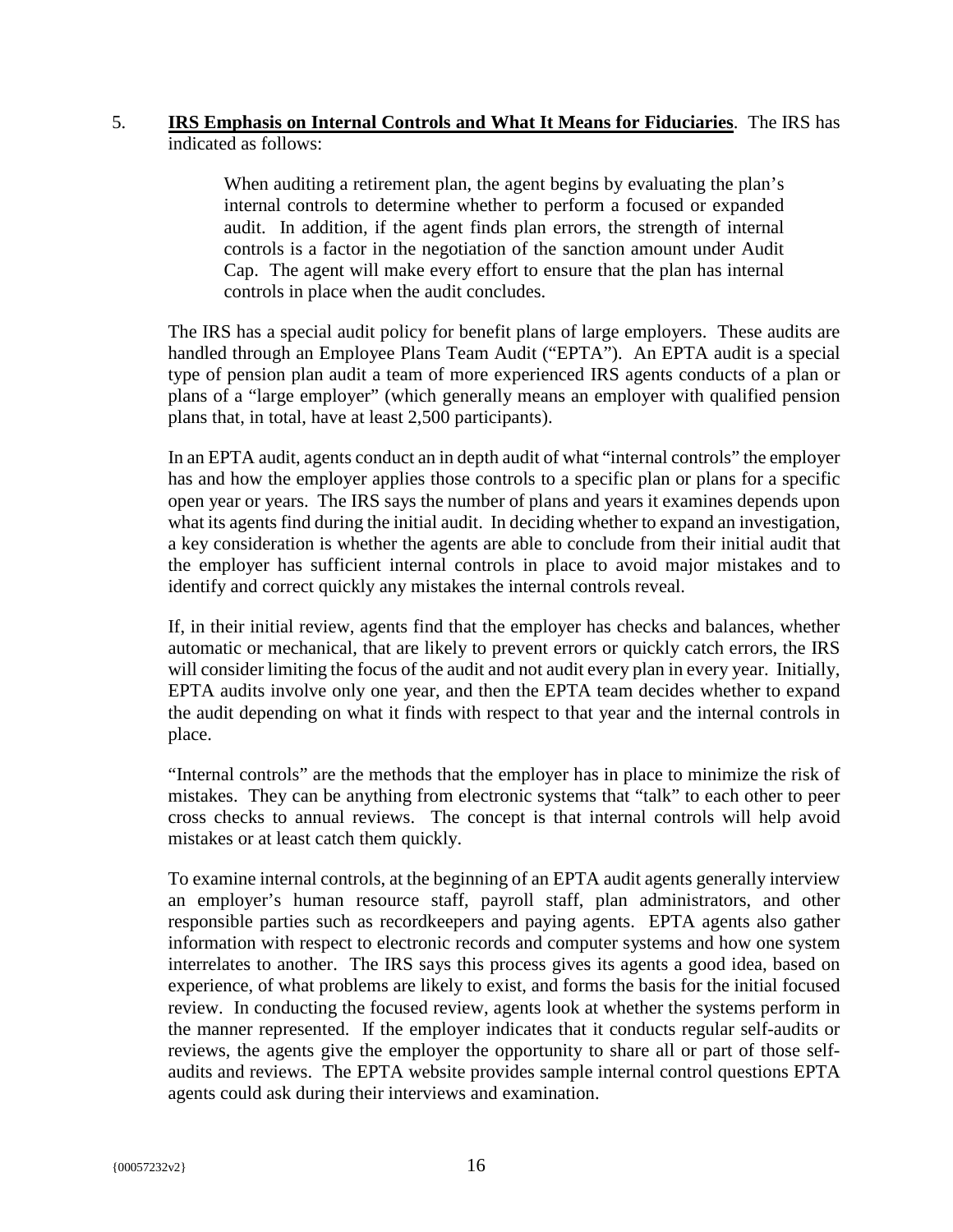In public presentations, the IRS has indicated that as part of an audit – even non-EPTA audits – plan sponsors need to be prepared to explain the plan administrative processes, including internal controls. The IRS has said potential audit questions probing the strength of an employer's internal controls might include the following:

- Who is responsible for making timely amendments to the plan for changes in the law?
- If there has been a merger or acquisition, and the plans are merged, who verifies that the language of the resulting plan is correct as intended?
- Who determines the participants' compensation amount for plan purposes from the payroll records?
- Who verifies that participants' compensation used for all plan purposes is according to the definitions in the plan document?
- Who determines when an employee is eligible to participate in the plan?
- Who verifies the plan's loan provisions?
- Who verifies that correct data was used to complete the annual testing?
- Who verifies deferrals allocated to participants' accounts are correct?
- Who ensures that each participant receives the correct matching and/or nonelective contribution?

It is notable also that to self-correct plan defects under the IRS' qualified retirement plan correction program – which is called the Employee Plans Compliance Resolution System (and which is sometimes referred to by the acronym "EPCRS") – a plan must have "established practices and procedures (formal or informal) reasonably designed to promote and facilitate overall compliance with applicable [Tax] Code requirements."

In a PowerPoint presentation from August 2013, IRS representatives (Monika Templeman and Janice Gore), indicated that good internal controls will impact Audit Closing Agreement Program ("Audit Cap") sanction negotiations. The same PowerPoint says an EP agent will evaluate the effectiveness of a plan's internal controls to determine whether to perform a focused audit (just looking at three to five issues), or instead expand its scope of the examination. Further, the PowerPoint says if a self-correction action is more than 65 percent complete, even if the error is significant, it can be self-corrected during the audit.

6. **Rollovers: To Whom Are You Giving Access to Terminating Participants**? Rollovers to IRAs have in recent months received quite a bit of attention from regulators and policymakers. Perhaps this should come as no surprise given that IRAs are estimated to have held \$7.2 trillion as of June 30, 2014, meaningfully more than the \$6.6 trillion then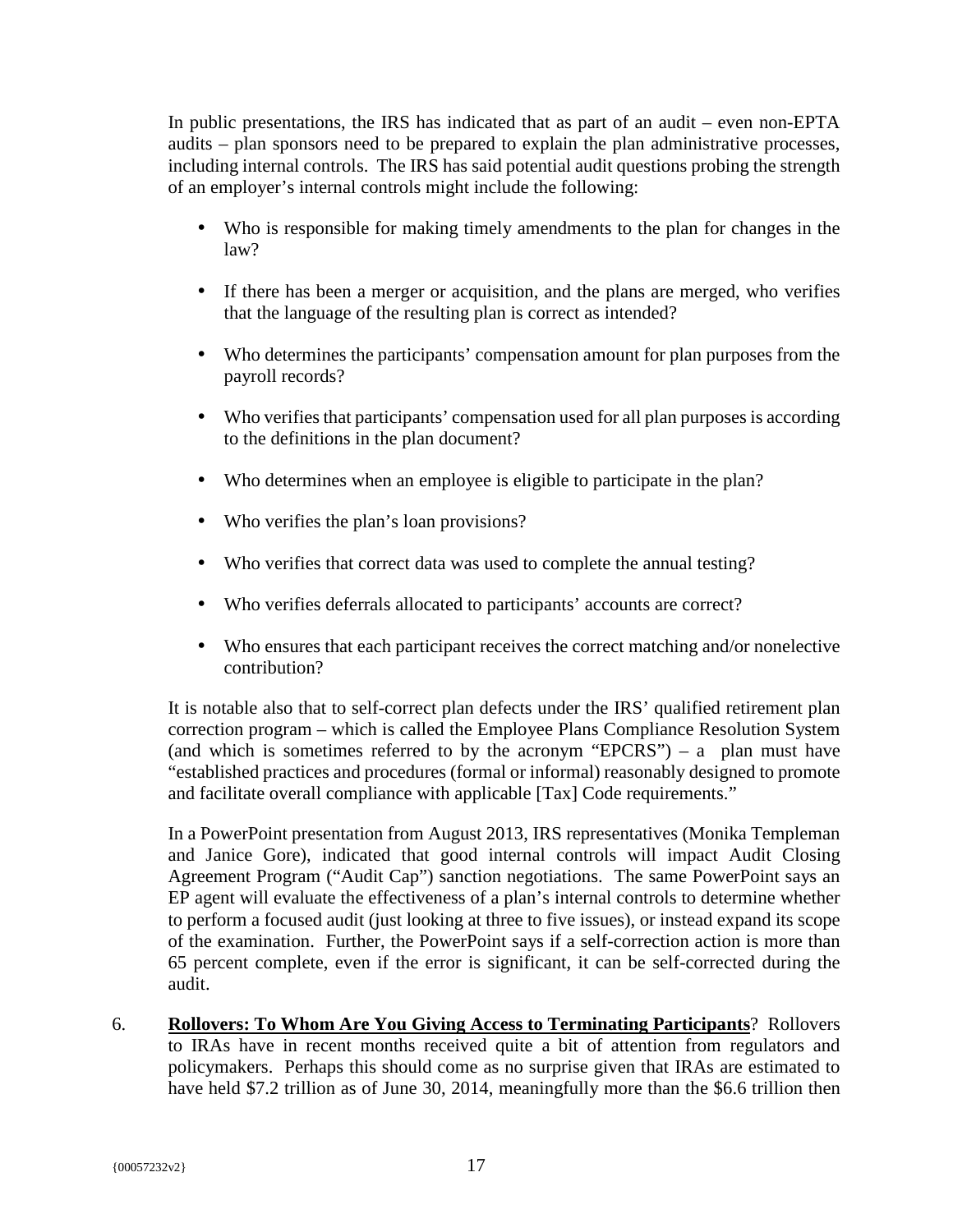held in employer-sponsored defined contribution plans (including both plans sponsored by private sector and government employers). Investment Company Institute Release dated September 25, 2014 ("Retirement Assets Total \$24.0 Trillion in Second Quarter 2014"). It appears the overwhelming majority of IRA assets have come from rollovers from qualified plans. In 2010, for example, rollovers were made in an amount totally almost 12 times the total amount added to IRAs through non-rollover contributions. Craig Copeland, "Individual Retirement Account Balances, Contributions, and Rollovers, 2010: The EBRI IRA Database,™" *EBRI Issue Brief*, No. 371, May 2012, p. 10. Similarly, in 2008 rollovers totaled more than 10 times the amount contributed to IRAs in non-rollover contributions. Craig Copeland, "IRA Balances and Contributions, An Overview of the EBRI IRA Database," *EBRI Issue Brief*, No. 346, September 2010.

The advice provided to qualified plan participants eligible for a distribution as to whether to roll over benefits to an IRA has come under considerable scrutiny, and to some extent criticism, over the past couple of years. The Government Accountability Office ("GAO") issued a report in March 2013 entitled "401(k) Plans: Labor and IRS Could Improve the Rollover Process for Participants" (GAO-13-30), in which the GAO said the following:

Many experts told us that much of the information and assistance participants receives is through the marketing efforts of service providers touting the benefits of IRA rollovers and is not always objective. Plan participants are often subject to biased information and aggressive marketing of IRAs when seeking assistance and information regarding what to do with their 401(k) plan savings when they separate or have separation from employment with a plan sponsor. In many cases, such information and marketing come from plan service providers. As we have reported in the past, the opportunity for service providers to sell participants their own retirement investment products and services, such as IRAs, may create an incentive for service providers to steer participants toward the purchase of such products and services even when they may not serve the participants' best interests.

The Financial Industry Regulatory Authority Inc. ("FINRA"), the brokerage industry's self-regulatory organization, has warned broker-dealers that their advice concerning the suitability of rolling over monies from a  $401(k)$  plan into an IRA should "never be compromised by their financial interests in recommending an IRA rollover or another action." FINRA Regulatory Notice 13-45 (December 2013), ¶ 6. As a general matter, broker-dealers are regulated as salespersons under the Securities Exchange Act of 1934. In contrast, investment advisors are regulated as advisers under the Investment Advisers Act of 1940. For this reason, different legal standards apply to broker-dealers and investment advisors when they are offering advisory services. In general, a "suitability" standard applies in the case of advice offered by a broker-dealer. In contrast, a fiduciary duty applies to investment advisors. Yet a number of observers have noted that brokerdealers offer investment planning and retirement planning services that are similar to those offered by investment advisors.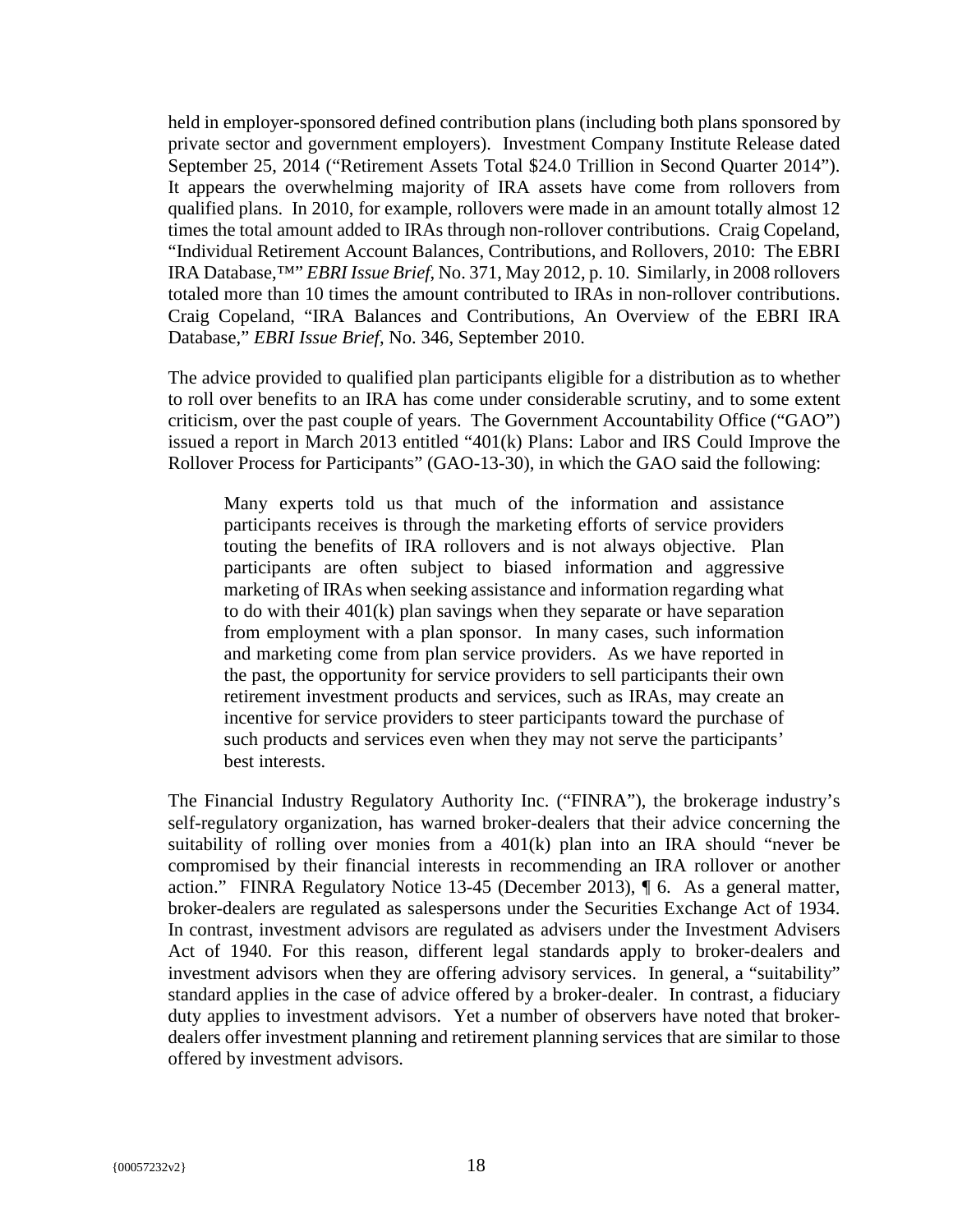One might argue that FINRA has effectively warned its member firms that they should not recommend a rollover from a 401(k) plan if it is better for the participant to leave the money in the plan or transfer it to a new employer's plan. That is because FINRA has said, in the context of rollover advice, "any recommendation to sell, purchase or hold securities must be suitable for the customer and the information that investors receive must be fair, balanced, and not misleading." FINRA Regulatory Notice 13-45, Text Accompanying Note 8. One may argue whether this guidance marks a change from the normal suitability standard, but some commentators have suggested FINRA's goal, in part, is to get in front of the expected re-proposal of the DOL's regulation on the definition of the term "fiduciary," in which the DOL may be eager to apply a fiduciary duty to brokers who sell IRAs as rollover vehicles.

In addition to the FINRA regulatory notice quoted in the paragraph above, the Securities and Exchange Commission announced in its 2014 examination priorities that it "shared the [Government Accountability Office's] concerns that investers may be misled about the benefits of rolling over assets . . . to an IRA." The SEC's examination priorities document says the SEC will focus attention on the practices of broker-dealers, as well as investment advisers, with respect to IRA rollovers. In particular, the SEC said it will examine investment advisers and broker-dealers for "possible improper or misleading marketing and advertising, conflicts, suitability, churning, and potentially misleading professional designations" when recommending IRA rollovers. SEC, Examination Priorities for 2014 ¶ II, "Retirement Vehicles and Rollovers."

The Department of Labor, in Advisory Opinion 2005-23A, considered whether a financial planner or advisor who gives advice to plan participants on whether to roll over their account balance to an IRA to take advantage of investment options not available under the plan, is giving investment advice with respect to those plan assets within the meaning of 29 CFR § 2510-3.21(c). If so, this could result in the financial planner or advisor being a plan fiduciary. The DOL concluded that this advice, in and of itself, would not make an advisor a fiduciary with respect to a 401(k) plan or other retirement program. Specifically, the Department concluded that merely advising a plan participant to take an otherwise permissible plan distribution, even when that advice is combined with a recommendation as to how the distribution should be invested, does not constitute "investment advice" within the meaning of the cited regulation (that is, the regulation that defines when a person is a fiduciary by virtue of providing investment advice with respect to the assets of an employee benefit plan.) The Department's view in its advisory opinion was that a recommendation to take a distribution was not advice or a recommendation concerning a particular investment (that is, purchasing or selling securities or other property) as contemplated by the regulation. And any investment recommendation regarding the proceeds of the distribution would be advice with respect to funds that are no longer assets of the plan, but are instead assets of an IRA.

This notion that giving advice on whether to rollover monies to an IRA is not investment advice is interesting in the way it contrasts with FINRA's conclusion in its notice mentioned above, advising broker-dealers about their responsibilities when giving rollover-related advice. In its notice, FINRA concluded that a recommendation about the type of retirement account in which a customer should hold his or her retirement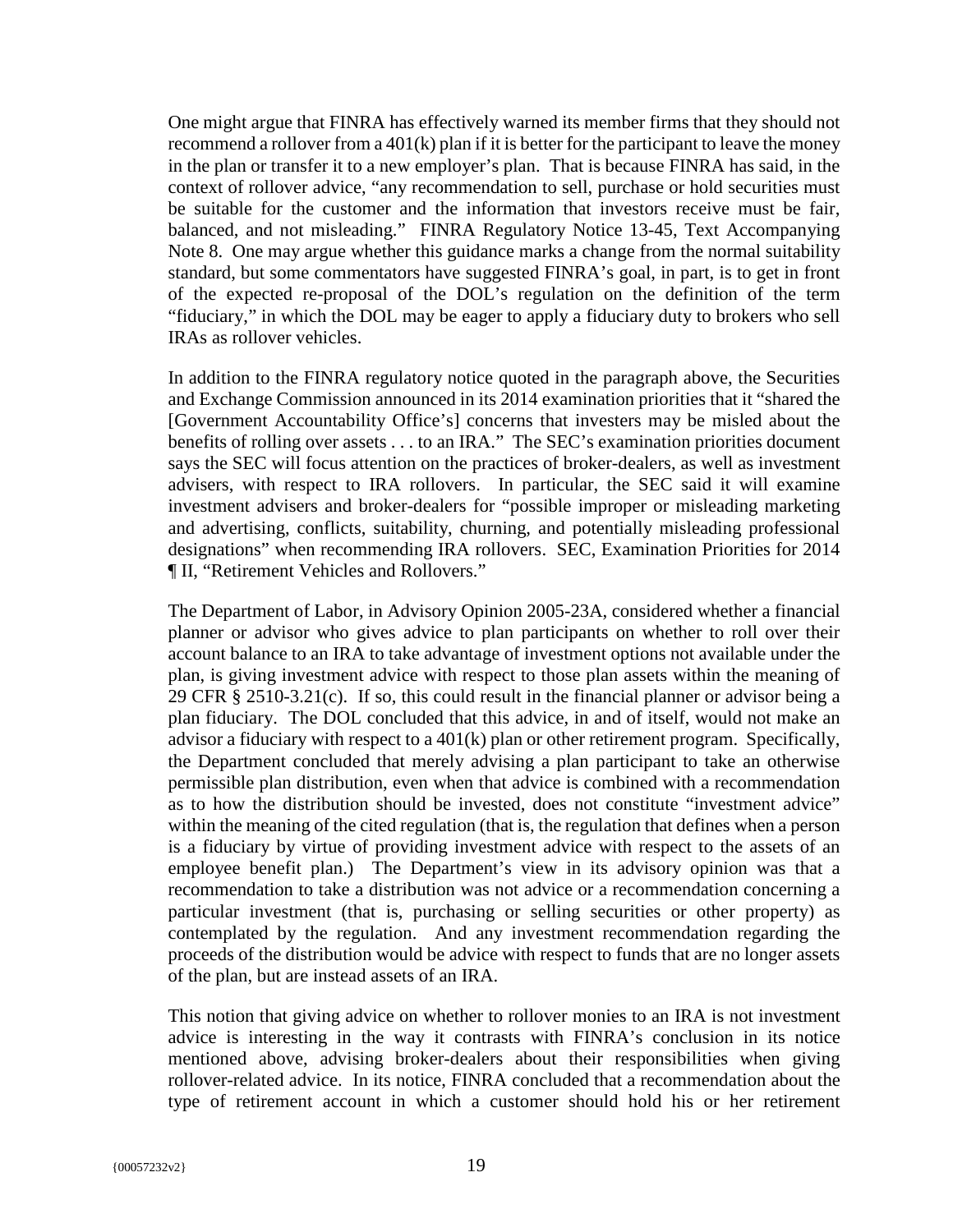investments typically involves a "recommended securities transaction," which makes the recommendation subject to FINRA's Rule 2111. In particular, the FINRA Notice said the following:

A recommendation concerning the type of retirement account in which a customer should hold his retirement investments typically involves a recommended securities transaction, and thus is subject to Rule 2111. For example, a firm may recommend that an investor sell his plan assets and roll over the cash proceeds into an IRA. Recommendations to sell securities in the plan or to purchase securities for a newly-opened IRA are subject to Rule 2111.

FINRA Regulatory Notice 13-45, ¶ 4.

The DOL Advisory Opinion's conclusion that a financial planner or advisory who was not a plan fiduciary would not, by reason of recommending a rollover to an IRA, become a plan fiduciary has prohibited transaction implications. Specifically, the DOL ruled that an advisor who is not otherwise a plan fiduciary and who recommends that a participant withdraw funds from the plan and invest them in an IRA, would not engage in a prohibited transaction if the advisor were to earn management or other investment fees related to the IRA. That, again, is because of the DOL's view that a recommendation by someone not connected with the plan to a participant to take an otherwise permissible distribution, is not investment advice within the meaning of the fiduciary regulation, even when combined with a recommendation as to how to invest distributed funds, nor is the recommendation, in and of itself, an exercise of authority or control over plan assets that would make a person a fiduciary within the meaning of ERISA Section 3(21)(A). Because a person making such recommendations would not be a fiduciary solely on the basis of making those recommendations, this non-fiduciary advisor would not engage in a prohibited act of selfdealing under ERISA where he or she advises the participant to roll over the participant's account balance from the plan to an IRA that will pay management or other investment fees to the advisor.

The DOL warned, however, that these conclusions apply only to advice provided by a person who is not a plan fiduciary on some other basis. So, for example, if a plan officer or someone who was already a plan fiduciary were to respond to participant questions concerning the advisability of taking a distribution, or the investment of amounts withdrawn from the plan, that fiduciary would be exercising discretionary authority respecting management of the plan and must act prudently and solely in the interest of the participant. (Note, interestingly, that this conclusion is that the fiduciary would be exercising discretionary authority respecting management of the plan, not management or disposition of its assets.) In addition, the DOL warned that if a fiduciary were to exercise control over plan assets to cause the participant to take a distribution and then invest the proceeds in an IRA account managed by the fiduciary, the fiduciary may be using plan assets in his or her own interest, in violation of ERISA Section 406(b)(1).

All of this is interesting as a policy matter, but the practical concern that may more commonly arise in connection with rollovers is to what degree plan fiduciaries should be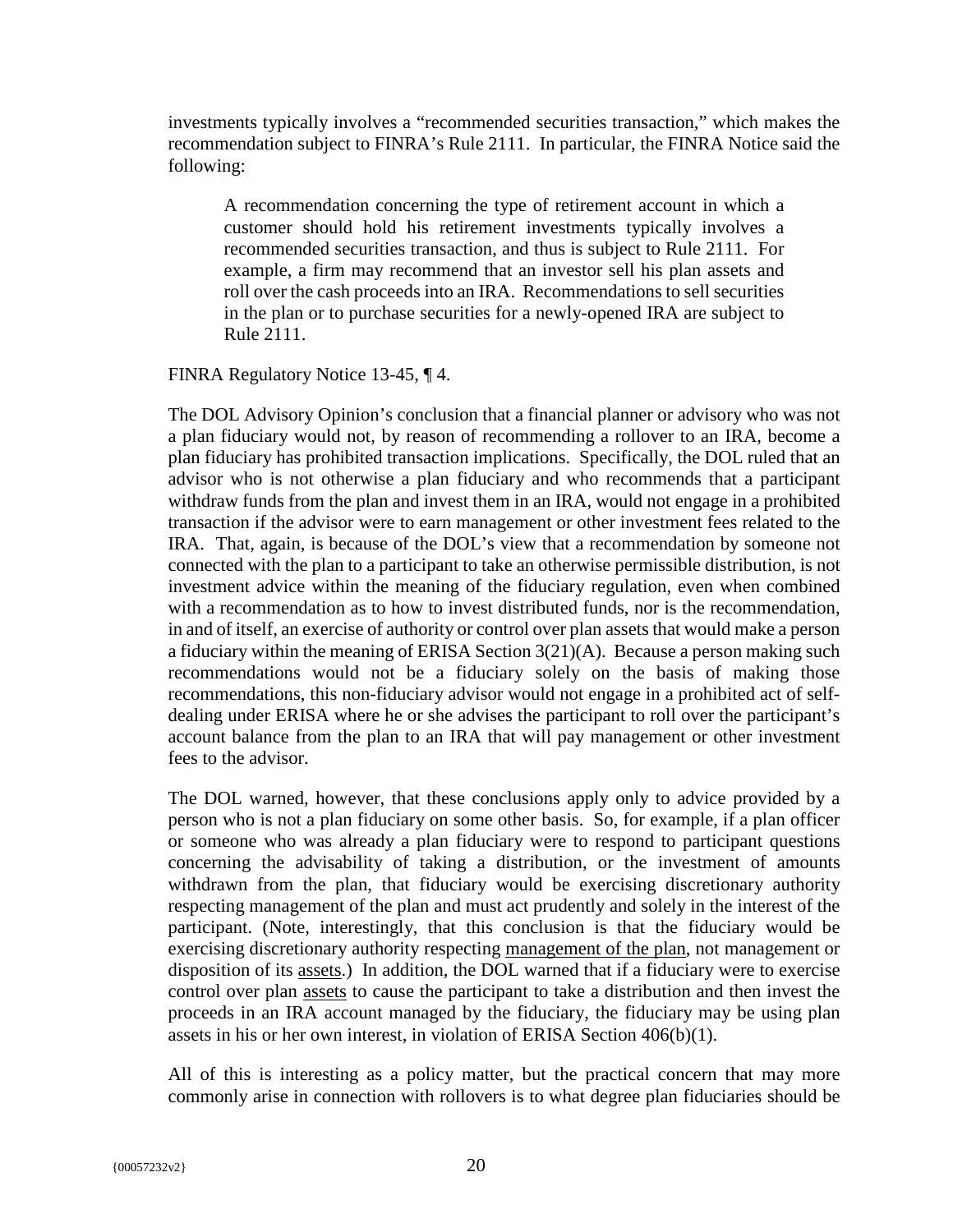concerned about contacts a plan's trustee, or other existing fiduciary, may have with participants who are poised to receive a distribution. Consider, for example, a financial institution serving as trustee that communicates with participants about IRAs it offers. One arguably prudent approach may be (a) to prohibit trustees and other fiduciaries from providing participants with any materials relating to their proprietary IRAs, or otherwise discussing or promoting, or even proactively educating participants about, the fiduciary's IRA options, but (b) not prohibit the fiduciary from responding to participants' unsolicited requests for information. In the event of an unsolicited request for information, it may be best to limit the fiduciary to providing those materials only in the form of generally available promotional materials, rather than providing specific advice to a participant about the advantages to that participant of the fiduciary's proprietary IRAs.

This is a tricky terrain to traverse, but a fiduciary may argue that the prudent course is not to entirely prohibit a trustee or other fiduciary from responding to an unprompted request from a participant for information about the fiduciary's IRA products. That is because the best chance to keep distributed assets in the "retirement system," so as ultimately to provide retirement income to participants, may be through a rollover to an IRA product of an incumbent plan vendor. That may be the case given the relative ease with which a participant may roll over to the fiduciary's IRA product and the participant's familiarity with the incumbent plan vendor. In the case of distributions that are not the result of an involuntary cash out, the analysis is even trickier because often the better option for a participant will be to leave his or her monies in the 401(k) or other plan itself, rather than rolling over those monies to an IRA that may carry higher investment management or other charges than those applicable under the plan. Although permitting a trustee or other fiduciary to provide materials about its proprietary IRA products on request might be supportable, it is harder to argue for allowing a trustee or other fiduciary to proactively provide participants with those materials, or encourage participants to roll over a distribution, rather than retain assets in the plan.

7. **Lessons from** *Tussey v. ABB, Inc*. The Eighth Circuit Court of Appeals issued a notable ruling in a  $\overline{401(k)}$  "excessive fee" class action in *Tussey v. ABB, Inc.*, 746 F.3d 327 (8<sup>th</sup> Cir. 2014). The court considered appeals from a district court decision in which the district court, following a 16 day bench trial, entered judgment against ABB, Inc. ("ABB"), the plan sponsor, various fiduciaries associated with ABB, and a couple of Fidelity entities. The claims related to two 401(k) plans, one for union employees and the other for nonunion employees. The chief Fidelity defendants were Fidelity Management Trust Company, which served as the trustee and recordkeeper for the plans, and Fidelity Management and Research Company, which was the investment advisor to certain Fidelity mutual funds included as investment options under the plans. Like the court, I will use the term "Fidelity" to refer to either of these entities, despite the lack of precision doing so will entail. I will treat as accurate the facts as recited by the Eighth Circuit.

The Eighth Circuit considered three general topics. The first was whether ABB and its fiduciaries paid too much in  $401(k)$  plan fees and whether they allowed  $401(k)$  fees to improperly subsidize the costs of services provided by Fidelity to other plans and the company. The second concerned the propriety of removing the Vanguard Wellington Fund, a balanced fund, from the investment platform and at the same time adding target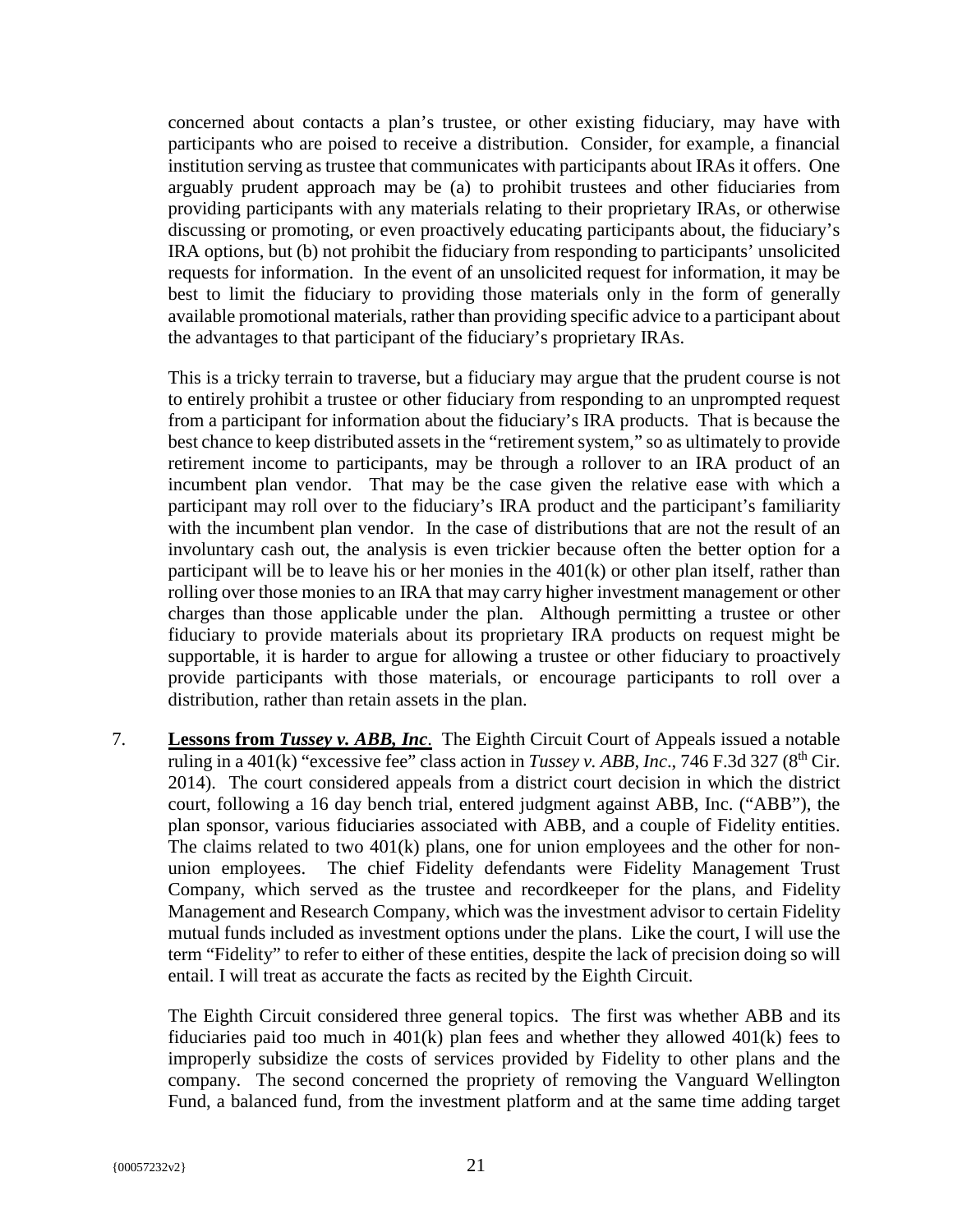date funds, the Fidelity Freedom Funds. The third issue was whether Fidelity acted improperly with respect to its handling of float income.

ABB plan participants were permitted to choose how monies in their accounts were to be invested among investment options selected by the plan fiduciaries. The company matched a portion of each contribution, up to six percent of a participant's compensation. Most of the investment options were mutual funds, including a number of Fidelity funds. The plan was large. As of 2000, it held more than \$1.4 billion in assets and had more than 14,000 participants.

Fidelity became the recordkeeper in 1995, ABB initially paid Fidelity a flat fee for each plan participant for its recordkeeping services. Beginning in 2000, Fidelity was primarily paid through revenue sharing, receiving a percentage of the income the plan investment options were paid by plan participants. By 2001, compensation for the non-union plan came solely from revenue sharing, whereas ABB paid Fidelity \$8 per participant and some revenue sharing for the union plan.

Importantly, Fidelity provided other administrative services to ABB that were unrelated to the 401(k) plans. These included processing ABB's payroll and acting as recordkeeper for ABB's defined benefit plans and health and welfare plans. The Eighth Circuit said Fidelity incurred losses from these additional services, but made substantial profits from its services to the  $401(k)$  plans.

In 2005, ABB and Fidelity negotiated a comprehensive agreement covering not only Fidelity's services to the 401(k) plans, but also other services it provided to ABB. During the course of these negotiations, Fidelity advised ABB that Fidelity provided services for the company's health and welfare plans at below market costs and did not charge for administering other ABB plans. An outside consulting firm advised ABB that it was overpaying for 401(k) plan recordkeeping services and cautioned that the revenue sharing Fidelity received under the 401(k) plans might have been subsidizing the other services Fidelity provided to ABB. ABB did not act on this advice.

The fiduciary committee with responsibility for selecting and monitoring the plans' investment options adopted an investment policy statement in 2000. It called for three tiers of investments, based on participants' willingness and ability to make personal asset allocation decisions. The director of the ABB group of employees that served as the staff for this investment fiduciary committee recommended that the plans offer participants a life-cycle or target date fund. The director also suggested that the investment fiduciary committee remove Vanguard Wellington Fund, a balanced fund, from the investment platform as a result of "deteriorating performance and because participants would be empowered to create their own balanced fund" under the new investment option framework.

The investment fiduciary committee considered three of the "few" target date funds available at the time. The director of the staff serving the committee favored the Fidelity Freedom Funds because of their investment allocation glide path. The committee did, in fact, replace the Wellington Fund with the Freedom Funds, and decided to map funds from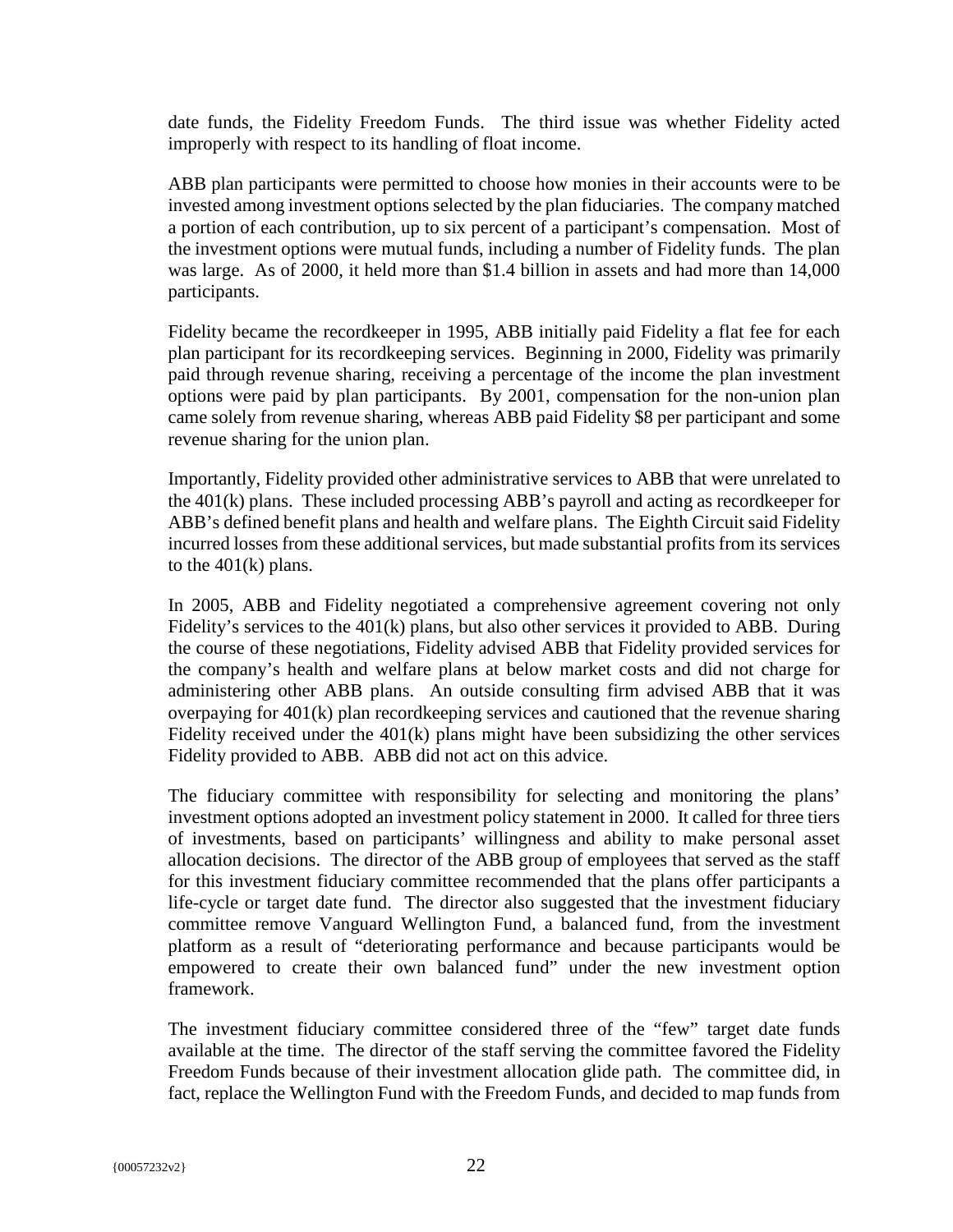the Wellington Fund to the age-appropriate Freedom Fund (except for participants who affirmatively chose a different investment option).

The Eighth Circuit described some of the complexities and subtleties relating to the generation of float income. Notably, Fidelity, which had been faulted by the district court for providing float income to the mutual funds (or other investment funds) as a whole, rather than providing that float income only for the benefit of participants in the  $401(k)$ plans, did not receive any float income itself. The court described the flow of money, and how float income was generated, saying float could be generated in either of two ways. One was when contributions were made, which the court referred to as "depository" float. The other was when distributions were made, which the court referred to as "redemption" float. The Eighth Circuit described the flow of monies into and out of the plans in this fashion:

When a Plan participant or ABB made a contribution to the Plan, Fidelity processed the contribution to the Plan investment option designated by the participant and credited the participant's account with shares in that investment option based on the closing share price on the date of the contribution. The Plan became the owner of the selected investment option as of the date the contribution was made and the order was placed, entitling the Plan to any dividends or any other change in the fund that day. The contribution flowed into a depository account held at Deutsche Bank for the benefit of the Plan investment options. For logistical reasons, the contribution could not be distributed to the investment option until the next day. Money sitting in the depository account overnight before it is distributed to the Plan investment options is often described as "float."\*

> \* Fidelity draws a key distinction between "depository" float--the money contributed to purchase shares in a Plan investment option- and "redemption" float--the money withdrawn from a Plan investment option by a participant requesting payment by check while the check remains uncashed. Disbursements are transferred to a redemption account held for the benefit of the investment options and treated in a similar manner to depository float, subject to federal and state tax withholding.

As is common practice for such accounts, Fidelity temporarily transferred the funds from the depository account overnight to secured investment vehicles to earn interest often called "float interest" or "float income." The following day Fidelity transferred the principal back to the depository account. Fidelity used the float income to pay fees on float accounts before allocating the remaining income to each investment option choosing to receive it in proportion to the option's share of the overnight account balance. The float income benefitted all the shareholders of the investment option receiving it. Fidelity did not receive the float or float interest.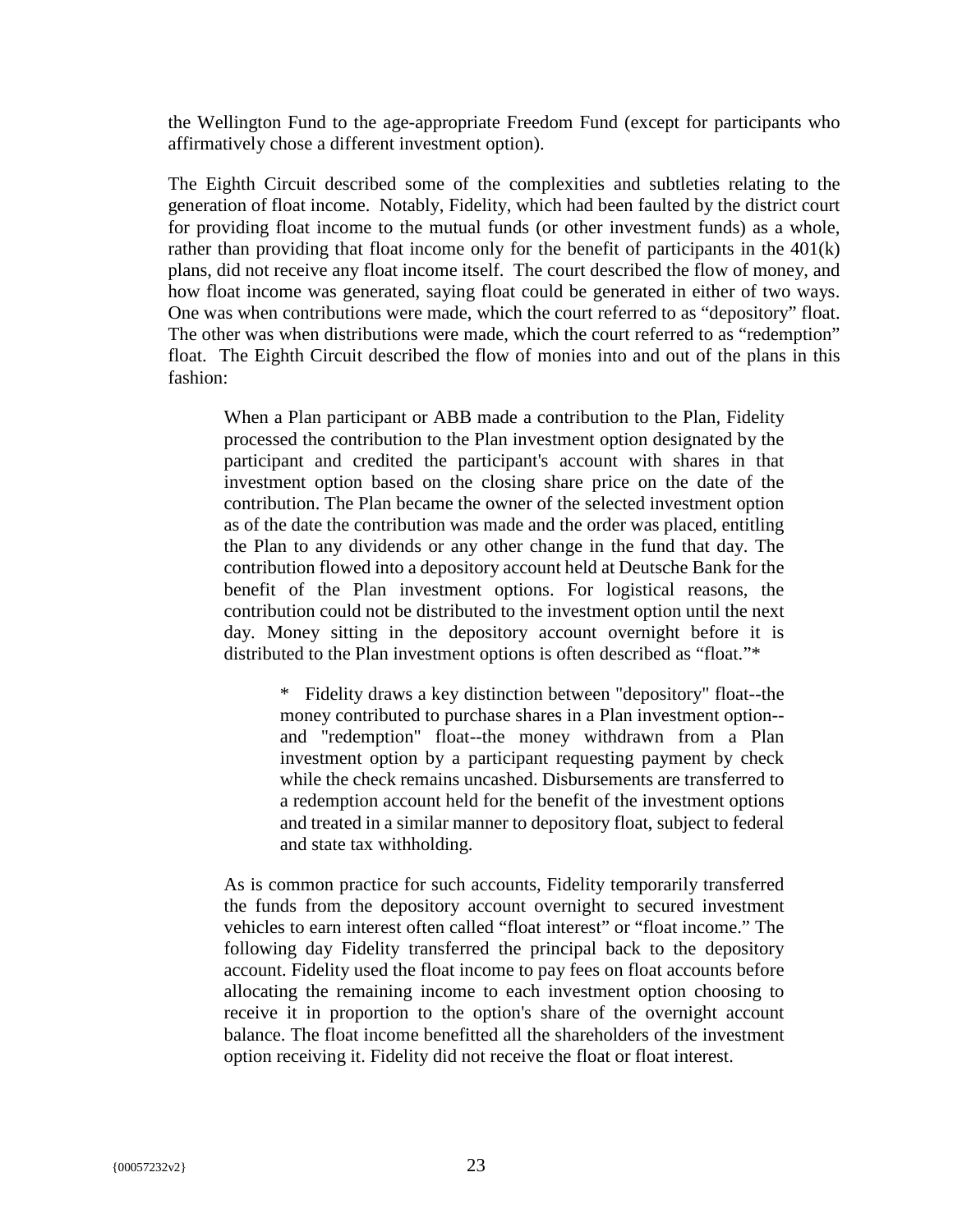The Eighth Circuit included from the district court opinion the following summary of the district court's finding:

(1) ABB [fiduciaries] violated their fiduciary duties to the Plan when they failed to monitor recordkeeping costs, failed to negotiate rebates for the Plan from either Fidelity or other investment companies chosen to be on the [Plan] platform, selected more expensive share classes for the [] Plan's investment platform when less expensive share classes were available, and removed the Vanguard Wellington Fund and replaced it with Fidelity's Freedom Funds; (2) ABB[] and the [EBC] violated their fiduciary duties to the Plan when they agreed to pay to Fidelity an amount that exceeded market costs for Plan services in order to subsidize the corporate services provided to ABB by Fidelity, such as ABB's payroll and recordkeeping for ABB's health and welfare plan and its defined benefit plan; (3) Fidelity [] breached its fiduciary duties to the Plan when it failed to distribute float income solely for the interest of the Plan; and (4) Fidelity [] violated its fiduciary duties when it transferred float income to the Plan's investment options instead of the Plan.

The district court awarded the plaintiffs \$13.4 million from the ABB fiduciaries for failing to control recordkeeping costs, and also from the ABB fiduciaries \$21.8 million for losses resulting from the mapping from the Wellington Fund to the Freedom Funds. The district court awarded \$1.7 million against Fidelity for lost float income. Finally, the district court held that the ABB fiduciaries and Fidelity were jointly and severally liable for more than \$13.4 million in attorney's fees and costs.

The Eighth Circuit began its analysis by discussing the degree to which the district court should have paid deference to decisions made by the plan fiduciaries. Specifically, it addressed whether the *Firestone* abuse of discretion standard should apply to the plan administrator's interpretation of plan documents, even though the dispute did not involve a benefit claim, but instead involved fiduciary and prohibited transaction allegations. The ABB fiduciaries complained that the district court did not afford any discretion to the plan administrator (which was an employee benefits committee appointed by ABB's board to oversee the company's benefit program), particularly with respect to interpreting the investment policy statement. The Eighth Circuit thought this a fair concern, noting that the district court's opinion was silent with respect to the standard of review, and much of the district court's analysis seemed to give little, if any, deference to the plan administrator's determinations under the plan documents. (The Eighth Circuit refused to declare whether the investment policy statement was a binding plan document, finding it unnecessary to do so because the district court had found breaches of the fiduciary duties of loyalty and prudence independent of the policy statement.) The Eighth Circuit concluded that *Firestone* deference is not limited to benefit claims, and the district court should have reviewed the plan administrator's determinations under the plans for abuse of discretion.

Although the Eighth Circuit criticized the district court with respect to its failure to clearly apply an abuse of discretion standard to the plan administrator's interpretation of the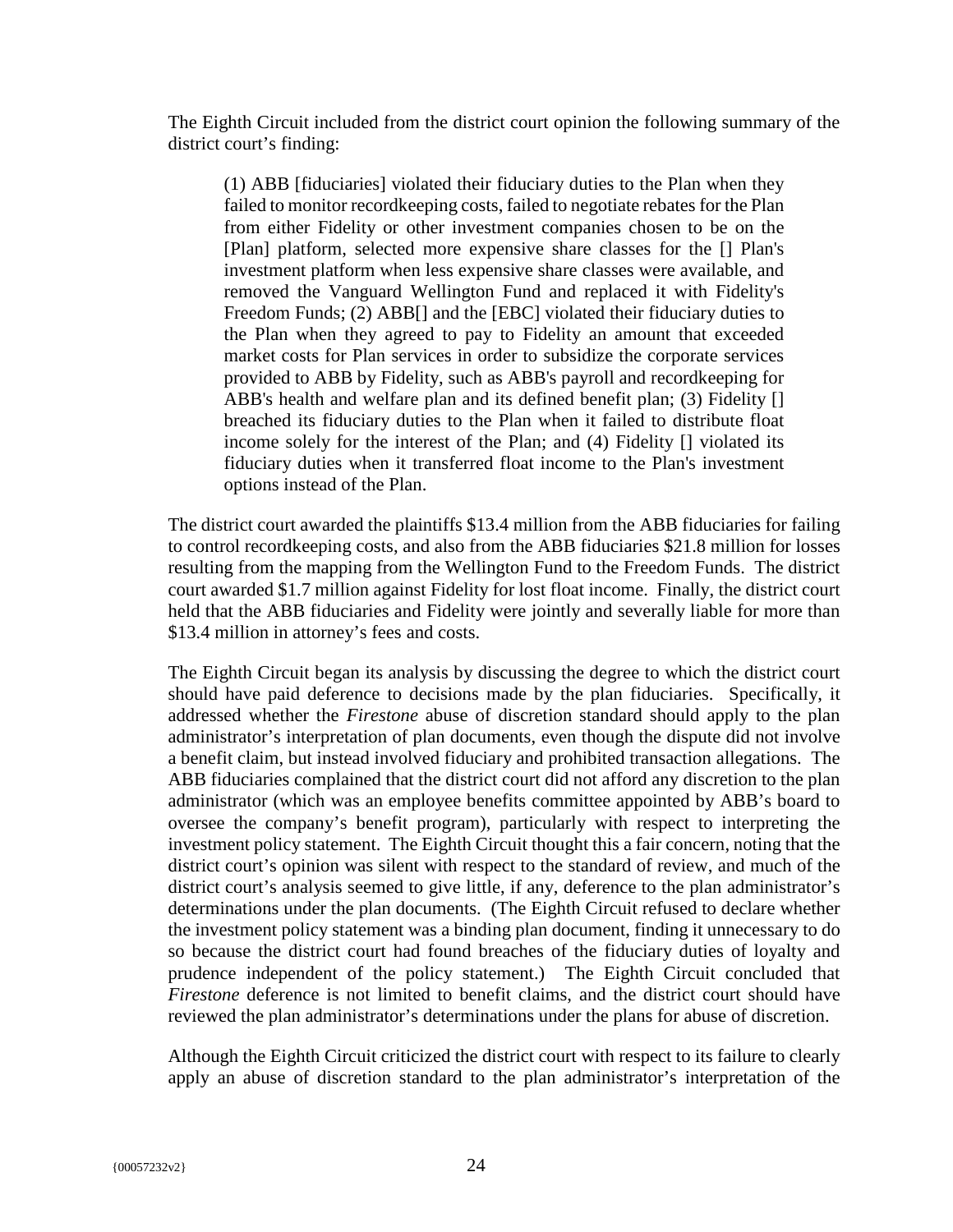relevant plan documents, it affirmed the district court's judgment and award against the ABB fiduciaries with respect to the recordkeeping fee claims.

Recordkeeping Fee Claims. The Eighth Circuit began its discussion of the recordkeeping "excessive fee" claims by quoting its earlier excessive fee decision in *Braden v. Wal-Mart Stores, Inc.*, 588 F.3d 585 (8<sup>th</sup> Cir. 2009), where it referred to fiduciaries' "twin duties of loyalty and prudence," as follows:

ERISA imposes upon fiduciaries twin duties of loyalty and prudence, requiring them to act "solely in the interest of [plan] participants and beneficiaries" and to carry out their duties "with the care, skill, prudence, and diligence under the circumstances then prevailing that a prudent man acting in a like capacity and familiar with such matters would use in the conduct of an enterprise of a like character and with like aims."

As to prudence, the Eighth Circuit said the prudent person standard is an "objective standard that focuses on the fiduciary's conduct preceding the challenged decision," not the result of that decision (citing its decision in *Roth v. Sawyer-Cleator Lumber Co.,* 16 F.3d 915, 917-18 ( $8<sup>th</sup>$  Cir. 1994)). Further, "[e]ven if a trustee failed to conduct an investigation before making a decision, he is insulated from liability if a hypothetical prudent fiduciary would have made the same decision anyway." (Again, quoting *Roth v. Sawyer-Cleator Lumber Co.*, at 919.)

The court rejected the ABB fiduciaries' argument that they could not be liable for excessive fees because they had offered participants a wide range of investment options with a broad array of fees, including low priced funds. In doing so, the court rejected a broad application of the Seventh Circuit's decision in *Hecker v. Deere & Co.*, ("Hecker I") 556 F.3d 575, 586 ( $7<sup>th</sup>$  Cir. 2009), noting that even the Seventh Circuit later explained that Hecker I was "tethered closely to the facts." The Eighth Circuit did not think the facts in *Tussey*, which involved "significant allegations of wrongdoing, including allegations that ABB used revenue sharing to benefit ABB and Fidelity at the Plan's expense," offered the right context in which to insulate the fiduciaries from excessive fee claims merely because a broad array of investment options had been offered to participants.

The Eighth Circuit said the district court did not condemn the bundling of services or revenue sharing in the abstract, which the court described as common and "acceptable" investment industry practices that frequently benefit plans. As to the recordkeeping fee claims, the Eighth Circuit held that the district court's conclusion that the ABB fiduciaries breached their fiduciary duties was not in error, and the district court's failure to afford discretion to the plan administrator's interpretation of the plans with respect to the recordkeeping fee and revenue sharing issue was harmless under the circumstances.

The district court's conclusions on these recordkeeping and revenue sharing fees, which the Eighth Circuit upheld, were that the ABB fiduciaries breached their duties by failing diligently to investigate Fidelity and monitor plan recordkeeping costs, and in particular, that the ABB fiduciaries failed to (1) calculate the amount the plans were paying Fidelity for recordkeeping through revenue sharing, (2) determine whether Fidelity's pricing was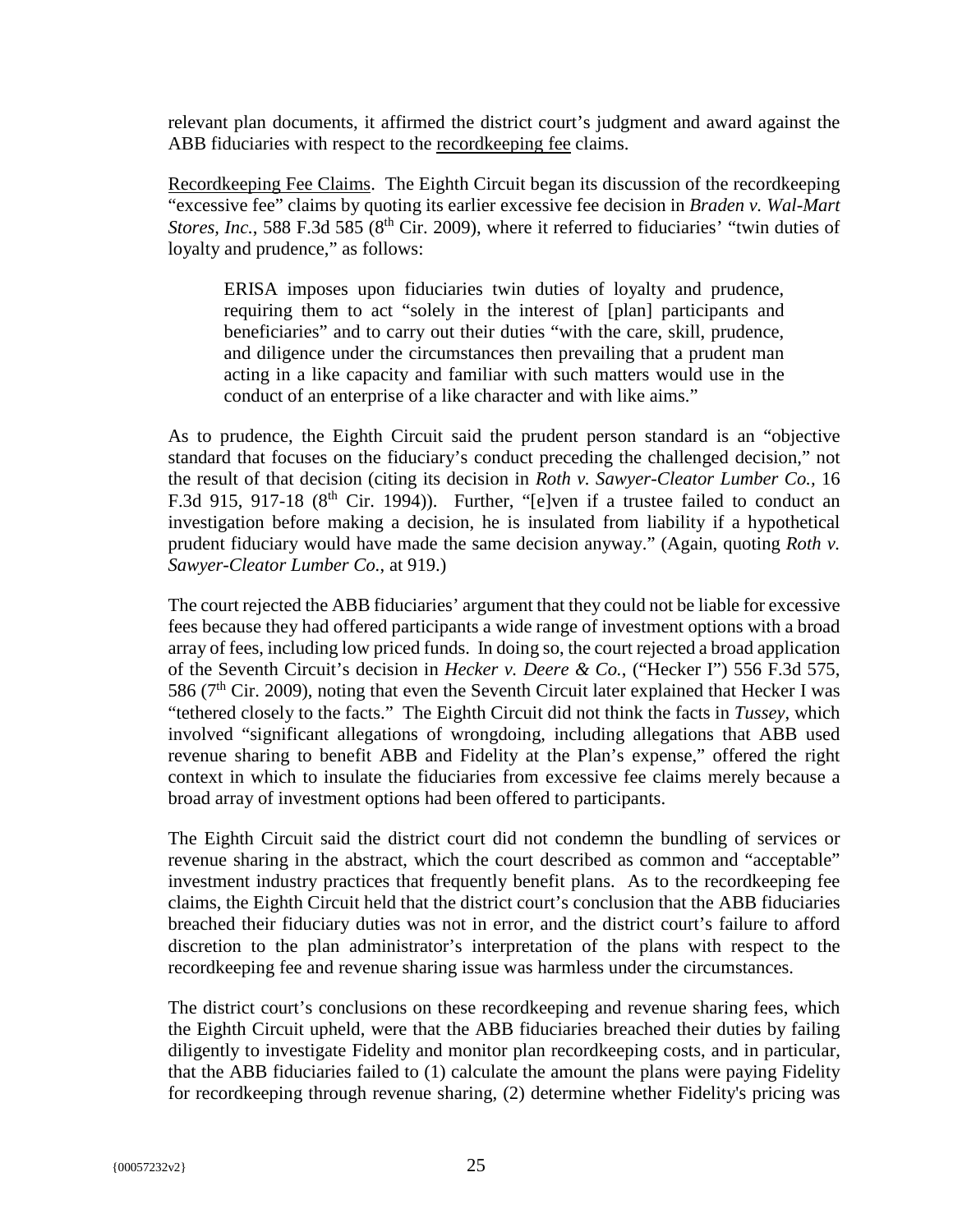competitive, (3) adequately leverage the plans' size to reduce fees, and (4) "make a good faith effort to prevent the subsidization of administration costs of ABB corporate services" with plan assets, even after ABB's own outside consultant notified ABB the plans were overpaying for recordkeeping and might be subsidizing ABB's other corporate services.

Removal of Wellington Fund. The Eighth Circuit was more critical of the district court with respect to the claims involving the removal of the Wellington Fund and selection of the Freedom Funds. The Eighth Circuit had sympathy for the ABB fiduciaries' contention that the district court applied an "improper hindsight bias" in criticizing the change in investment lineup, observing in particular that the district court had noted that the actual performance of the Wellington Fund between 2000 and 2008 was better than that of the Freedom Funds. The Eighth Circuit agreed that the district court's opinion shows "clear signs of hindsight influence," and reminded that the "prudence person standard is not concerned with results; rather, it is a test of how the fiduciary acted viewed from the perspective of the time of the challenged decision rather than from the vantage point of hindsight." (Quoting the court's opinion in *Roth, supra,* at 918.) The court observed, in this connection, that "selecting an investment beforehand is difficult," and the plan administrator "deserves discretion to the extent its *ex ante* investment choices were reasonable given what it knew at the time." The Eighth Circuit said the district court should have, and may not have, afforded deference to the plan administrator's determinations under the plan documents in connection with these investment decisions. The Eighth Circuit remanded to the district court for further consideration the question whether the ABB fiduciaries breached their duties in implementing the redesign of investment choices, and in evaluating and selecting investment options, in accordance with the plan. Presumably the district court will need to consider to what degree the required deferential standard of review applies in this context, and that will presumably turn in part on the degree to which the fiduciaries' investment decisions involved their interpretative authority with respect to the plan documents, or were instead decisions involving no interpretation of those documents.

Measuring Investment Damages. The Eighth Circuit provided the district court with some direction as to its determination of the damages, if any, for the participants' investment selection and mapping claims. If, on remand, the district court determines that the ABB fiduciaries have liability on those claims, the Eighth Circuit told the district court it should calculate damages in a fashion different than it did in its initial ruling. The district court had awarded as damages the amount participants who had invested in the Wellington Fund presumably would have accumulated if (1) ABB had not replaced the Wellington Fund with the Freedom Funds, and (2) the participants had remained invested in the Wellington Fund for the entire period at issue. The Eighth Circuit had two problems with this approach. First, it did not think the Wellington Fund was the correct fund against which to measure performance. That is because the investment policy statement required the addition of a managed allocation fund, and the Eighth Circuit therefore thought the participants' mapping damages, if any, would be more accurately measured by comparing the difference between the performance of the Freedom Funds and the minimum return of the subset of managed allocation funds the fiduciaries could have chosen without breaching their fiduciary obligations.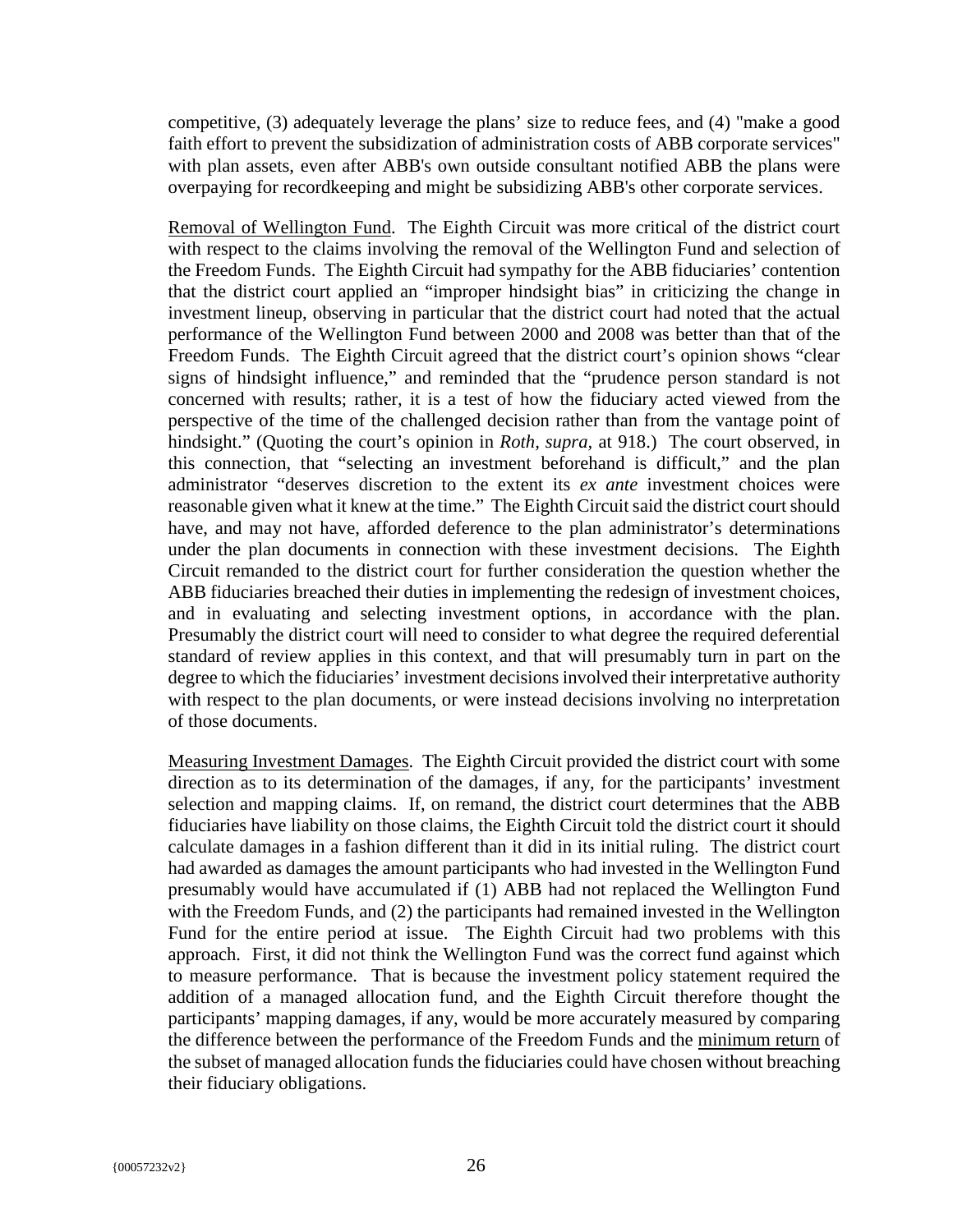The Eighth Circuit's second objection to the district court's method for calculating any damages relating to the investment selection and mapping claims concerned its assumption that participants would have remained invested in the Wellington Fund. The Eighth Circuit found the district court's \$21.8 million damage award for the mapping claim to be speculative because the district court thought it a reasonable inference that participants who invested in the Freedom Funds would instead have invested in the Wellington Fund had it not been removed. The Eighth Circuit said this inference appeared to ignore the investment provisions of the investment policy statement, participant choice under the plans, and the popularity of managed allocation funds. The plaintiffs failed to cite any evidentiary support for inferring that participants' voluntary, post-mapping investments in the Freedom Funds would instead have been made in the Wellington Fund (had that fund remained an investment option).

Float Claims. At this point, the Eighth Circuit had scored one for the plaintiffs (and the district court), and remanded one decision to the district court with instructive criticism. On the third and final issue, concerning Fidelity's approach to float income, the Eighth Circuit reversed the district court's judgment against Fidelity. Because Fidelity was not liable, the Eighth Circuit also held that it was not liable for any of the attorney's fees the district court had held were to be paid jointly and severally by the ABB defendants and Fidelity.

As to float income, Fidelity argued it was not required to credit the plan with income earned on overnight investments of float because float was not a plan asset. Fidelity said it was paid nothing for the float – no fees and none of the float earnings. And it maintained that, as a matter of basic property rights, the mutual funds (or other investment options), and not the plans, owned the float and bore the risk of loss with respect to the float accounts, and therefore were entitled to any benefits of ownership. The Eighth Circuit agreed. The court concluded that the plaintiffs had not produced evidence that the plans had any property rights in the float or float income. As to depository float, this made sense to the court since when a contribution was made, Fidelity credited the participant's plan account and the plan became the owner of the shares of the selected investment option (usually shares of a mutual fund) on the same day the contribution was received. In this way, the plan received the full benefit of ownership, including any capital gains or dividends from the purchased shares, as of the purchase date. The Eighth Circuit concluded that the mutual funds (or other plan investment options) held the property rights in the depository float and were entitled to the float income, and Fidelity did not breach any fiduciary duties with respect to the depository account.

As to the redemption account, the Eighth Circuit similarly concluded that the plaintiffs had failed to establish that the plans had any rights in the redemption account balance. Like the depository account, these amounts were registered for the benefit of the mutual funds and other investment options. Fidelity, citing to the Uniform Commercial Code, argued that the payee of an uncashed check has no title in or right to interest on the account funds. That is, a negotiable instrument of this type is not "payable with interest" unless it specifically says so. Fidelity argued that when a participant chose to receive a check rather than an electronic disbursement, the relevant plan mutual funds (or other investment options) retained all rights to the redemption float until the disbursement check was cashed.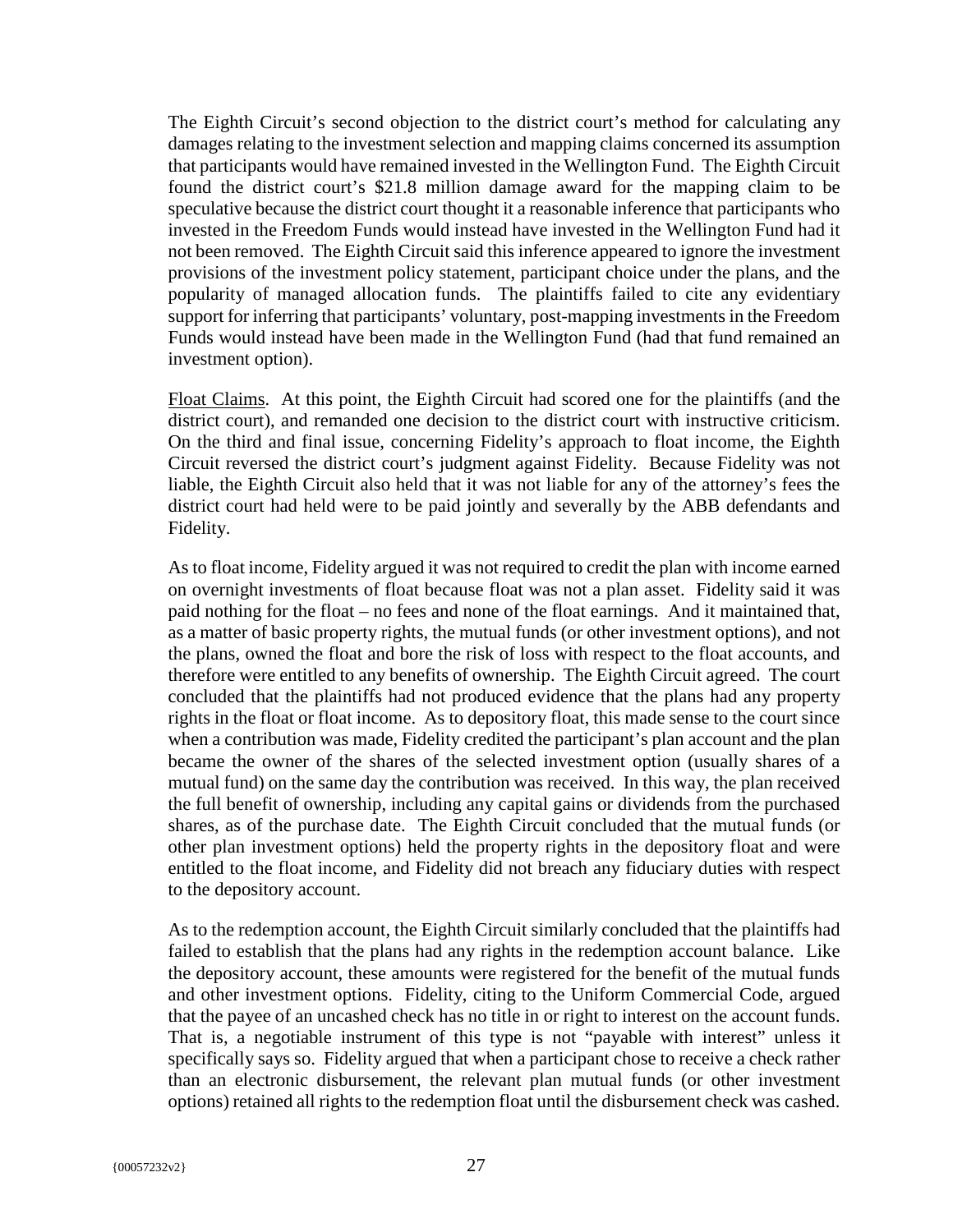The plaintiffs, while agreeing that "the funder of the check owns the funds in the checking account until the check is presented, and thus is entitled to any interest earned on that float," argued that in fact the owner of the funds was the plans, and therefore the float income was a plan asset. The Eighth Circuit said the plaintiffs could not cite any evidence establishing that the plans were in fact "the funder of the check" or the owner of the funds in the redemption account. Without any proof of ownership rights to the funds in the redemption account, the plans had no right to float income from that account.

The court's opinion was unanimous, except with respect to the float issue. On the float issue, the court was split 2 to 1. A dissenting judge argued that float was, in fact, a plan asset. This led the dissenter to conclude that Fidelity breached its fiduciary duty of loyalty by transferring float income to the depository account for the benefit of the mutual funds (and other investment options) and by using float income to pay bank expenses. In reaching this conclusion, the dissenting judge cited to the Department of Labor's plan asset regulations in concluding that the contributions were plan assets as soon as they were placed in Fidelity's depository account and this made the depository float a plan asset. The dissenter also concluded that redemption float was a plan asset, and criticized Fidelity for failing to have "openly negotiated" its retention of float income "as part of its overall compensation," citing to DOL Field Assistance Bulletin 2002-3.

It was pleasing to see the Eighth Circuit reverse and remand the district court's rather muddled analysis with respect to the fiduciaries' decision to eliminate the Vanguard Wellington Fund and map assets to the Fidelity target date funds. The loudest message from the Eighth Circuit's opinion in *Tussey*, though, is that fiduciaries should be careful to avoid overpaying fees for services to one plan in exchange for paying lower fees with respect to another plan or services provided to the employer. That is, fiduciaries should be careful to observe the "exclusive purpose" rule of ERISA Section  $404(a)(1)(A)$  and the proscriptions under the prohibited transaction rules on acting on behalf of a party whose interests are adverse to the plan or its participants or beneficiaries, or receiving consideration for the fiduciaries' own personal account from a party dealing with the plan in connection with a transaction involving plan assets, under ERISA Section 406(b)(2) and (3).

8. **Signature Authority on Corporate Bank Account May Make One a Fiduciary:** *Perez v. Geopharma***,** *Inc*. In one of its more peculiar pieces of guidance, the Department of Labor announced in Technical Release 92-01 a nonenforcement policy with respect to ERISA's trust requirement as it relates to cafeteria plans. This was a successor to an earlier Technical Release, 88-1 (which was superseded by the 1992 release). Under Technical Release 92-01, the DOL will not, in the case of a cafeteria plan, assert a violation in an enforcement proceeding solely because of a failure to hold participant contributions in trust.

In the same release, the DOL announced that it would not enforce ERISA's trust requirement with respect to fully insured welfare plans meeting certain requirements. These are plans that provide benefits exclusively through insurance contracts or policies issued by an insurance company (or similar organization) qualified to do business in a state, or through a qualified HMO, as described at 29 CFR §§ 2520.104-20(b)(2)(ii) and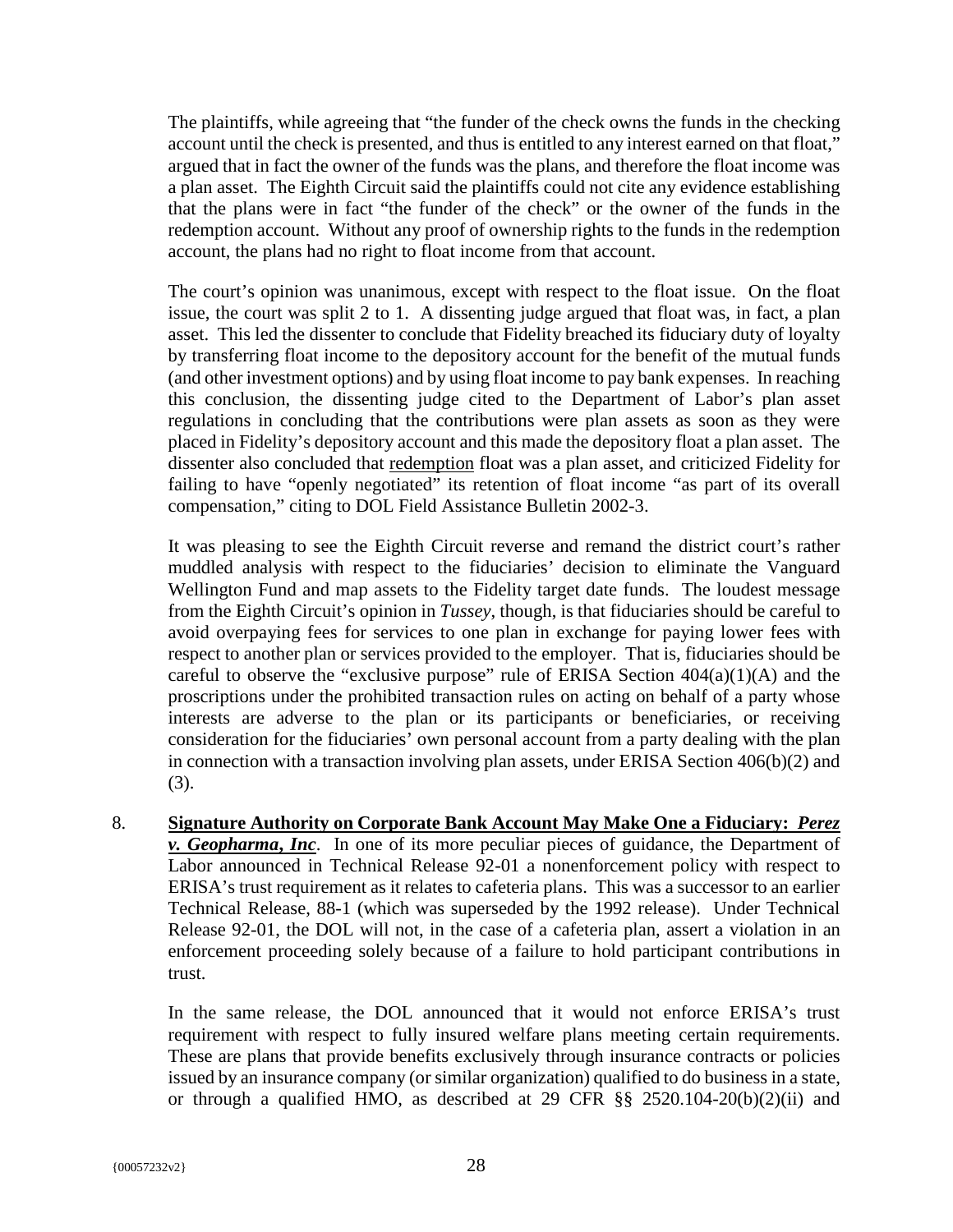$2520.104-44(b)(1)(ii)$ . To enjoy this nonenforcement policy, premiums must be paid directly by the employer (or a union) from its general assets, or partly from its general assets and partly from contributions by its employees (or union members). Contributions made by participants must be forwarded by the employer (or union) to the insurer within three months of receipt.

Technical Release 92-01 does not relieve plan sponsors and fiduciaries of their obligation to ensure that participant contributions are applied only to the payment of benefits and reasonable administrative expenses. The DOL reminded employers in the technical release that the utilization of participant contributions for any other purpose may result not only in civil sanctions but also in criminal sanctions under 18 USC § 664. For more on the DOL's position that participant contributions constitute plan assets and the nonenforcement policy for cafeteria plan assets and fully insured plans, see Appendix C.

As a consequence of Technical Release 92-01, many employers do not put in trust participant contributions relating to cafeteria plans and fully insured health plans. A recent federal district court decision, if upheld on appeal or adopted by other courts, may cause employers and fiduciaries to reconsider the wisdom of this practice (of not holding participant contributions to cafeteria plans or fully insured health plans in trust). The case is *Perez v. Geopharma*, *Inc*., 2014 U.S. Dist. LEXIS 101766 (M.D. Fla. 2014). In *Geopharma*, the district court ruled on a motion to dismiss by a defendant who asserted that he was not a fiduciary with respect to a health plan. The context of the lawsuit underscores the very reason for using a trust, even when the DOL nonenforcement policy would apply. Specifically, the Secretary of Labor alleged that various welfare benefits had not been paid. When benefits have not been paid there is every motivation for participants to sue for the failure to hold their contributions in trust. Remember, the DOL nonenforcement position relates only to the position the DOL will take in an enforcement action, and not the position participants or other litigants may wish to assert in court. If a company is in dire financial condition, fiduciaries would be wise to hold participant contributions, and any other plan assets, in trust, even as they relate to a cafeteria plan.

The *Geopharma* decision, though only a district court decision concerning a motion to dismiss, is troubling. The DOL argued that the employer, Geopharma, established a plan in 1985 to provide medical, dental, prescription drug, life insurance and short-term disability benefits to its employees. The plan, according to the complaint, was funded by employer contributions, employee premium contributions deducted from payroll, and former employees' premium payments for COBRA coverage. Allegedly, Geopharma contracted with various entities to administer its plan, and two of these entities terminated their contracts, one for nonpayment of premiums, and the other for nonpayment of approved claims.

Over a period of about a year, from the fall of 2009 to the fall of 2010, Geopharma allegedly withheld employees' premium contributions from payroll in an amount totaling roughly \$225,000, failed to segregate those contributions from company assets as soon as it reasonably could have done so, and failed to use the funds to pay claims. The company allegedly received another roughly \$16,000 in COBRA premiums, again failing to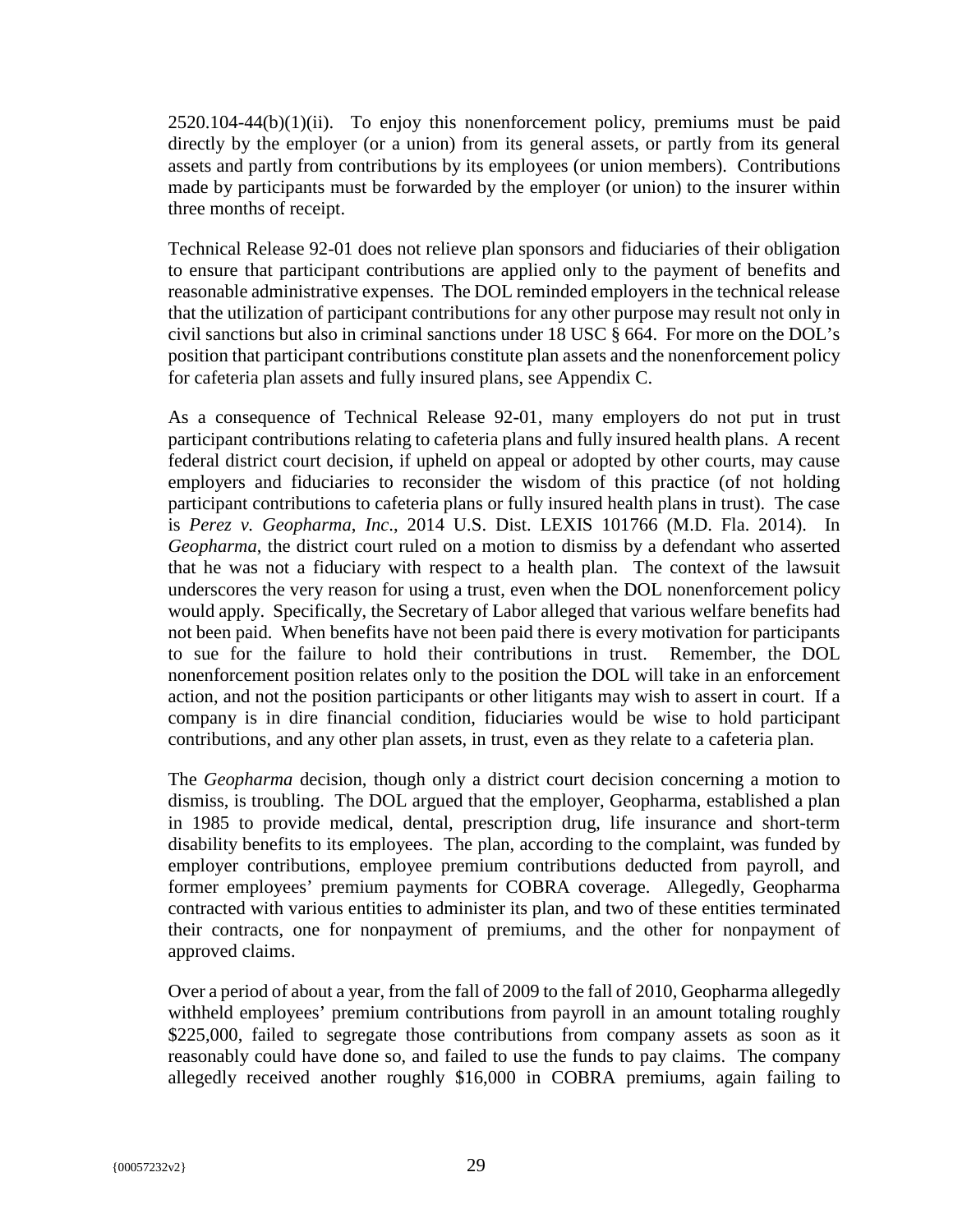segregate these premiums from company assets as soon as it reasonably could have done so, and failing to use the funds to pay claims.

One of the defendants was the CEO and secretary of the company, and a member of the company's board of directors. The DOL alleged that the CEO had signature authority on the company's corporate bank accounts and that each check issued by the company required two signatures. The DOL sought to hold the company, its CEO, and other individual defendants jointly liable for: (a) participating knowingly in an act of another fiduciary, knowing that act was a breach, in violation of ERISA Section 405(a)(1), (b) failing to monitor or supervise another fiduciary and thereby enabling a breach, in violation of ERISA Section 405(a)(2), or (c) having knowledge of a breach by another fiduciary and failing to make reasonable efforts under the circumstances to remedy the breach, in violation of ERISA Section 405(a)(3).

The district court cited the Eleventh Circuit's decision in *Cotton v. Massachusetts Mutual Life Ins. Co.*, for the proposition that in determining whether one is a fiduciary, "a court must ask whether a person is a fiduciary with respect to the particular activity at issue." 402 F.3d 1267, 1277 (11<sup>th</sup> Cir. 2005) (emphasis added). The court cataloged the ways in which an individual may become a fiduciary, as follows: (1) being a "named fiduciary" in the plan instrument, (2) exercising discretionary authority or control over the management of the plan, (3) exercising *any* authority or control over the management or disposition of plan assets, (4) rendering investment advice for a fee or having authority or responsibility to do so, or (5) having any discretionary authority or responsibility over plan administration.

The CEO asserted that the complaint did not establish that he performed any function or exercise any authority with respect to the "particular activity" of remittance of employee premium contributions to the plan. He argued that the mere fact he allegedly possessed signature authority on the company's corporate bank account should not make him a plan fiduciary. Indeed, the complaint did not assert that the CEO had signature authority over any account associated with the plan. It only alleged he had general signature authority on the company's bank accounts. To impress upon the court the implications of treating him as a fiduciary merely by having signature authority on corporate bank accounts, the CEO argued that "[i]f this alone were sufficient to trigger ERISA fiduciary responsibilities on the part of corporate officers, it would transform nearly every member of senior management of any corporation into an ERISA fiduciary."

The CEO also argued that he could only become a fiduciary by being a named fiduciary (which was not alleged) or by exercising discretionary control or authority over the plan or the management of its assets.

The DOL's response was that the CEO exercised authority or control over plan assets. As the CEO, secretary, and a director of the company, he had signature authority on corporate bank accounts. When employee contributions were commingled with corporate general assets and never remitted or used to pay claims, the CEO, the DOL asserted, exercised fiduciary authority or control over both the company's assets and plan assets simultaneously. And the DOL argued that the plain language of ERISA allows one to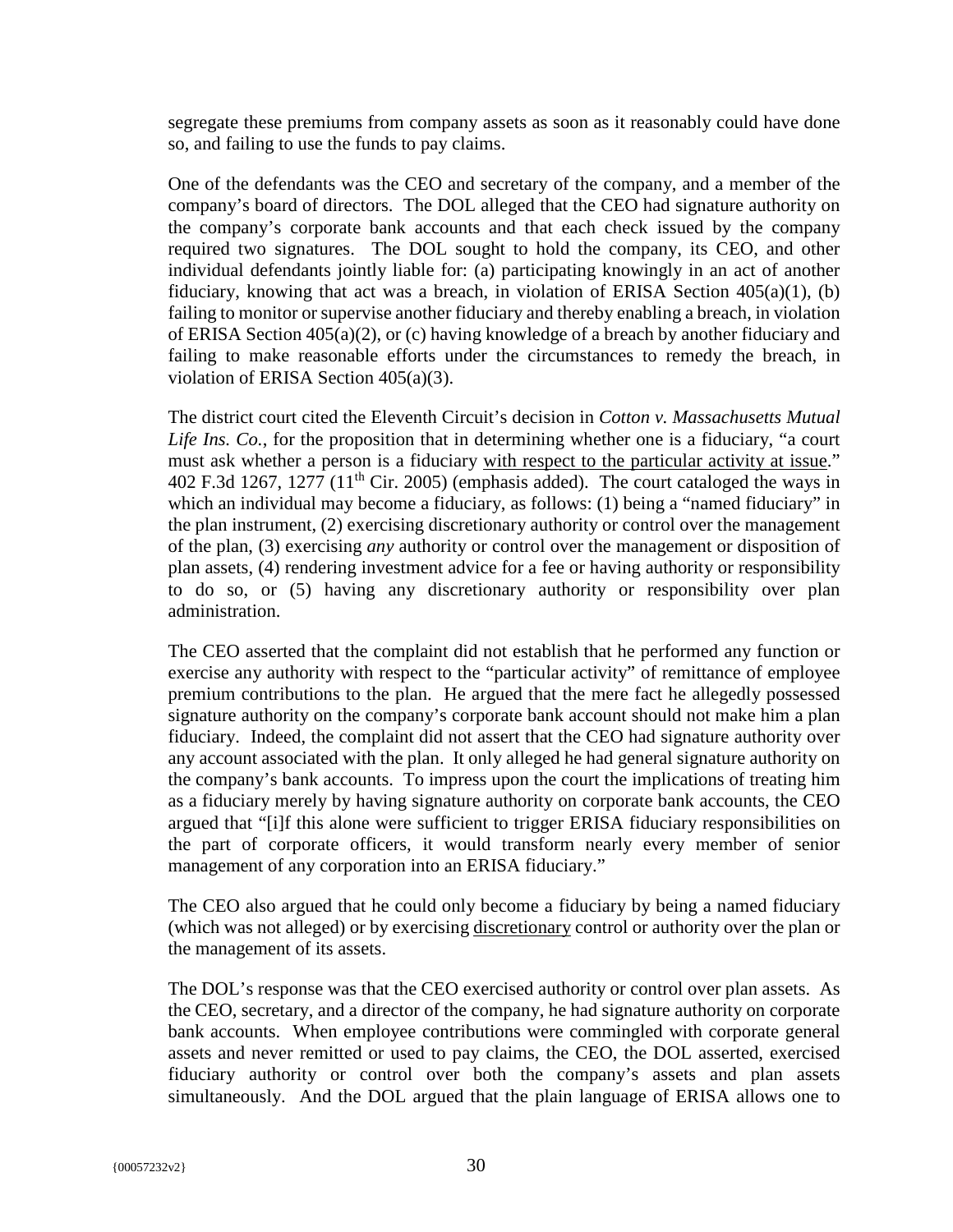become a fiduciary by exercising authority or control over the management or disposition of plan assets, without requiring any "discretionary" authority or control.

The DOL also argued that because the company was named as the plan administrator and fiduciary in the plan document itself, the company had a duty to monitor the actions of those administering the plan on its behalf. And as the CEO, secretary, a director, and signatory on the company's bank accounts the CEO, the DOL asserted, had a fiduciary duty to monitor other fiduciaries, as well as the company's management and administration of the plan.

The DOL alleged that the CEO knew or should have known that the company was having cashflow issues and was using employee compensation and COBRA payments to fund operations rather than using those amounts to pay medical claims. The DOL said this knowledge should have triggered an investigation to determine whether the company and its fiduciaries were administering the plan in accordance with ERISA and the terms of the plan.

The district court denied the CEO's motion to dismiss. It concluded that the Secretary of Labor alleged facts sufficient to establish that the CEO was a fiduciary. Specifically, the court noted that the complaint alleged that the CEO had signature authority on the company's corporate bank accounts, and that employee premiums were commingled with the company's general assets and never remitted or used to pay claims. This allowed the district court to "reasonably infer" that the CEO exercised authority or control over plan assets as an ERISA fiduciary when employee premiums were commingled with the company's general assets.

The court observed that the plain language of ERISA supports the Secretary of Labor's position that a person can become a fiduciary even without discretion, if he or she exercises any authority or control respecting management or disposition of its assets. But in spite of this "plain" statutory language, the court nonetheless said at this stage of the proceedings it would decline to decide whether a person with authority or control over plan assets must also exercise "discretion" over those assets in order to become an ERISA fiduciary. It said that determination would be more appropriately decided at the summary judgment stage of the proceedings.

Finally, the court dealt with the claim that the CEO had a fiduciary duty to monitor the actions of the company and those appointed as fiduciaries. The Secretary of Labor, recall, claimed that the company was a fiduciary and that the company had a duty to monitor the actions of those who administered the plan on its behalf. The court concluded that the CEO, who also was a signatory on the company's bank accounts, plausibly had a fiduciary duty to monitor the actions of the company and those appointed to act as fiduciaries on its behalf.

If *Geopharma* is upheld on an appeal to the Eleventh Circuit, or other courts adopt the position that merely having signature authority on a corporate bank account makes one a fiduciary when plan assets are not kept separate from company assets, it may make sense for employers and fiduciaries to go back to the practice of the mid-1980s, when participant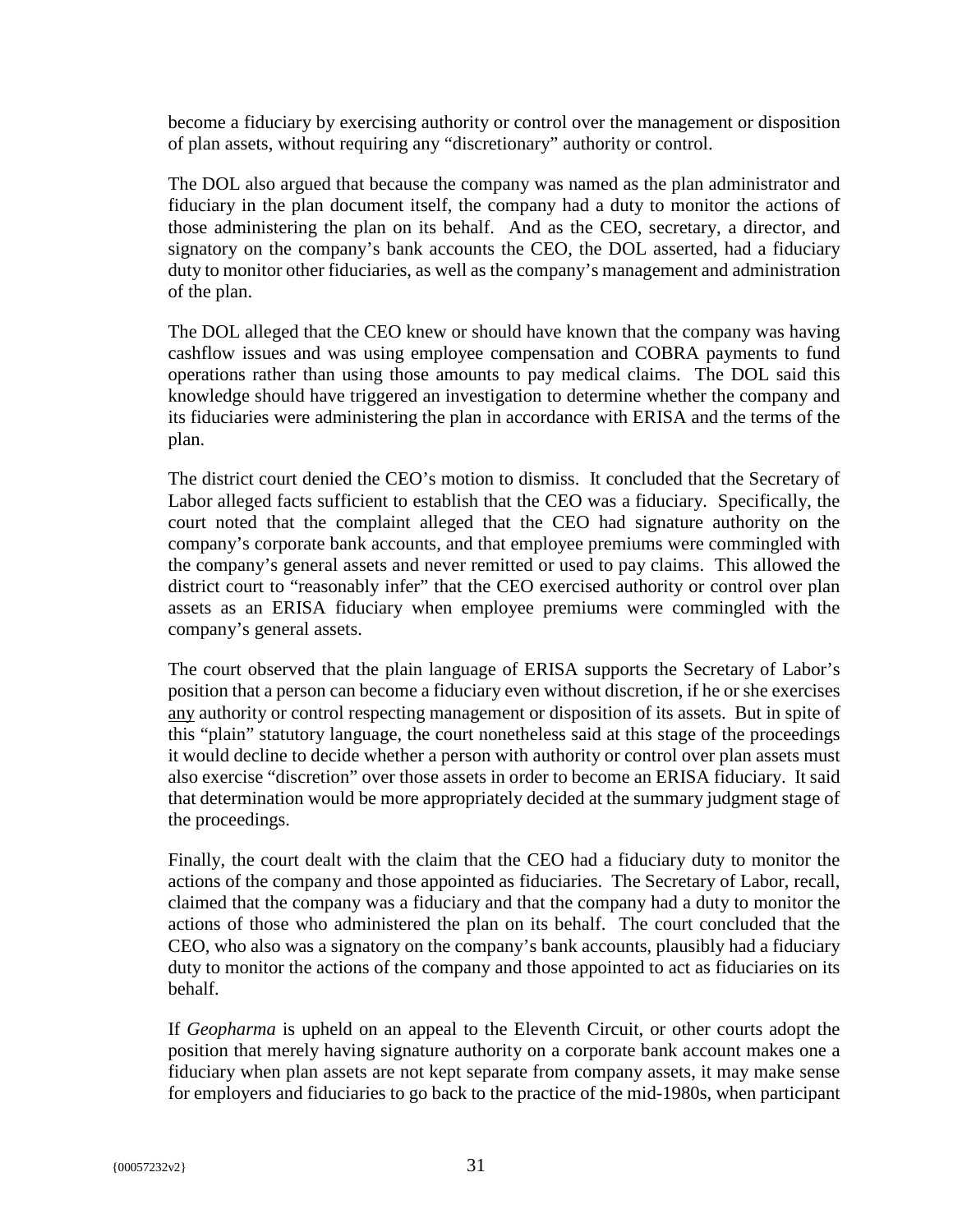contributions to cafeteria plans and insured health plans were commonly held in trust. In that event, it may make most sense to make use of a trust exempt from federal income tax under IRC Section  $501(c)(9)$  – that is, a "voluntary employees' beneficiary association," or "VEBA."

- 9. **Fresh Consideration of Money Market Funds?** Retirement plan fiduciaries, particularly those for defined contribution plans that permit participants to direct how the assets in their accounts will be invested, may wish to visit with their investment consultants about the implications of changes to the money market rules adopted by the Securities and Exchange Commission on July 23, 2014. In Release No. 33-9616, the SEC adopted a final rule providing for money market fund reform. The Release raises a number of issues that may be of interest to fiduciaries of defined contribution plans offering participants a money market fund as an investment option. One of the questions the Release raises for these fiduciaries is whether they should retain their current money market fund offering, or instead replace it with a different money market fund, a stable value fund, a short-term low duration bond fund, or some other fund. Some considerations fiduciaries may wish to bear in mind in making that decision are the following:
	- 1. Government funds, which hold at least 99.5 percent of their assets in cash and in Treasury securities, will largely be unaffected by the changes made by the Release's new rules.
	- 2. As to non-government funds, "retail" money market funds, which include money markets offered in participant-directed defined contribution plans, will be permitted, should they wish, to impose liquidity fees and "redemption dates," (under which redemptions are temporarily suspended) when a fund's level of "weekly liquid assets" falls below a certain threshold. A liquidity fee could be as large as two percent on all redemptions, when the fund's level of weekly liquid assets falls below 30 percent of its total assets. If a fund's level of weekly assets falls below 10 percent, the fund would be required to impose a liquidity fee of one percent on all redemptions. The fee would not be imposed, however, if the fund's board of directors determines that the fee is not in the best interest of the fund or that a lower or higher (up to two percent) liquidity fee is in the best interest of the fund. Weekly liquid assets generally include cash, U.S. Treasury securities, certain other government securities with remaining maturities of 60 days or less, and securities that convert into cash within one week.

As to redemption dates, if a fund's level of weekly liquid assets falls below 30 percent, the fund's board can, in its discretion, temporarily suspend redemptions, if the board finds that imposing such a gate is in the fund's best interest. A money market fund that imposes a gate will be required to lift that gate within 10 business days, although the board can determine to lift the gate earlier. Funds would not be able to impose a gate for more than 10 business days in any 90-day period.

3. "Institutional" money market funds, such as non-government funds purchased by defined benefit plans, will be required to use a floating net asset value ("nav"),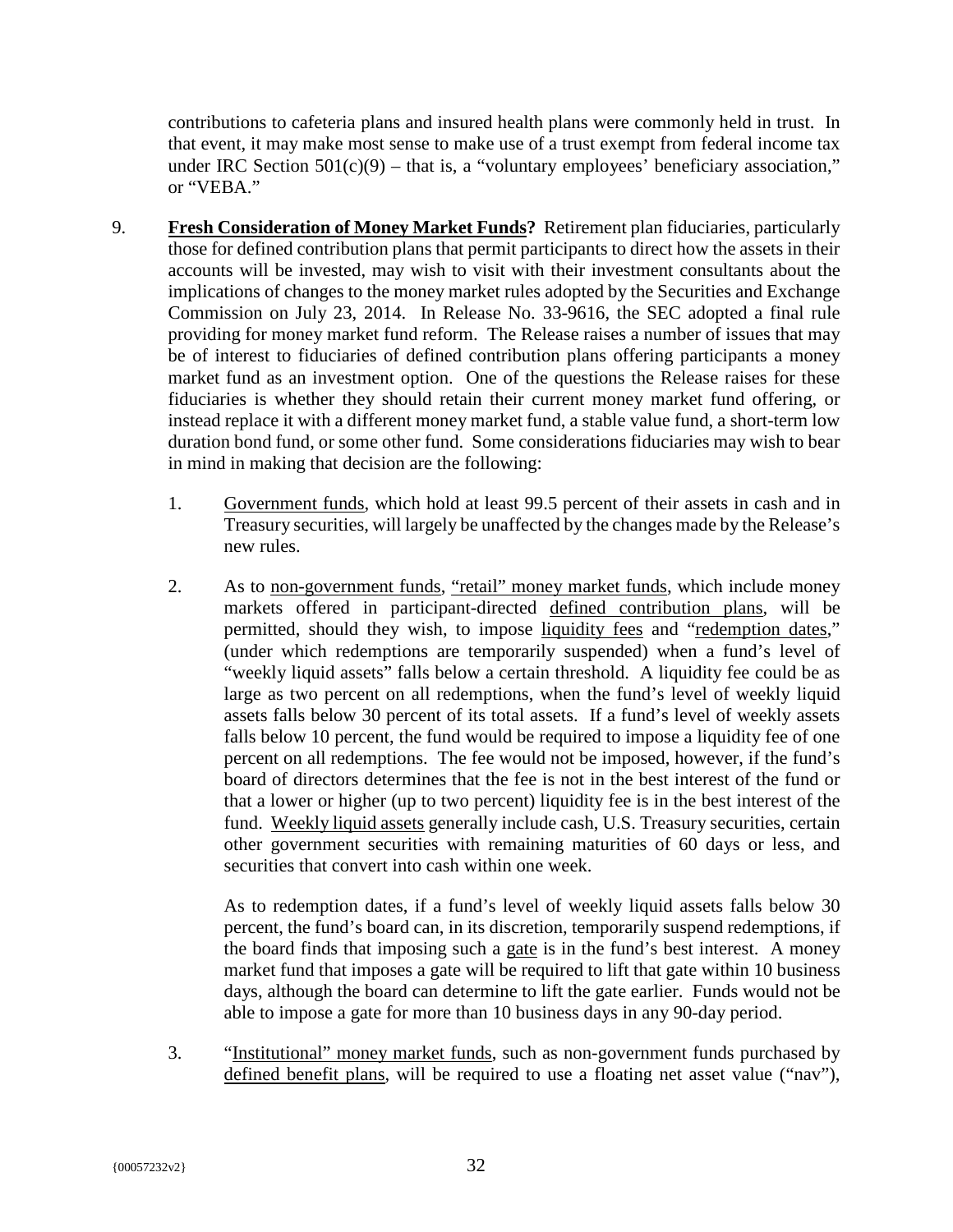rather than a stable nav of \$1 per share. The liquidity fee and redemption gate rules apply both to institutional and retail non-government money market funds.

- 4. The new rules may impose a complication for defined contribution plans that use a money market fund as a QDIA (that is, as a capital preservation product for the first 120 days of an individual's participation). That is because 29 CFR § 2550.404(c)-  $5(c)(5)(ii)$  generally requires that, for a 90-day period following the first investment in a QDIA, any transfer or withdrawal of assets from the QDIA by a participant or beneficiary not be subject to any restrictions, fees, or expenses (including surrender charges, liquidation, or exchange fees, redemption fees and similar expenses charged in connection with the liquidation of, or transfer from, the investment). *See also* DOL Field Assistance Bulletin No. 2008-03, Q&A 11. The SEC, in its discussion of its new rule, suggests that even if a liquidity fee or gate were applied with respect to a liquidation or transfer request within the 90-day period, the QDIA rules could be satisfied because the liquidity fee could be paid by the plan sponsor or a service provider, and not by the participant, beneficiary or plan, citing to DOL FAB 2008-03, Q&A 11 (Apr. 29, 2008). Further, the SEC suggested that a plan sponsor or other party in interest could loan funds to the plan for the payment of ordinary operating expenses of the plan or for a purpose incidental to the ordinary operation of the plan to avoid the effect of a gate, citing to Prohibited Transaction Class Exemption 80-26. Rel. No. 33-9616, pp. 272-73. Fiduciaries may, however, well conclude that these work-arounds would add an unsatisfactory level of complication, and may raise potential concerns for tax-qualified plans, such as the possibility the plan sponsor's payment of the fees would be considered an annual addition for Section 415 purposes or a contribution for IRC Section 401(a)(4) nondiscrimination purposes. *See, e.g.,* PLRs 200317048 and PLR 200137064, where an employer's payment of contingent deferred sales charges or withdrawal charges under annuity contracts was treated as a contribution subject to Section 415 (and, in the case of the latter ruling, also treated as a contribution under Section  $401(a)(4)$ ).
- 5. In the case of an automatic rollover of a mandatory distribution described in IRC Section  $401(a)(31)(B)$ , or a mandatory distribution of \$1,000 or less described in IRC Section  $411(a)(11)$  where there is no affirmative distribution election by the participant, Prohibited Transaction Class Exemption 2004-16 permits a bank or other regulated financial institution, with respect to plans for its own employees, to establish IRAs at the employer financial institution itself for these automatic rollovers of distributions, and to utilize its own investment products in doing so. In addition, Prohibited Transaction Class Exemption 2006-06, permits a "qualified termination administrator" with respect to an abandoned plan to select itself or an affiliate to provide services in connection with the termination of the plan, and to designate itself or an affiliate as a provider of an IRA to receive plan distributions.

Both of these class exemptions, however, require that the IRA holder have the ability, within a "reasonable period of time" after making a request and without penalty to the principal amount of the investment, to transfer the IRA to a different investment offered by the IRA provider, or to transfer the IRA to another IRA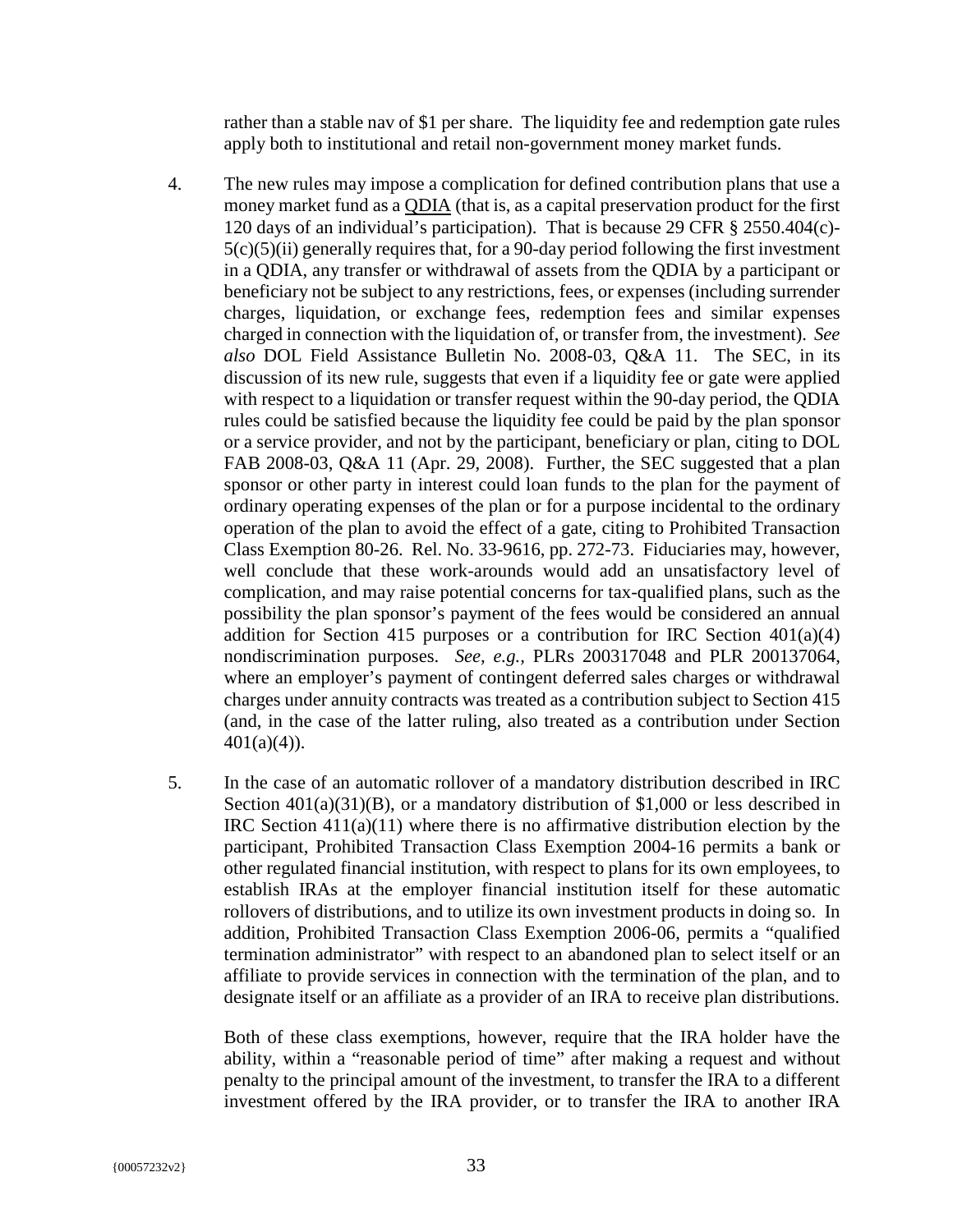sponsored at a different financial institution. The SEC said in its discussion of its new rule that the DOL has indicated that a gate of no longer than 10 business days would not amount to an unreasonable period of time for this purpose. However, for a fiduciary to rely on these prohibited transaction exemptions in the context of an initial decision to roll over amounts to a money market fund sponsored by or affiliated with the fiduciary, "additional steps would need to be taken to protect the principal amount rolled over in the event that a liquidity fee is imposed." For example, it might be necessary to include a contractual commitment by the fiduciary or its affiliate to pay any liquidity fee that would otherwise be assessed to the IRA, to the extent that fee would otherwise be deducted from the principal amount rolled over. To the extent fiduciaries do not wish to take those steps, they could instead select government money market funds as the investment vehicle, because they are not subject to the fees and gate amendments made by the new rule, or other funds that do not raise prohibited transaction concerns.

6. As to the need to make minimum distributions or process other mandatory distributions or refunds on a timely basis, the SEC indicated that it believes the gates will, in practice, be unlikely to impose a difficulty since participants are unlikely to have their entire account invested in non-government money market funds imposing a gate. To the extent a gate does prevent a timely minimum distribution, the SEC said its understanding is that a plan could take steps to avoid the negative consequences that might result from this failure to make the minimum distribution. It suggested, for example, that a recipient who fails to receive a minimum distribution as a result of a gate would be entitled to request a waiver of potential excise taxes by filing a Form 5329 with the IRS and explaining the rationale for the waiver, under IRC Section 4974(d). And as to any violation with respect to the plan itself, the SEC suggested that a plan sponsor could make use of the IRS' EPCRS system to correct the minimum distribution failure.

The considerations above, together with the potential communication complications associated with notifying participants of the imposition (or potential imposition) of liquidity fees and gates, suggest that fiduciaries will want to carefully consider whether non-government money market funds remain a good investment option under a participantdirected defined contribution plan. This is a decision with respect to which fiduciaries will very likely wish to seek advice from their investment consultants. The matter is complicated by the potential disadvantages of alternative capital preservation funds. In the case of stable value funds, these would include considerations relating to insurance wrappers, which may include insurer-imposed investment or other restrictions.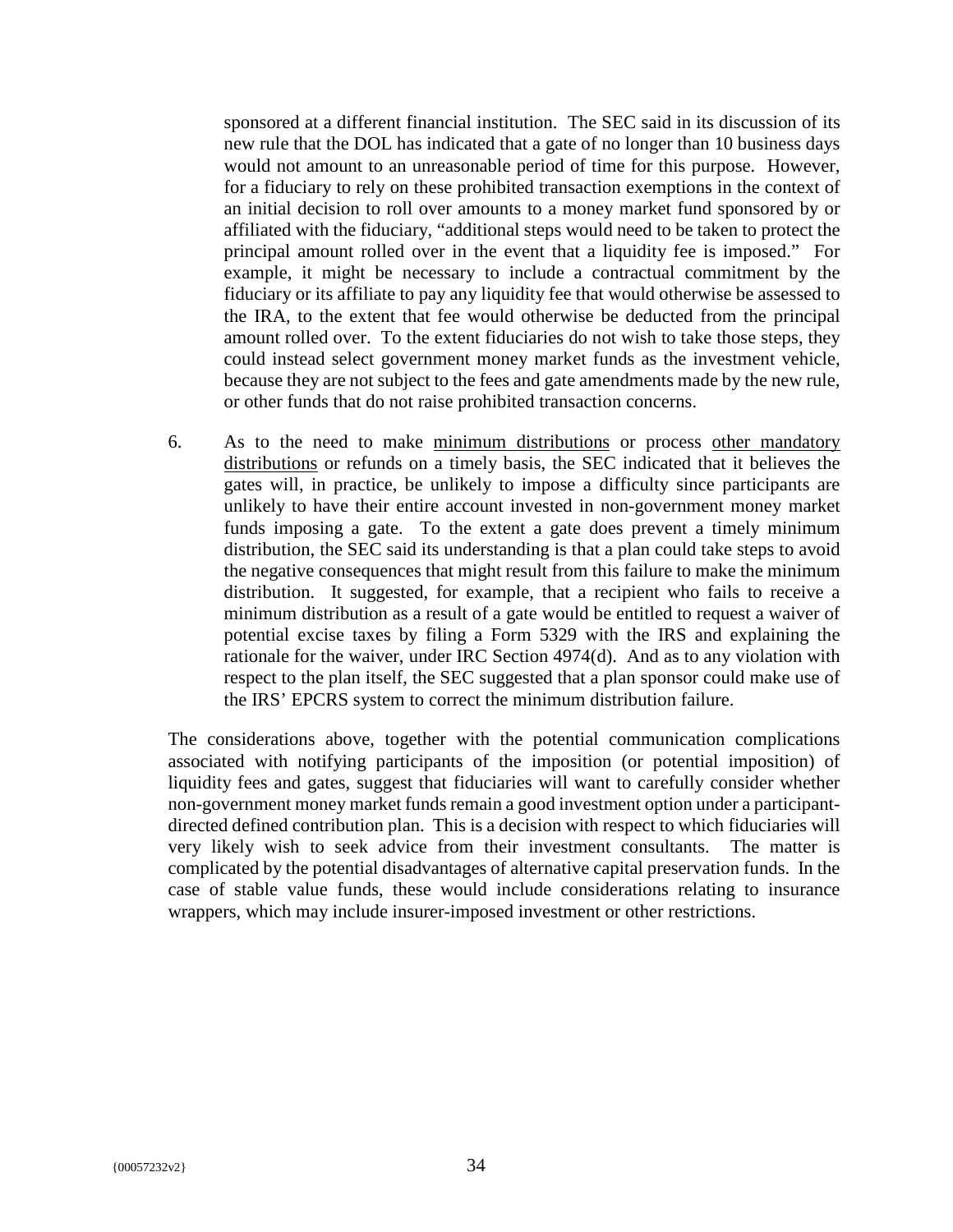#### **APPENDIX A**

#### **Fiduciary Standards for Purchasing Employer Stock:** *Harris v. Amgen, Inc*.

#### **by John L. Utz jutz@utzlattan.com 913-685-7978**

*Excerpt from 2014 outline titled "Employee Stock Ownership Plans: Legal and Regulatory Update."* 

**Fiduciary Standards for Purchasing Employer Stock:** *Harris v. Amgen, Inc*. The Ninth Circuit Court of Appeals, in a ruling issued prior to the Supreme Court's decision in *Dudenhoeffer*, held that the presumption of prudence the Ninth Circuit has applied under standards it set forth in *Quan v. Computer Sciences Corp.*, 623 F.3d 870 (9<sup>th</sup> Cir. 2010), did not apply because the plan did not "require or encourage" the appropriate plan fiduciary to invest primarily in employer stock. Instead, although the plan permitted the establishment of an employer stock fund, the court did not consider the plan to require or even encourage the establishment of such a fund. *Harris v. Amgen, Inc.*, 738 F.3d 1026 (9<sup>th</sup> Cir. 2013). This portion of the court's analysis – concerning the prior "presumption of prudence" – has been superseded by the Supreme Court's decision in *Dudenhoeffer*. Other aspects of the decision, noted below, retain validity. That is because following *Dudenhoeffer*, the Supreme Court granted certiorari and remanded *Harris* to the Ninth Circuit for further consideration in light of *Dudenhoeffer*, and the Ninth Circuit's decision following remand, which is found at  $2014$  U.S. App. LEXIS 20816 (9<sup>th</sup> Cir. 2014), is virtually identical to its pre-remand opinion described below (except as to its discussion of the presumption of prudence).

The Ninth Circuit's pre-remand decision in *Harris*, which replaced an earlier opinion (at 717 F.3d 1042, which the court withdrew), ruled on a motion by the defendants to dismiss the lawsuit. This meant the court was required to assume the allegations made by the plaintiffs were true in deciding whether the case should be permitted to continue to trial. The court held that the plaintiffs' claims should not be dismissed, paving the way for the case to proceed to trial. Although the court merely assumed that the allegations made by the plaintiffs were accurate, it did note that in a separate class action pending at the same time and before the same federal district judge, that judge had concluded that investors in Amgen common stock had sufficiently alleged material misrepresentations and omissions, scienter, reliance, and resulting economic loss to state claims under Section 10(b) and 20(a) of the 1934 Securities Exchange Act. The district court certified a class based on the facts alleged in that securities law complaint, and the Ninth Circuit affirmed the district court's class certification at 660 F.3d 1170 (9<sup>th</sup> Cir. 2011), in a case called *Conn. Ret. Plans & Trust Funds v. Amgen, Inc.*

As to the plaintiffs' allegations that the fiduciaries had violated ERISA's fiduciary obligation to act prudently, by allowing the investment of plan assets in company stock, the court noted that its focus should properly be on the fiduciary's process. The court said the question was whether the fiduciaries "at the time they engaged in the challenged transactions, employed the appropriate methods to investigate the merits of the investment and to structure the investment." (*Quoting*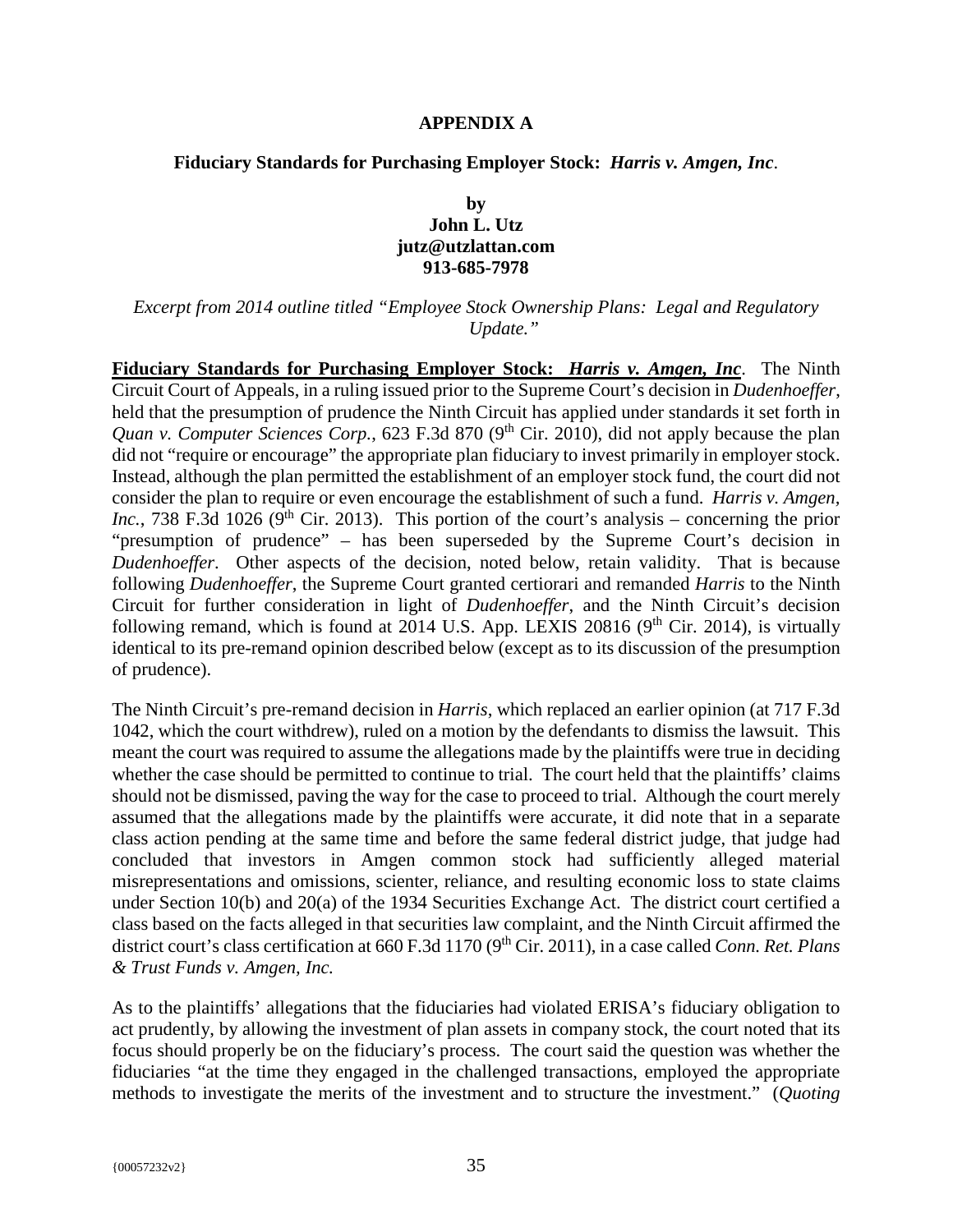*Quan*, 623 F.3d at 879 (which in turn quotes *Wright v. Oregon Metallurgical Corp.*, 360 F.3d 1090, 1097).)

In response to the defendants' contention that if the stock fund had been removed as an investment option this might have resulted in a drop in the stock price, the court surmised it was unlikely that failing to make future investments, as opposed to removing the stock fund altogether, would have had an "appreciable negative" impact on the share price. That is because of the relatively small number of Amgen shares that would have been purchased by the plan in comparison to the "enormous" number of actively traded shares. [The essence of the plaintiffs' complaint was that the fiduciaries should not have continued to provide the company common stock as an investment alternative when "they knew or should have known" that the stock was being sold at an artificially inflated price due to various alleged false or misleading statements about the company's products.]

As to removing the stock fund as an investment option altogether, the Ninth Circuit conceded that this would have sent a "negative signal to the wider investing public," and might well have caused a drop in the share price. But the court said several factors mitigated this effect. First, the court said the efficient market hypothesis ordinarily applies, and in the case of stock fraud the ultimate decline in price would therefore have been no more than the amount by which the price was artificially inflated. In addition, once the stock funds were removed as an investment option, employees would have been prevented from making additional investments while the price remained artificially inflated. Third and finally, the fiduciaries' obligations to remove the fund as an investment option would have been triggered as soon as they knew or should have known the share price was artificially inflated, rather than long after they gained this knowledge and participants would have invested at an artificially inflated price. The court said the defendants were alleged to have violated their fiduciary duties under ERISA at "more or less the same time" some of them violated their duties under the federal securities laws. If they had timely complied with their duties under ERISA, there would have been "little or no artificial increase" in the share price before the company stock funds were removed as an investment option.

As to arguments that the fiduciaries' hands were tied to some degree by their obligation to comply with securities laws, the Ninth Circuit said, as the Supreme Court did in *Dudenhoeffer*, that fiduciaries are under no obligation to violate federal securities laws. The defendants argued that the fiduciaries could not have removed the stock fund based on undisclosed alleged adverse material information because doing so would have been a potentially illegal course of action. The court said the following about this:

The central problem in this case is that Amgen officials, many of whom are defendants here, made material misrepresentations and omissions in violation of the federal securities laws. Compliance with ERISA would not have required defendants to violate those laws; indeed, compliance with ERISA would likely have resulted in compliance with the securities laws. If defendants had revealed material information in a timely fashion to the general public (including plan participants), thereby allowing informed plan participants to decide whether to invest in the Amgen Common Stock Fund, they would have simultaneously satisfied their duties under both the securities laws and ERISA.

\* \* \* \* \* \*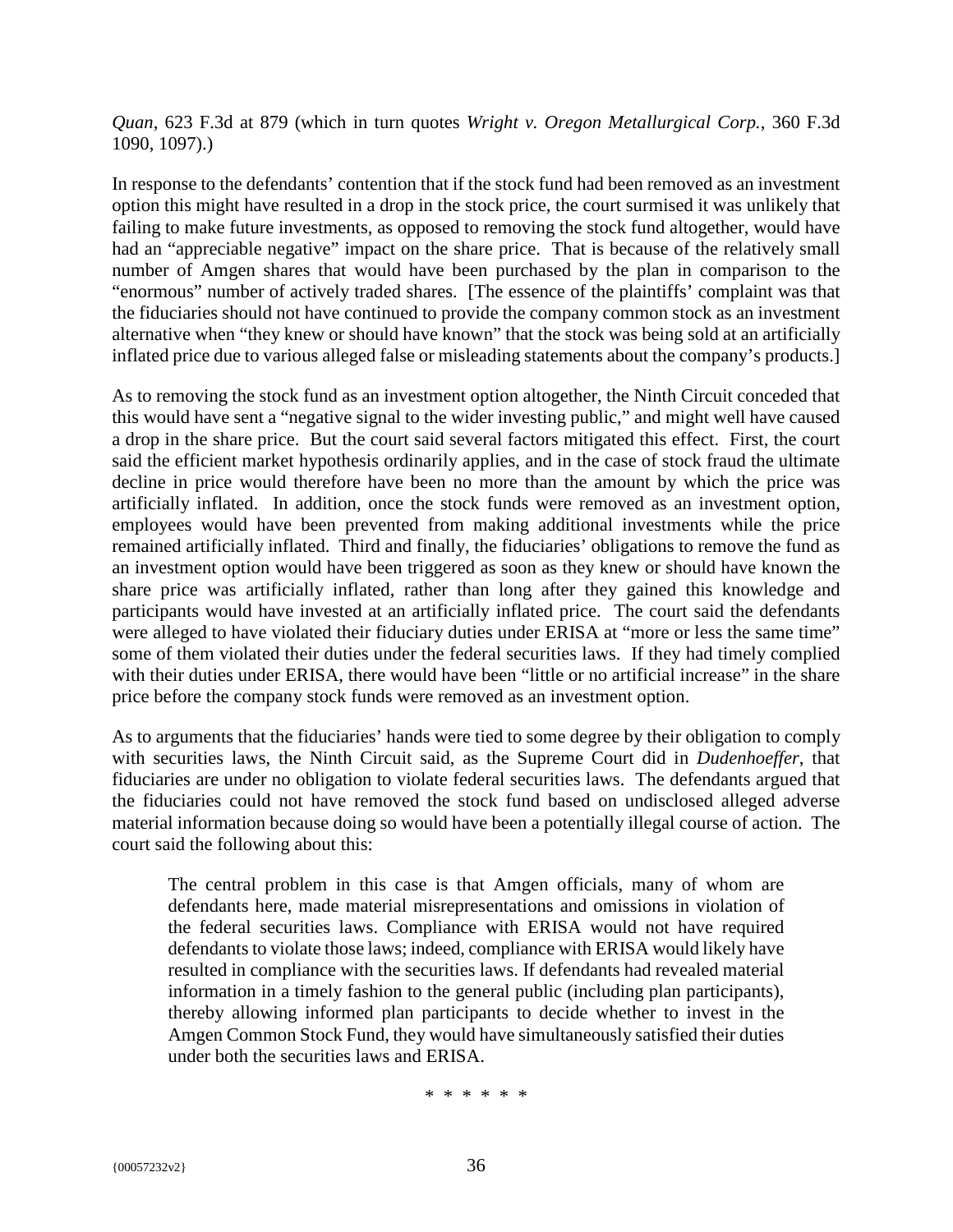Alternatively, if defendants had made no disclosures but had simply not allowed additional investments in the Fund while the price of Amgen stock was artificially inflated, they would not thereby have violated the prohibition against insider trading, for there is no violation absent purchase or sale of stock.

In addition to prudence arguments, the plaintiffs argued that the defendants violated their duty of loyalty and care by failing to provide material information to plan participants about investments in the company stock fund. The defendants countered that they had limited obligations under ERISA to disclose information to plan participants, and that their disclosure obligations did not extend to information that is material under the federal securities laws. The defendants also argued that the plaintiffs had not alleged detrimental reliance on the defendants' omissions and misrepresentations. Finally, the defendants contended that their omissions and misrepresentations, if there were any, were not made in their fiduciary capacity. The Ninth Circuit rejected each of these claims.

As to the first contention, that the defendants owed no duty under ERISA to provide material information about the company stock to plan participants who must decide whether to invest in that stock, the court said this was not the case. Instead, quoting *Quan*, the court said:

We have recognized [that]  $\dots$  [a] fiduciary has an obligation to convey complete and accurate information material to the beneficiary's circumstance, even when a beneficiary has not specifically asked for the information. [T]he same duty applies to "alleged material misrepresentations made by fiduciaries to participants regarding the risks attendant to fund investment." (Case names and citations omitted.)

As to what constitutes a material misrepresentation, the court again quoted its earlier opinion in *Quan* as follows:

[A] misrepresentation is "material" if there was a substantial likelihood that it would have misled a reasonable participant in making an adequately informed decision about whether to place or maintain monies in a particular fund.

As to the defendants' contention the plaintiffs failed to show they relied on the defendants' material omissions and misrepresentations, the court borrowed from federal securities law decisions under Section 10(b) establishing that a defrauded investor need not show actual reliance on the particular omissions or representations of the defendant. Instead, an investor can rely on a rebuttable presumption of reliance based on a "fraud-on-the-market" theory.

Under this theory, the market price of shares traded on "well-developed markets" reflects all publicly available information and therefore any material misrepresentations. Because the market effectively transmits information to a potential investor in the form of the market price, the Supreme Court had held in a 2011 decision (*Erica P. John Fund, Inc. v. Halliburton Co*., 131 S. Ct. 2179 (2011)) that an investor effectively relies on public misstatements whenever he or she buys or sells stock at the price set by the market. The Ninth Circuit said it saw no reason why ERISA plan participants who invested in an employer stock fund the assets of which consisted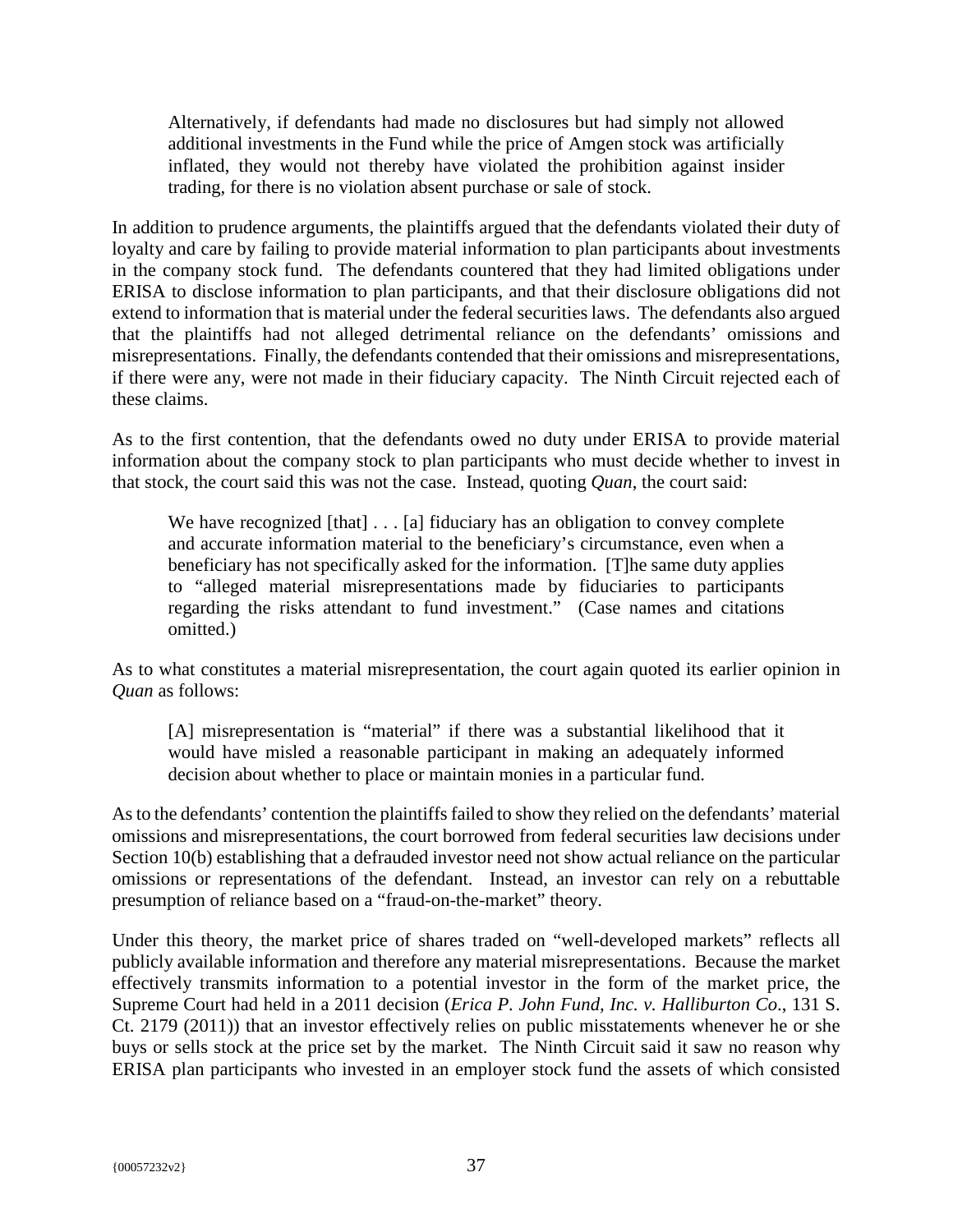solely of publicly traded common stock should not be able to rely on the fraud-on-the-market theory in the same manner as any other investor in publicly traded stock.

The defendants contended that statements made to the Securities and Exchange Commission in documents required by the federal securities laws were not made in a fiduciary capacity, and therefore could not be considered in an ERISA suit for breach of fiduciary duty. The Ninth Circuit said it had not decided this issue, and that the defendants might be correct if the documents had only been filed and distributed as required under the securities laws. In that event, the acts might well have been performed only in a corporate capacity. Here, however, the defendants had in the summary plan descriptions for the two ESOPs at issue incorporated by reference the SEC filings. The court held that the defendants' preparation and distribution of the SPDs, including their incorporation of the company's SEC filings by reference, were acts performed in their fiduciary duties.

Finally the court held that the company could not be dismissed as a defendant on the ground that it was not a plan fiduciary. Amgen argued it was not a fiduciary because it had delegated its discretionary authority. The court seemed to accept that where a company grants to another the exclusive authority to take action the company could otherwise take, the company might effectively avoid fiduciary liability (other than as to any obligation it might have to monitor and possibly replace a party to which it had delegated authority). But the court said the company was a named fiduciary under the plans under consideration (and was the "administrator" and "plan sponsor"). Further the plans indicated that where an action was to be taken by the company, the fiduciary committee "shall be authorized to act on behalf of the company." This provision authorizing the fiduciary committee to take action on behalf of the company did not, the court said, preclude fiduciary status for Amgen because the company had not given the committee the exclusive right to make decisions under the plan. Instead, the plan merely authorized the fiduciary committee to act on behalf of the company. It neither provided exclusive authority to the committee, nor precluded the company from acting on its own behalf.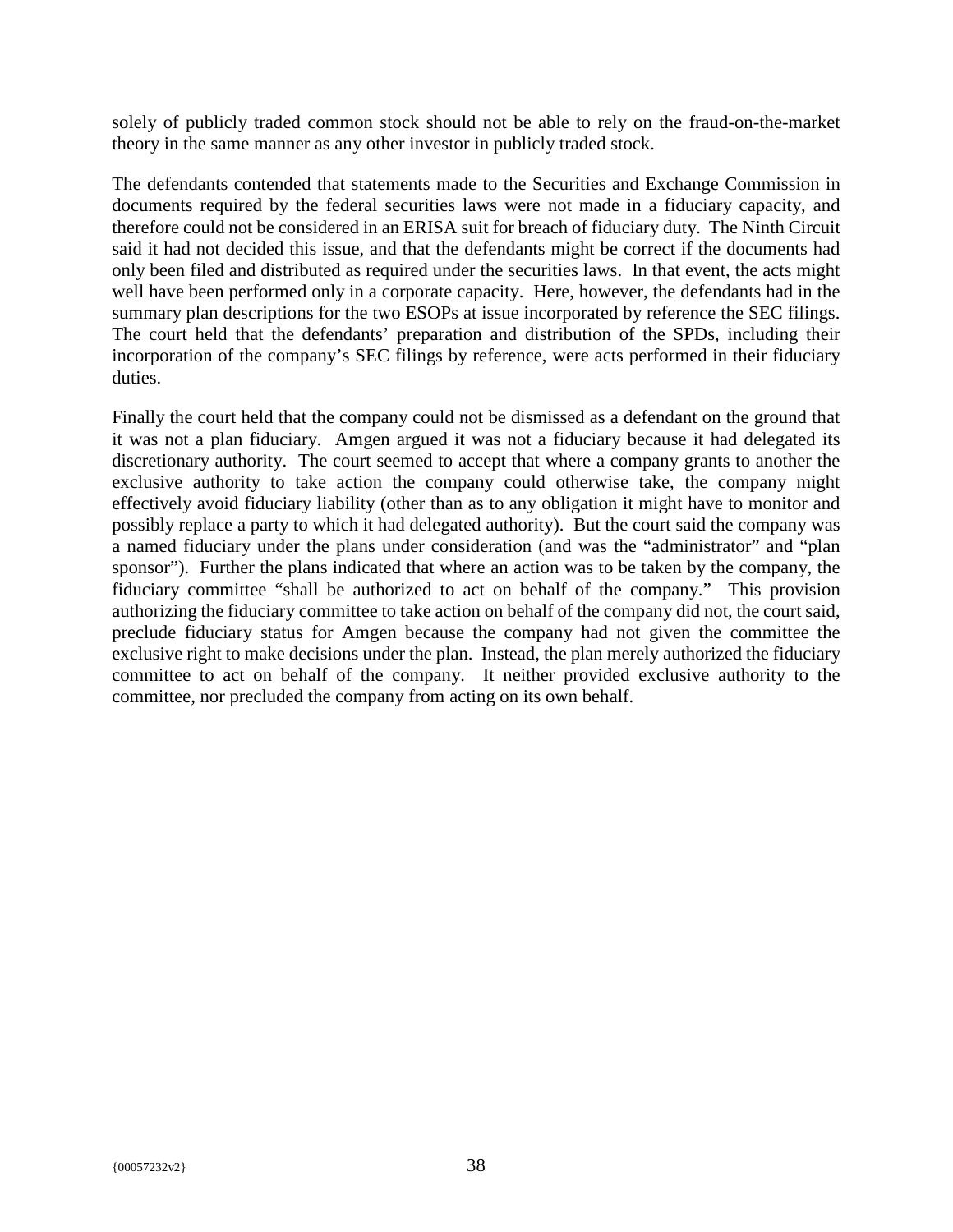#### **APPENDIX B**

#### **INVESTMENT ADVISOR NOT FIDUCIARY WHEN PAID BY BROKER-DEALER**

#### **by John L. Utz jutz@utzlattan.com 913-685-7978**

*Reprinted from ERISA Litigation Reporter, Vol. 22, Issue 2, with permission of Thomson Reuters. For more information about this publication, please visit http://legalsolutions.thomsonreuters.com*

The Department of Labor has drawn quite a bit of flak over the past few years concerning its project to partially redefine who is a fiduciary. One of the legitimately tough questions, and one that seems to have the DOL's attention, is how to distinguish between a salesperson trying to convince fiduciaries to purchase a particular investment – where the salesperson would presumably not be acting as a fiduciary – from an investment advisor paid to regularly provide independent and impartial advice to a plan's fiduciaries about how to invest plan monies – where the investment advisor may well be a fiduciary. We were a bit surprised where the Fifth Circuit recently drew the line between those selling investments, on the one hand, and investment advisors acting as fiduciaries, on the other, in the case of *Tiblier v. Dlabal*,<sup>1</sup> which was decided by Judges Edith H. Jones, Jennifer Walker Elrod, and Catherina Haynes.

#### **COMPENSATION, DIRECT OR INDIRECT**

One of the statutory requirements for becoming a fiduciary by reason of giving investment advice is that the advisor render investment advice for a fee or other compensation.<sup>2</sup> So, if someone offers investment advice with respect to a plan's monies, but does so gratuitously, receiving absolutely no compensation whatsoever, she or he would not be a fiduciary by reason of offering that advice. But the statute does not require that an investment advisor receive "direct" compensation to become a fiduciary (the statute does not explain what it means by "direct," but presumably this means compensation from the plan itself). Instead, receiving "indirect" compensation may cause an investment advisor to become a fiduciary. That is because the relevant portion of the definition of the term "fiduciary" states as follows:

[A] person is a fiduciary with respect to a plan to the extent . . . (ii) he renders investment advice for a fee or other compensation, direct or indirect, with respect to any moneys or other property of such plan, or has any authority or responsibility to do so . . . . (Emphasis added.)

We aren't fully confident we know what the term "indirect" means in the context of compensation received for rendering investment advice, but we would certainly have thought it was intended to include at least certain types of compensation received not from the plan, but instead from some party other than the plan. To our surprise, in *Tiblier* the Fifth Circuit, in an

<u>.</u>

 $1$  743 F.3d 1004, 57 EBC 2159 (5<sup>th</sup> Cir. 2014).

<sup>&</sup>lt;sup>2</sup> ERISA § 3(21)(A)(ii).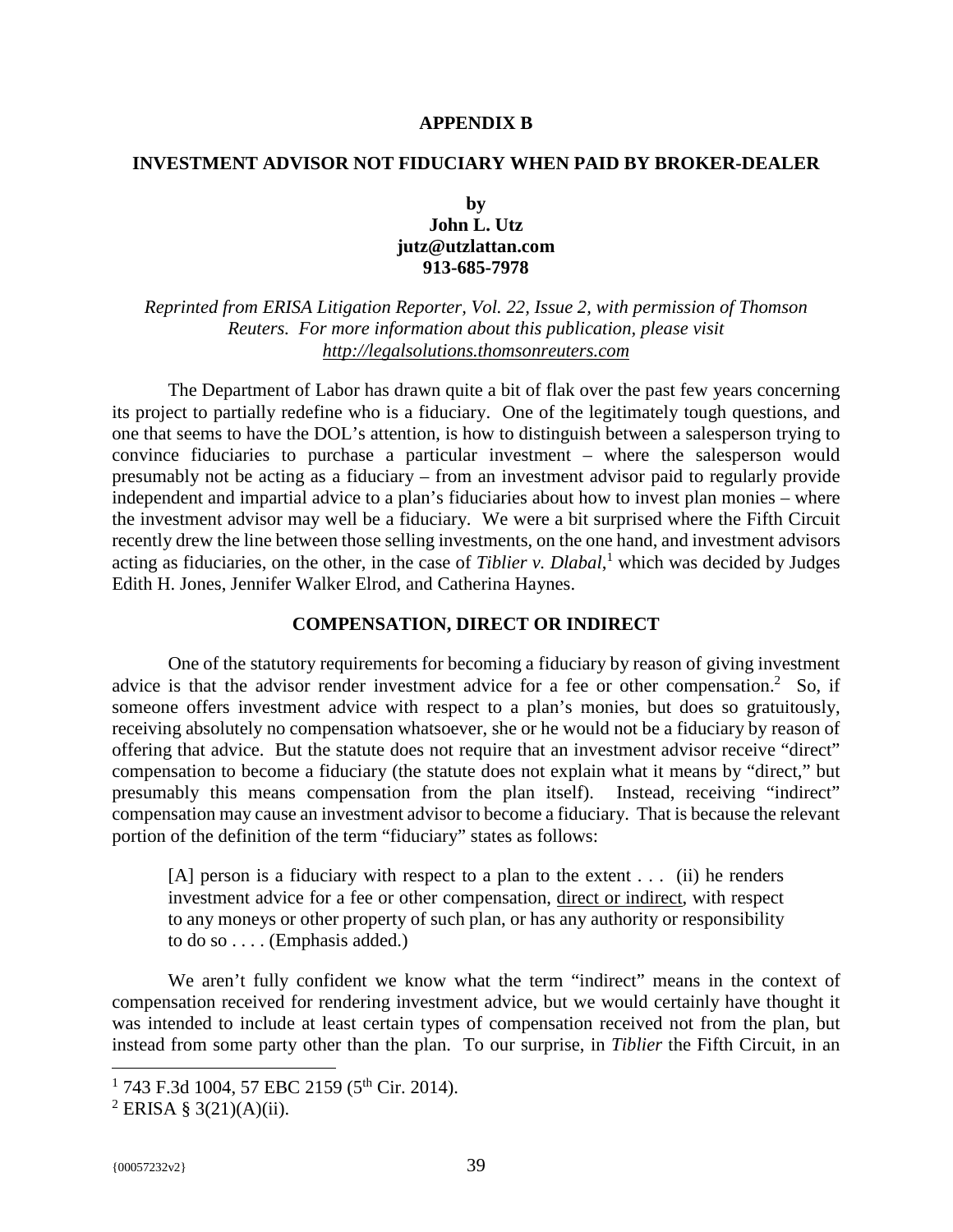opinion by Judge Elrod, held that an individual who discussed with the trustees of two qualified retirement plans investments in bonds issued by an oil and gas start-up company could not be a fiduciary because he received compensation from the managing broker-dealer for the bonds, and not from the plan itself. Not to put too fine a point on it, this conclusion that the investment advisor could not be a fiduciary because he did not receive a fee directly from the plans seems, at a minimum, overly broad, and probably not right in the context of the dispute at hand.

#### **WOULD YOU LIKE A MUNI WITH YOUR STRESS TEST?**

The plaintiffs in the lawsuit were a cardiologist named Eric Tiblier and his wife, who managed the cardiology medical practice in Austin, Texas. Dr. Tiblier and his wife were suing another physician and a former medical colleague of Dr. Tiblier, named Dr. Paul Dlabal. Why, you might wonder, was one cardiologist suing another cardiologist over investment advice? The answer is that Dr. Dlabal, in addition to having practiced medicine, was a licensed broker and registered investment advisor representative. Conveniently, Dr. Tiblier's medical practice leased space to Dr. Dlabal for Dr. Dlabal to use one day a week. Dr. Dlabal's licenses did not allow him to individually serve as either a broker or an investment advisor, so he affiliated with a firm that served clients in those capacities. That firm was defunct by the time the lawsuit was filed, and though it was a defendant in the litigation, it did not answer the complaint.

Dr. Tiblier's practice apparently maintained two qualified retirement plans, a cash balance plan and a 401(k) plan. Dr. Tiblier and his wife acted as the trustees for those plans. They asserted that the plans were intended to be conservatively invested.

Dr. Tiblier signed an investment management agreement with CACH Capital Management, LLC ("CACH"), the firm with which Dr. Dlabal had affiliated himself. In that agreement, CACH was designated as the "advisor," and Dr. Dlabal was designated as the "registered representative."

#### **OIL AND GAS (IT'S TEXAS)**

Dr. Dlabal and CACH proposed a number of investments to Dr. Tiblier and his wife, the plans' trustees. The trustees rejected some of the proposed investments, but accepted others. A number of the proposed investments performed satisfactorily, but at least one did not. This was a \$100,000 investment in the corporate bonds of an oil and gas start-up company called Adageo Energy Partners, L.P. ("Adageo").

Adageo, the oil and gas start-up, intended to generate profits by purchasing under-utilized oil and gas investments and making them more productive. To help raise the \$50 million it needed to make those purchases, the company issued bonds that promised to pay 12 percent interest. The trustees invested in these bonds in two \$50,000 increments, approximately six months apart.

The trustees claimed Dr. Dlabal orally represented that the Adageo investment was a safe "petro bond," that was sure to provide a safe return on investment unless the oil market "completely crashed" to below \$30 or \$40 per barrel, which the trustees claimed the parties understood to be an "impossibility." The trustees asserted that this investment was presented as a very safe, conservative investment, and was secured by Adageo's assets. But Adageo allegedly had essentially no assets when Dr. Dlabal recommended the bonds. And the trustees asserted that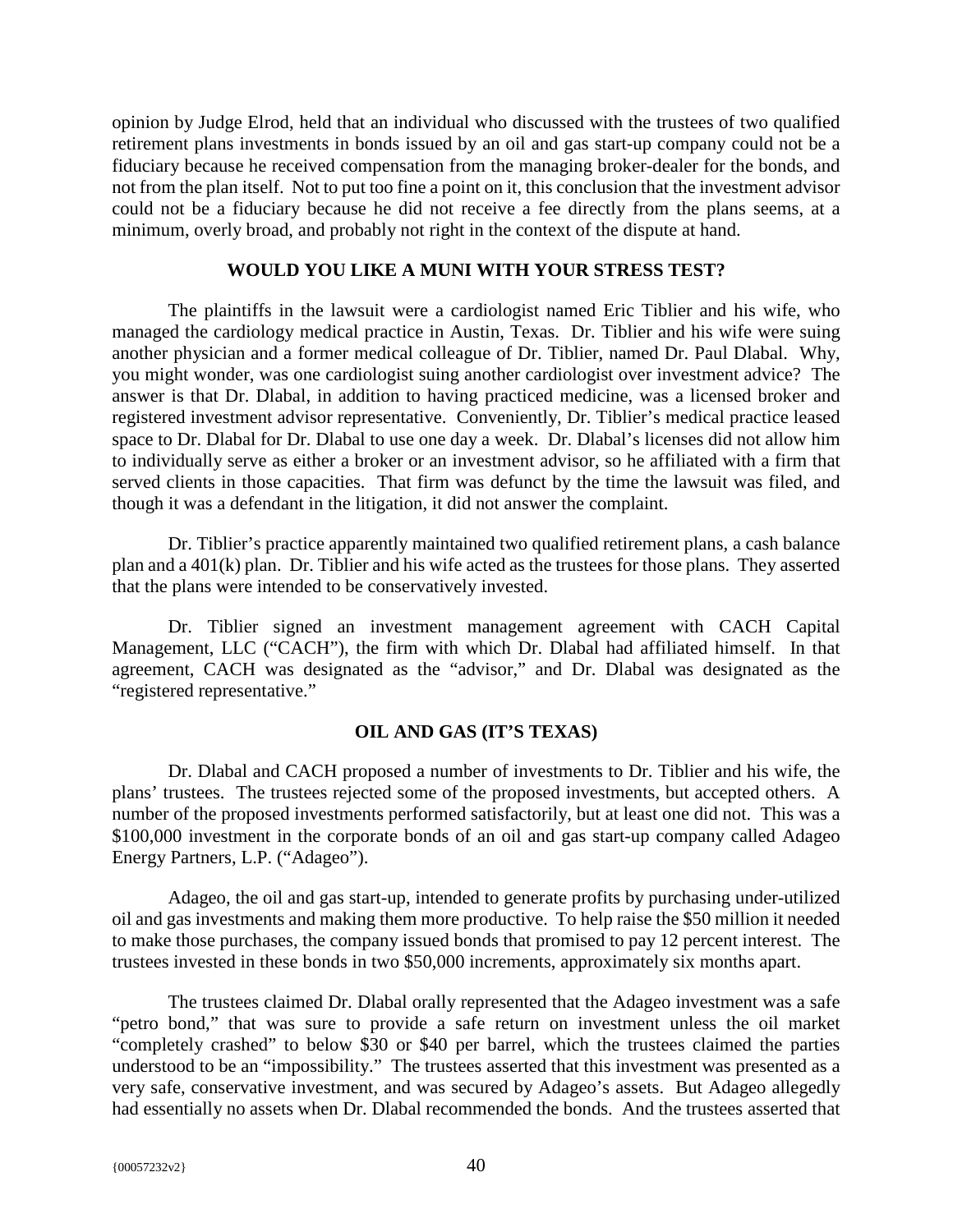although Dr. Dlabal claimed CACH had done a thorough due diligence review of Adageo, Dr. Dlabal failed to disclose that Adageo, during at least a part of the time period in question, was under investigation by the SEC as a possible ponzi scheme (the SEC investigation was subsequently dropped).

#### **DON'T POINT THE FINGER, LOOK IN THE MIRROR**

There seemed little question that Dr. Dlabal was talking to the plan trustees about possible investments for the retirement plans' assets, and that he had done so with respect to a number of potential investments. The question that mattered was whether Dr. Dlabal served as a fiduciary of the plan, and if so whether he breached his fiduciary duties, for example by making misrepresentations to the trustees or recommending bonds that were not prudent investments for the plans. The district court considered a host of claims brought by the trustees, including some grounded in the federal securities laws and others for fiduciary breach. The district court, on a motion for summary judgment, held that there was a disputed issue of material fact as to whether Dr. Dlabal was an ERISA fiduciary, but whether or not he was a fiduciary, he was entitled to summary judgment on all claims. Fundamentally, this was because the district court concluded that the real and substantial risks associated with the Adageo investment had been disclosed to the trustees in advance, as had a potential conflict of interest that could have affected the advice. The conflict of interest was that the CEO of CACH, the investment firm with which Dr. Dlabal was affiliated, controlled indirectly the managing broker-dealer for the sale. As a consequence, the CEO of CACH and his family members would benefit from payments made from the gross proceeds of the bond offering. At bottom, the district court's view was that the trustees could not blame another fiduciary (if Dr. Dlabal was, in fact, a fiduciary) for their own failure to pay attention to the disclosures offered to them in connection with the investment.

#### **DOL: DISCLOSURE IS NO EXCUSE**

The district court's conclusion drew the attention of the Department of Labor, which filed an *amicus* brief with the Fifth Circuit. The DOL argued, in part, that a fiduciary, such as an investment advisor who is a fiduciary, cannot avoid liability for violating his duty of prudence regarding plan investments merely by describing the riskiness of those investments in documents received and signed by the plans' trustees.

Similarly, the DOL argued that an investment advisor who is a fiduciary cannot avoid a prohibited transaction by reason of his receipt of compensation from an investment's promoters that is in addition to (or in excess of) the fees charged to the plan, merely by disclosing his conflict of interest in investment documents. The compensation received by Dr. Dlabal from the managing broker-dealer for the bonds apparently either served to offset the fees owed by the plans or was in lieu of those fees, but – and this was critical – this compensation from the broker-dealer appears to have exceeded, or had the potential to exceed, the fees agreed to by the plan. This, of course, could have provided a financial incentive to the advisor to favor the investment.

#### **THE FIFTH CIRCUIT SURPRISE: ADVISOR NOT A FIDUIARY**

The DOL brief seemed to assume that Dr. Dlabal, the investment advisor, was a fiduciary. But the Fifth Circuit probably caught the DOL by surprise, as it did us, by upholding the grant of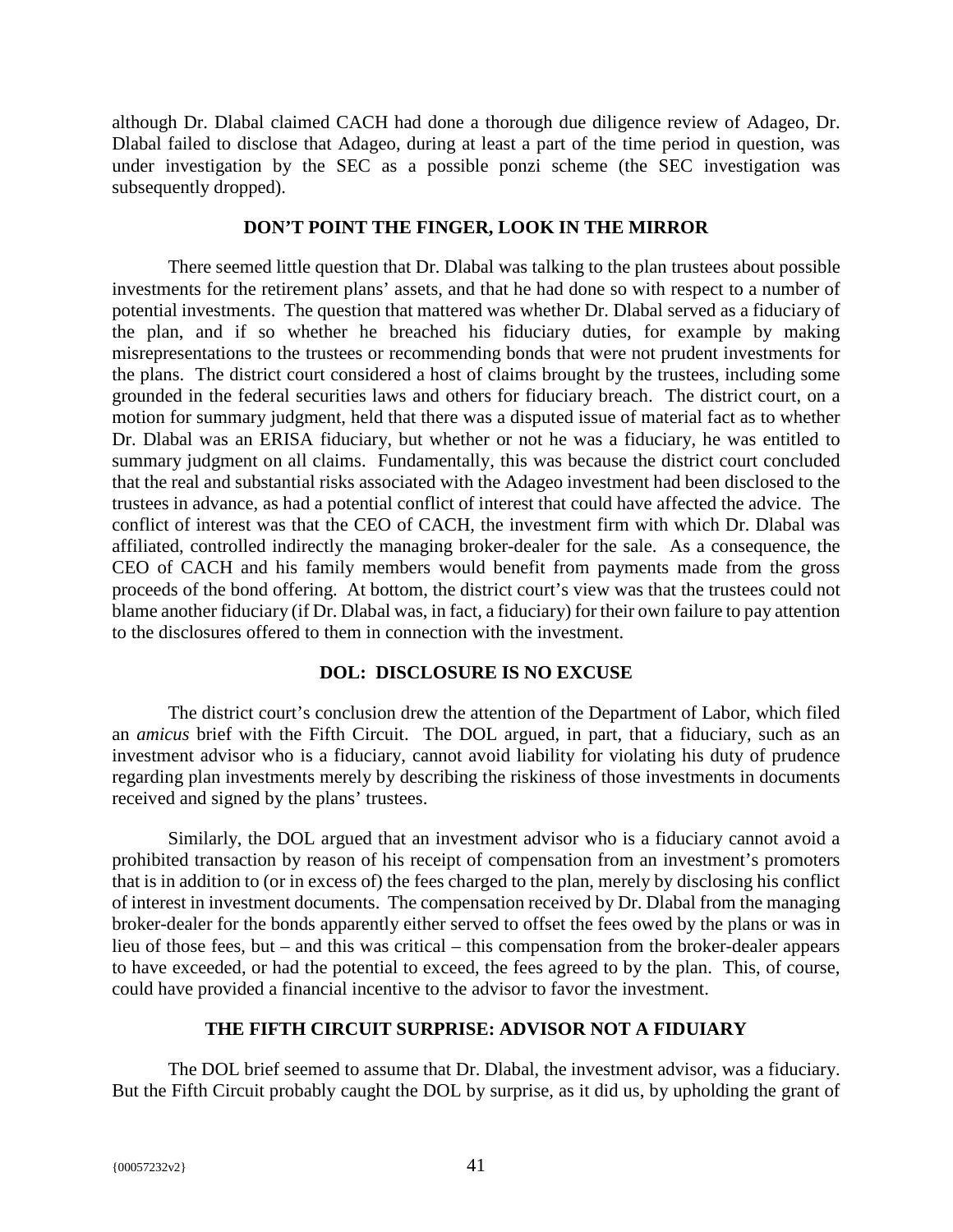summary judgment in favor of the investment advisor, Dr. Dlabal, based not on the grounds on which the district court relied, but instead by concluding that Dr. Dlabal did not act as a fiduciary with respect to the Adageo bond investments. Even though the district court refused to grant summary judgment on that question – because it held that there was a disputed issue of material fact as to whether Dr. Dlabal did, in fact, act as a fiduciary – the Fifth Circuit indicated that in reviewing a district court's grant of summary judgment it is not limited only to the grounds relied upon by the district court below, nor is it limited to only those issues raised on appeal by the plaintiffs. Instead, the Fifth Circuit said it could affirm the district court's grant of summary judgment if any of the independent grounds offered by Dr. Dlabal at the trial level supported the district court's decision.

#### **THE COMPENSATION NITTY-GRITTY**

Interestingly and importantly, Dr. Dlabal was entitled under the investment management agreement to receive a 1.5 percent recurring annual fee from the plans for the Adageo investment. But Dr. Dlabal declined this compensation, instead choosing to take a portion of a commission Adageo paid to the third party broker-dealer Dr. Dlabal and CACH used to make the private placement investment (which the DOL seems to have referred to as the "promoter"). Dr. Dlabal's portion of that commission was roughly 2 to 2.5 percent of the plans' investment, or about \$2,500. This commission was disclosed in the first line of a disclosure form the trustees signed.

#### **THE CONFLICT**

If Dr. Dlabal were a fiduciary with respect to the transaction, this compensation arrangement would seem to be precisely the type of self-dealing prohibited under ERISA Section 406(b), and the type of potential conflict fiduciaries generally guard against by using the fee leveling construct described in DOL Advisory Opinion  $97-15A$ ,<sup>3</sup> commonly referred to as the "Frost Letter." As the DOL put it in its *amicus* brief, Dr. Dlabal appeared to have a direct financial interest in recommending the plans' purchase of the Adageo bonds, rather than other investments, because his financial arrangement with Adageo would allow him to earn larger compensation than under the normal 1.5 percent formula. Well, actually, it may not initially have been entirely clear that this alternative compensation arrangement was preferable, because the \$2,500 Dr. Dlabal received from the managing broker-dealer was presumably a one-time only payment, while the 1.5 percent payment under the normal provisions of the investment management agreement was a recurring annual payment. But the salient point, and one on which the Fifth Circuit did not need to comment because of its holding that Dr. Dlabal was not a fiduciary, was whether Dr. Dlabal's judgment might have been affected by whether it was better to take \$2,500 today or roughly \$1,500 annually. Leaving aside the need for any present value calculation to determine the current value of a 1.5 percent annual fee, the investment was poor enough that it might have been rational for Dr. Dlabal to assume a \$2,500 bird in the hand beat two in the bush (at 1.5 percent annually).

The investment failed quickly. The plans made investments in two \$50,000 increments, one in July 2009, and the second in December 2009. By mid-2010, Adageo had ceased making interest payments on the bonds, and Wells Fargo, acting as trustee of the debentures, sought to

<u>.</u>

<sup>&</sup>lt;sup>3</sup> May 22, 1997.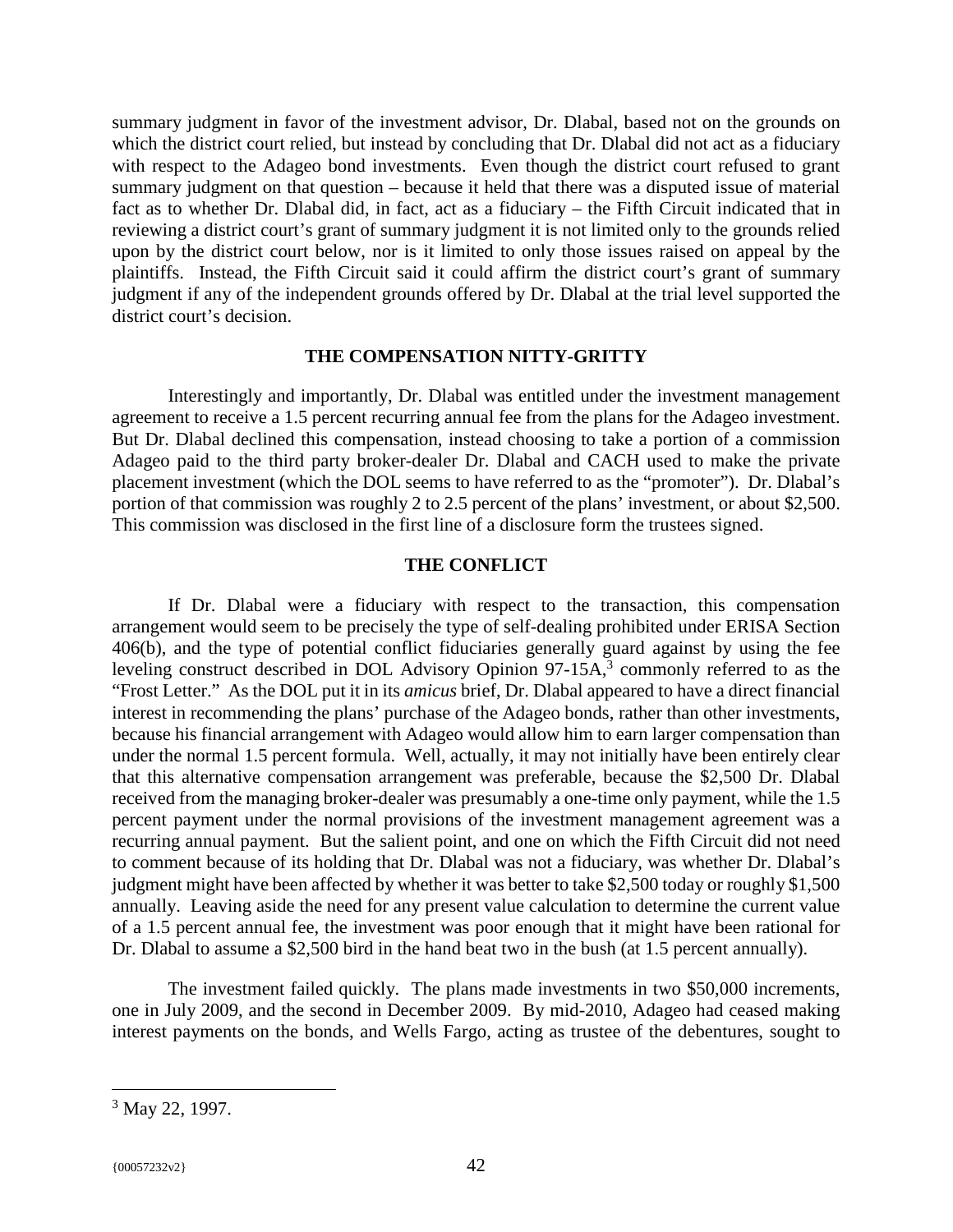liquidate the company in an action in state court. As it turns out, the \$2,500 in hand was, in fact, probably the better deal for Dr. Dlabal.

#### **FEES NOT FROM PLANS**

Now back to our original gripe, which is the Fifth Circuit's analysis as to whether Dr. Dlabal was a fiduciary. The court concluded that he was not a fiduciary as an investment advisor under ERISA Section 3(21)(A)(2) because he did not receive a fee from the plans in connection with the Adageo investment. Instead, the only compensation Dr. Dlabal received came from a third party, namely the broker-dealer used to make the investment. The Fifth Circuit looked to its decision in *Am. Fed'n of Unions Local 102 Health & Welfare Fund v. Equitable Life Assurance*  Soc'y of the U.S.<sup>4</sup> as precedent for its conclusion that this type of third party commission is not a fee within the meaning of ERISA's fiduciary definitional provisions for investment advisors.

To us this seems like the wrong conclusion. We would have thought the compensation received from the broker-dealer would have constituted "indirect" compensation for the investment advice provided by Dr. Dlabal. We recognize there may have been other questions to answer before concluding that Dr. Dlabal was a fiduciary, for example ones concerning the nature of Dr. Dlabal's investment advising relationship with the plans, but we would not have thought the source of his compensation would have excused him from fiduciary status.

Sure enough, the Fifth Circuit did conclude in *Equitable Life*, the precedent it cited, that an individual was not paid a fee for investment advice within the meaning of the fiduciary definitional terms where he was not paid a fee by the benefit fund at issue, but was instead paid commissions from an insurance company. The circumstances, though, were very different from those in *Tiblier*. The relevant holding in *Equitable Life* concerned a defendant's "unsound advice" to fiduciaries of a health and welfare fund to self-insure health benefits. Though we understand that the decision whether to self-insure health benefits is one that may involve plan assets, we would not have thought of it as "investment advice," and giving investment advice is a prerequisite to becoming a fiduciary under the relevant statutory provision. To be clear, we have no gripe with the conclusion in *Equitable Life* that the defendant there was not a fiduciary by reason of providing "investment advice" to the health and welfare fund. We agree with that conclusion, however, not because the defendant's compensation came from an insurance company, but instead because a recommendation to self-insure does not strike us as investment advice.

We are not sure where *Tiblier* leaves the state of the law in the Fifth Circuit with respect to those giving investment advice. If the Fifth Circuit means what it has said – and it has now said it at least twice, if one counts *Equitable Life* – a party that regularly provides investment advice to plan fiduciaries upon which both the advisor and the fiduciaries understand the fiduciaries are going to place primary reliance can avoid becoming a fiduciary by taking all her or his compensation from commissions or from alternative sources other than the plan. If the Department of Labor does re-propose, and then make final, a new regulation defining what it means to be a fiduciary, that new regulation might serve a means for the Fifth Circuit in some future case to think

<u>.</u>

 $4$  841 F.2d 658 (5<sup>th</sup> Cir. 1998).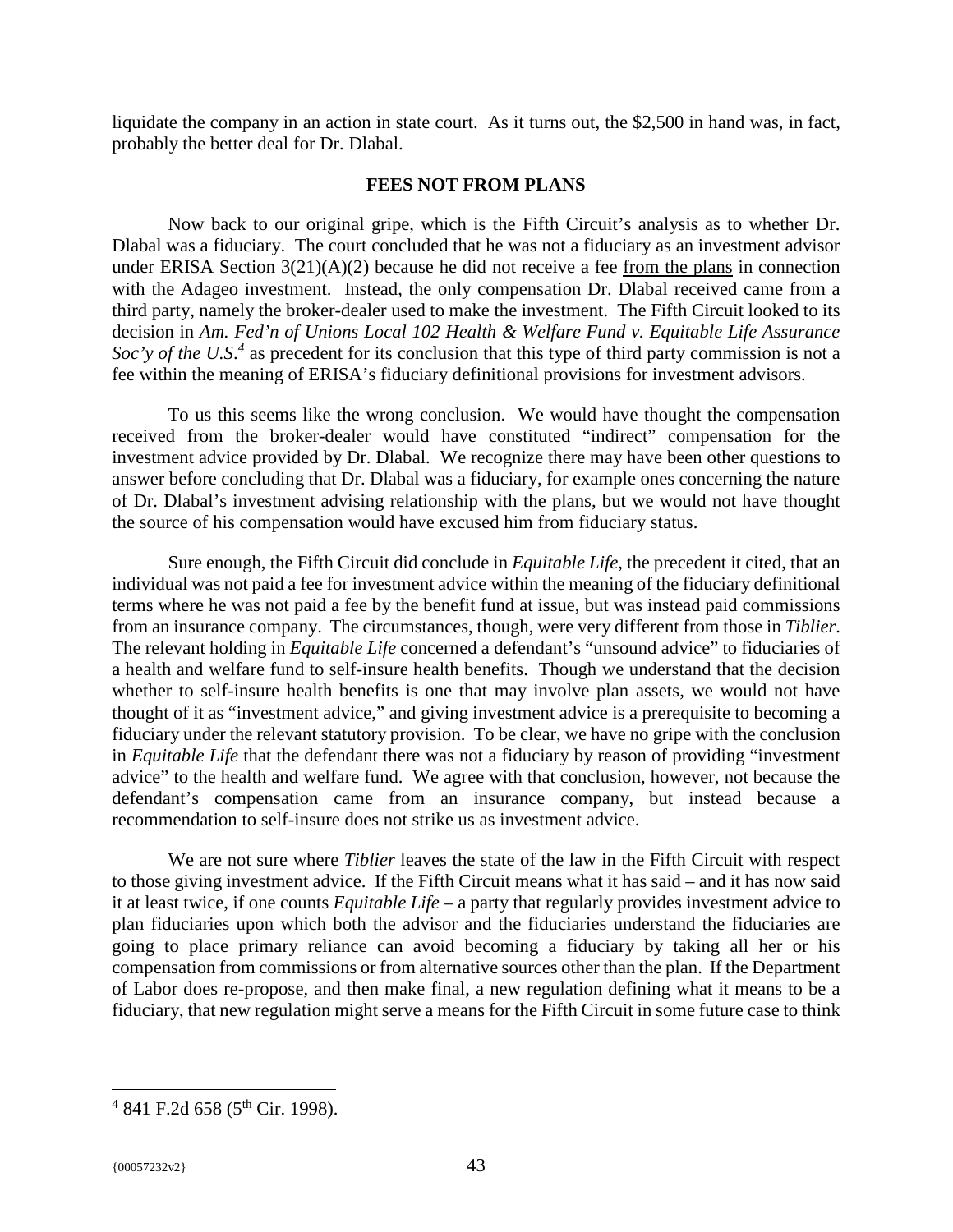a second time about its conclusion that absent compensation from the plan itself a party giving investment advice cannot become a fiduciary by reason of that advice.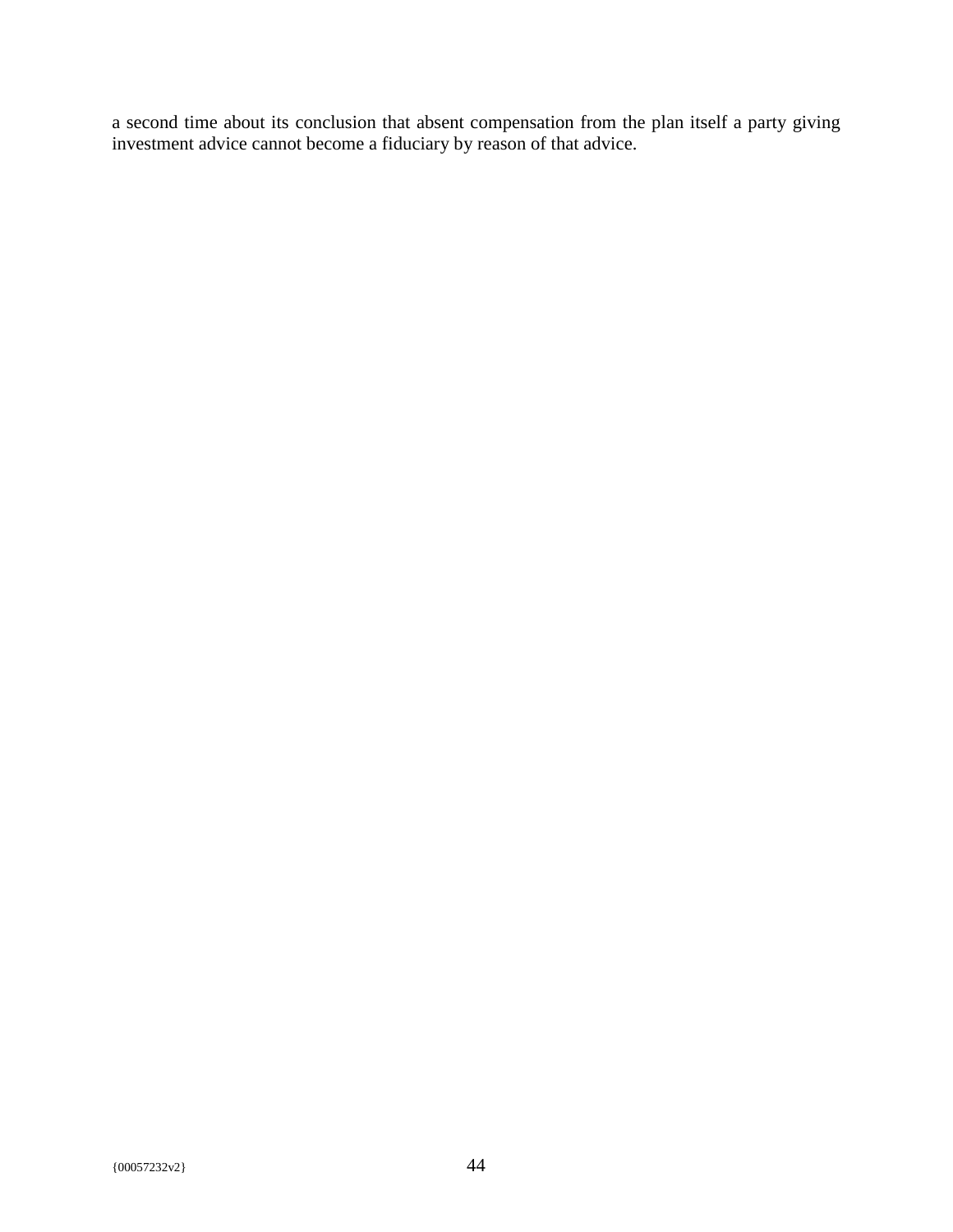#### **APPENDIX C**

*Excerpt from 2008 outline on Voluntary Employees' Beneficiary Associations ("VEBAs")* 

#### **by John L. Utz jutz@utzlattan.com 913-685-7978**

**I.** Why Use A Trust? The primary federal labor law governing private (as opposed to governmental) employers' benefit programs is the Employee Retirement Income Security Act of 1974, known as "ERISA." ERISA governs most benefit programs offered by private sector employers. ERISA generally does not, however, apply to employee benefit programs maintained by governments nor to plans maintained by churches or church controlled organizations.

ERISA requires that all assets of an employee benefit program be held in trust. *ERISA § 403(a)*. There is some uncertainty concerning what constitutes a "plan asset" for this purpose. The Department of Labor (the "DOL") - the agency with authority to enforce most of ERISA's provisions, including ERISA's trust requirement – has, however, issued regulations describing what constitutes a plan asset (a) with respect to a plan's investment in other entities, and (b) with respect to participant contributions. *29 CFR §§ 2510.3-101 and 2510.3-102*, respectively.

For a case in which the court found that the named fiduciary of a plan failed to hold plan assets in trust, thereby violating the trust requirement of ERISA Section 403(a), see Chao v. Crouse, 346 F.Supp.2d 975, 986, 34 EBC 1084 (S.D. Ind. 2004). In that case, the court found that an organization that was the named fiduciary of a multiple employer welfare arrangement violated the trust requirement because it failed to hold premiums received from employers (which presumably included employee contributions) in trust.

**A. Participant Contributions**. The DOL takes the position that where a participant or beneficiary is required to make contributions to receive coverage under a self-insured health or welfare plan, those contributions will constitute plan assets. That will be the case whether the participant or beneficiary pays the contribution directly to the employer, or instead has it withheld from his or her wages. These amounts will constitute plan assets as of the earliest date on which the contributions can reasonably be segregated from the employer's general assets. *29 CFR § 2510.3-102(a)*. See also *ERISA Tech. Rel. 92-01; DOL Adv. Op. 92-24A;* Bannistor v. Ullman, 287 F.3d 394, 402 (5th Cir. 2002) (plan assets include employee contributions to benefit plans withheld from employees' paychecks for deposit to their benefit plans, even though not yet delivered to those plans); Navarre v. Luna (In re Luna), 406 F.3d 1192, 1199 (10th Cir. 2005) (unremitted contributions are plan assets); U.S. v. Grizzle, 933 F.2d 943, 14 EBC 1650 (11th Cir. 1991) (unremitted employee contributions to a vacation fund were plan assets); In re Lexington Healthcare Group, Inc., 335 BR 570, 36 EBC 2034 (Bankr. D. Del. 2005) (unremitted 401(k) elective deferrals were plan assets); In re College Bound, Inc., 172 BR 399, 404 (Bankr. S.D. Fla. 1994) (once employee wages are withheld for purposes of contribution to a plan, those wages become plan assets held in trust by the employer).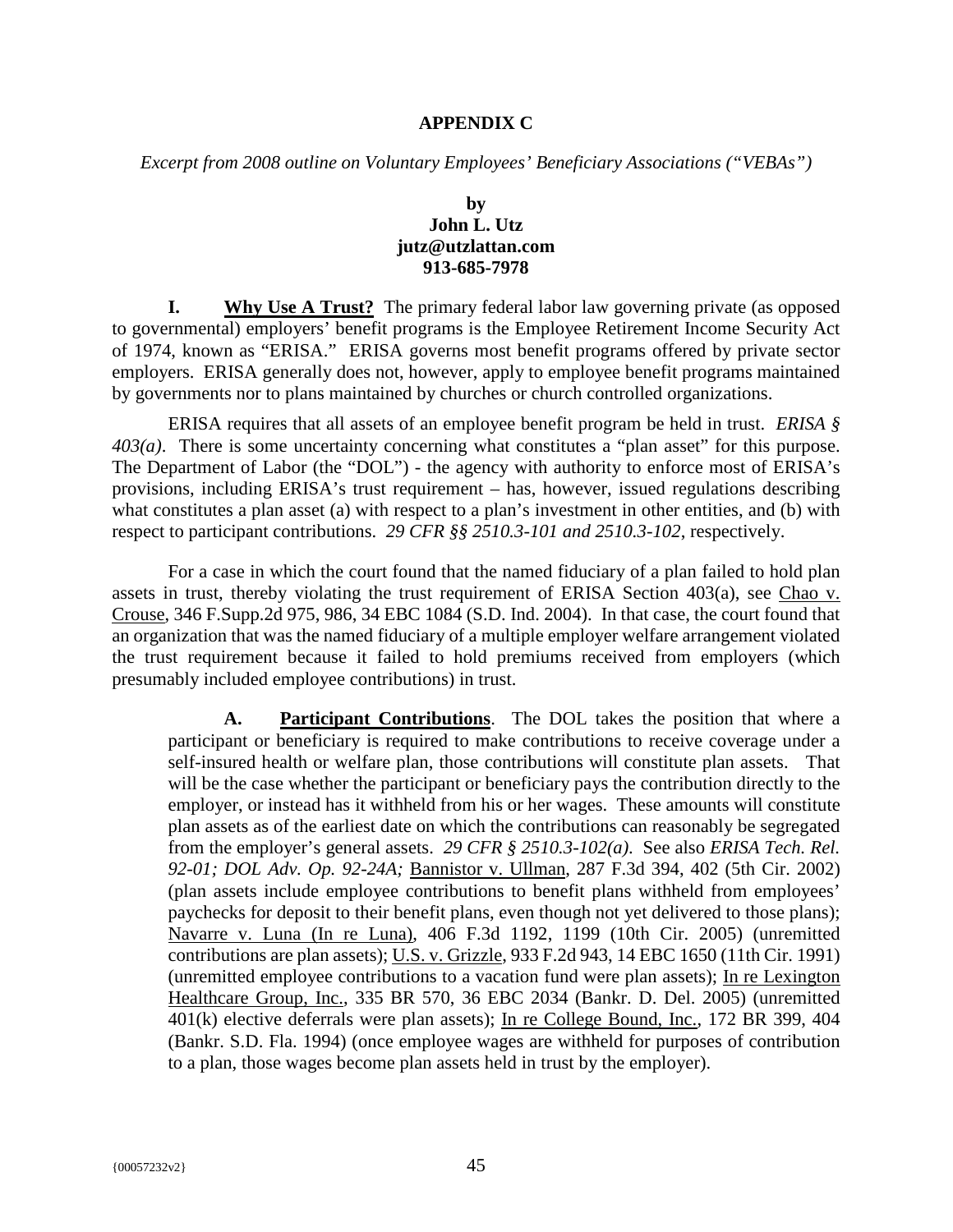As noted in E.1 below, a plan may be considered to have assets even where no employee contributions are made. That will be the case, for example, where there is property in which the plan has a beneficial interest or if there is any property which the employer represents to participants or beneficiaries will be used solely to provide plan benefits. There may also be plan assets if there is any asset of the employer which, under the terms of the plan, constitutes the sole source of contributions for the plan.

**How Quickly Must Participant Contributions Be Deposited In Trust?** With respect to welfare plans, DOL regulations provide that participant contributions become plan assets, and therefore must be placed in trust, by the earliest date on which they can reasonably be segregated from the employer's general assets, but in no event later than 90 days from the date on which those participant contributions are received or withheld by the employer. *29 CFR § 2510.3-102(a) and (c)*.

The regulations offer the following example:

Employer Y is a medium-sized company which maintains a selfinsured contributory group health plan. Several former employees have elected, pursuant to the provisions of ERISA Section 602, 29 U.S.C. 1162 [the COBRA rules], to pay Y for continuance of their coverage under the plan. These checks arrive at various times during the month and are deposited in the employer's general account at Bank Z . . . . [T]he assets of the plan include the former employees' payments as soon after the checks have cleared the bank as Y could reasonably be expected to segregate the payments from its general assets, but in no event later than the 90 days after a participant or beneficiary, including a former employee, pays to an employer, or has withheld from his wages by an employer, money for contribution to the plan.

#### *29 CFR § 2510.3-102(f)(4)*.

In the example above, once the COBRA premiums have become plan assets, they presumably need to be immediately held in trust or, in the case of a plan enjoying the trust exemption for insured health plans (described in C below) need to be paid as a premium to the insurer.

As noted above, under DOL regulations, participant contributions become plan assets, and therefore must be placed in trust, by the earliest date on which they can reasonably be segregated from the employer's general assets (but in no event later than the 90 day deadline for welfare plans, or the 15th business day of a following month deadline for pension plans). As to the requirement that participant contributions be placed in trust by the earliest date on which they can reasonably be segregated from the employer's general assets, the Department of Labor, in 2008, proposed a safe harbor period of seven business days during which amounts that an employer has received from employees, or withheld from wages, for contribution to employee benefit plans with fewer than 100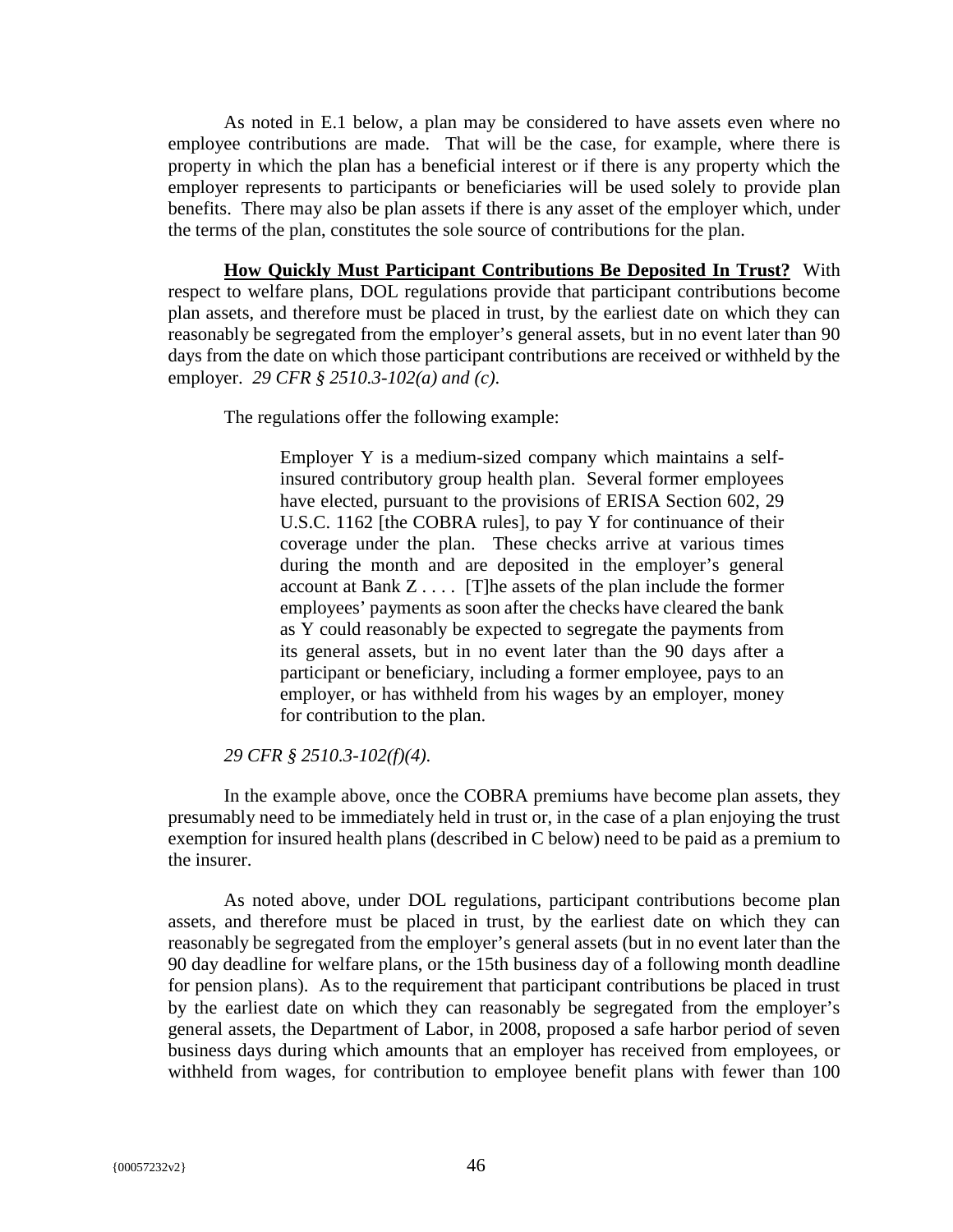participants will not be considered to constitute plan assets. *DOL Prop. Reg. § 2510.3- 102*, 73 Fed. Reg. 11072 (Feb. 29, 2008).

The Fourth Circuit considered the treatment of participant contributions in Phelps v. CT Enterprises, 194 Fed. Appx. 120, 2006 WL 2310665, 38 EBC 2127 (4th Cir. 2006) (unpublished). The court concluded that participant contributions for health plan coverage were not required to be held in trust, where those contributions were made under the terms of a cafeteria plan. The court, citing ERISA Technical Release 92-01, said this does not, however, relieve fiduciaries "of an obligation to ensure that participant contributions are applied only to the payment of benefits and reasonable administrative expenses of the plan." In the case of an employer which failed financially, the court found that there was no fiduciary breach because the company forwarded participant contributions to the plan within 90 days of each weekly paycheck (though to a third party administrator, not to a trust).

In the case of a pension plan, the 90-day rule is shortened. Participant contributions to a pension plan become plan assets on the earliest date they can reasonably be segregated from the employer's general assets, but in no event later than the 15th business day of the month following the month in which the participant contributions are withheld or received by the employer.

**B. DOL Non-Enforcement Policy for Cafeteria Plan Assets**. Because employee (or other participant or beneficiary) contributions are plan assets they must be held in trust. Even so, the Department of Labor has agreed not to enforce the trust requirement with respect to cafeteria plan assets (until the adoption of final regulations providing relief from ERISA's trust requirement). *ERISA Tech. Rel. 92-01; DOL News Release 93-363*. Plan participants, as opposed to the Labor Department, could, presumably, still enforce the trust requirement, even with respect to cafeteria plan assets. But see Phelps v. CT Enterprises, 194 Fed. Appx. 120, 2006 WL 2310665, 38 EBC 2127 (4th Cir. 2006), where the Fourth Circuit stated that participant contributions made pursuant to a cafeteria plan were not required to be held in trust, and did so in the context of a lawsuit that had been filed by participants, rather than the DOL. Participants had alleged a breach of fiduciary duty where the employer failed, and health plan claims were not paid as a consequence of the health plans having insufficient assets.

The Department of Labor indicated in the preamble to its participant contribution plan asset regulations that the mere receipt by a cafeteria plan of COBRA contributions or other after-tax participant contributions (such as retiree contributions) would not, by itself, cause the cafeteria plan to lose the benefit of the DOL's non-enforcement policy. *Preamble to 29 CFR 2510.3-102, 61 FR 41220 (8/7/96).* Accord, *2007 Instructions for Form 5500, § 1, "Welfare Benefit Plan*."

**C. Exceptions to ERISA's Trust Requirement for Insurance Contracts and Assets of Insurance Companies**. ERISA sets forth certain exceptions to the requirement that plan assets be held in trust. In particular, ERISA's trust requirement does not apply to: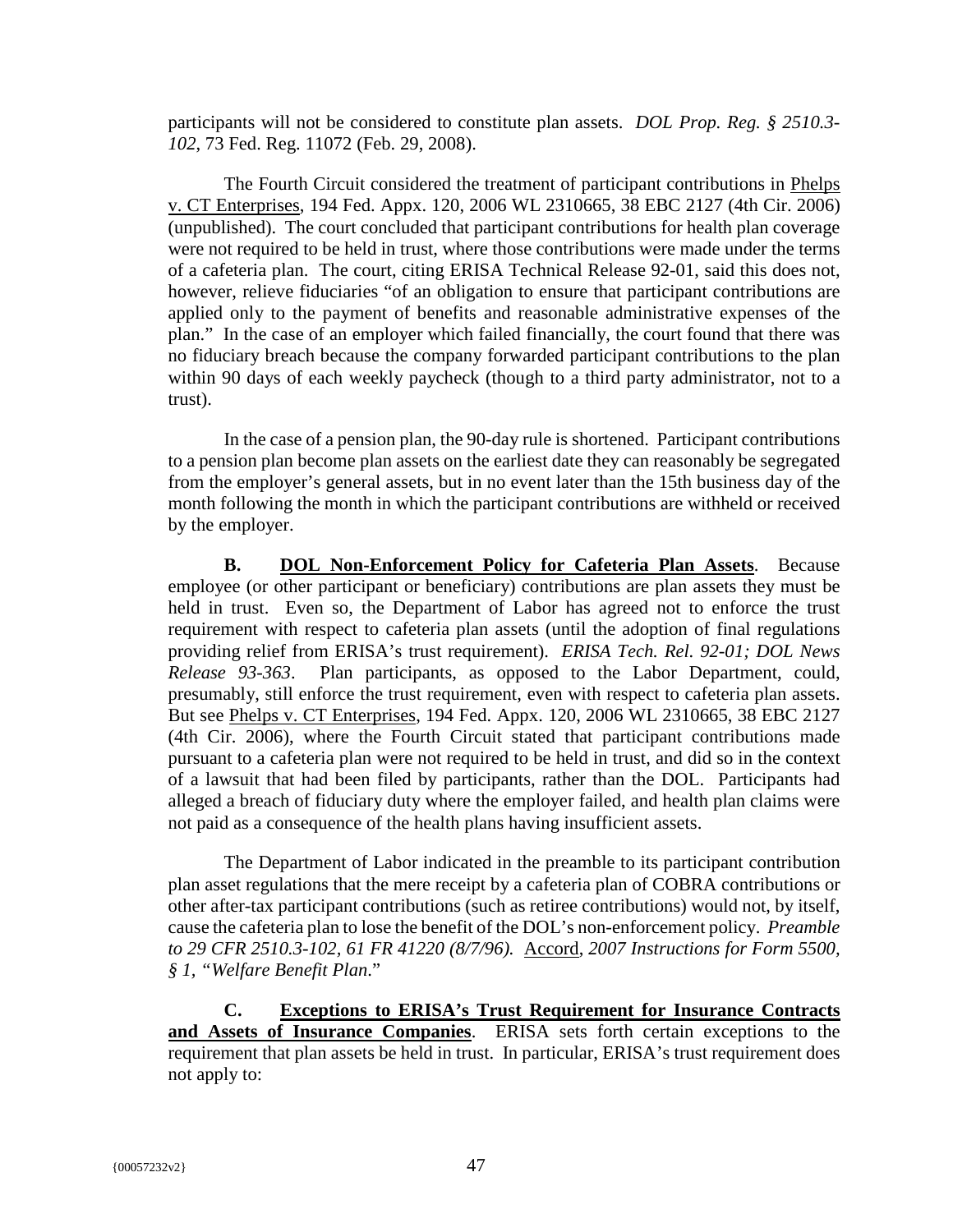- Any assets of a plan which consist of insurance contracts or policies issued by an insurance company qualified to do business in a state; and
- Any assets of an insurance company qualified to do business in a state and any assets of a plan which are held by such an insurance company.

**D. DOL Non-Enforcement Policy for Fully Insured Plans**. Even though insurance contracts themselves need not be held in trust, a plan providing benefits through insurance contracts may still have other plan assets which must be held in trust. The Department of Labor has announced, however, that it will not enforce ERISA's trust requirement with respect to fully insured welfare plans meeting certain requirements (until the adoption of final regulations providing relief from the trust requirement). *ERISA Tech. Rel. 92-01; DOL News Release 93-363*. These are plans which provide benefits exclusively through insurance contracts or policies issued by an insurance company (or similar organization) qualified to do business in a state, or through a qualified HMO. *29 CFR §§*   $2520.104-20(b)(2)(ii)$  and  $2520.104-44(b)(1)(ii)$ . To enjoy the non-enforcement policy, premiums must be paid directly by the employer (or a union) from its general assets, or partly from its general assets and partly from contributions by its employees (or union members). This is a requirement borrowed from a reporting and disclosure regulation. Interpreting that regulation, the Department of Labor concluded in *Advisory Opinion 79- 63A* that the requirement was not met where premium amounts were not forwarded directly to the insurer, but were first sent by employers to an organization that served as their agent in their dealings with the insurer. The organization, in its capacity as an agent, collected premiums for participating employees, handled new enrollments, and paid premiums to the insurer. The DOL concluded that because the employers did not forward premium payments directly to the insurer, the limited reporting and disclosure exemption under 29 CFR Section 2520.104-20 would not be available for those employers. Though the ruling predates the DOL's non-enforcement policy with respect to ERISA's trust requirement, the obligation that premiums be paid directly to the insurer under the reporting and disclosure regulation is identical to the requirement under the non-enforcement policy. As a result, if premiums are paid to an intermediary organization for forwarding to the insurer, this would seem to make the non-enforcement policy inapplicable, with the result that the Department would enforce ERISA's trust requirement.

To enjoy the relief under the non-enforcement policy, any plan assets held by the insurance company must be held solely in the general account of that company. Contributions made by participants must be forwarded by the employer (or union) within three months of receipt and, in the case of a plan that provides for the return of refunds to contributing participants, those refunds must be returned to participants within three months of receipt by the employer (or union).

One consequence of these rules is that there is no need for most insured plans to maintain a "dunking trust" (at least to avoid enforcement action by the DOL, as opposed to a lawsuit brought by participants) - that is, a trust through which premium payments are deposited briefly before being paid to the insurance company as a premium. Fastidious attention must, however, be paid to the requirement that premiums be paid only from the employer's general assets or partly from its general assets and partly from contributions by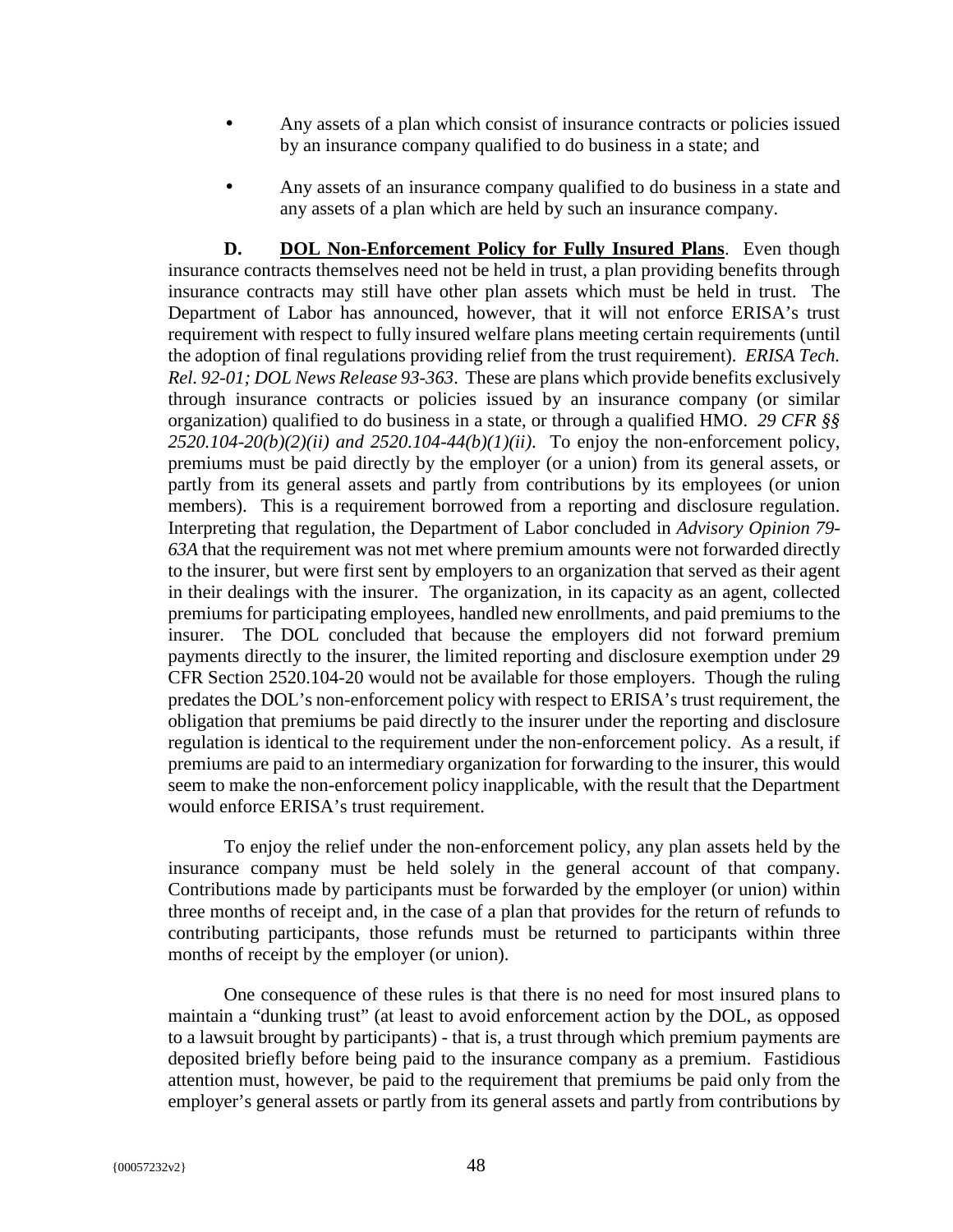employees. If, instead, premiums are paid in part from assets separately set-aside by the employer and designated and described to employees as being for the purpose of paying premiums, the Department of Labor's relief from ERISA's trust requirement would presumably be unavailable. Those separately set-aside assets, about which plan participants were told, would then need to be held in trust.

The Department of Labor's *Technical Release 92-01* notes that it does not relieve plan sponsors and fiduciaries of their obligation to ensure that participant contributions are applied only to the payment of benefits and reasonable administrative expenses. The Technical Release reminds employers that the utilization of participant contributions for any other purpose may result not only in civil sanctions but also in criminal sanctions under 18 U.S.C. Section 664. For a case in which the Fourth Circuit concluded that forwarding participant contributions within 90 days of each weekly paycheck to a health plan's third party administrator satisfied this obligation, see Phelps v. CT Enterprises, 194 Fed. Appx. 120, 2006 WL 2310665, 38 EBC 2127 (4th Cir. 2006). For a criminal conviction involving the failure to forward employee contributions, see U.S. v. Grizzle, 933 F.2d 943, 14 EBC 1650 (11th Cir. 1991).

#### **E. What Constitutes a Plan Asset**

**1. DOL Advisory Opinion 92-24A**. The Department of Labor provided guidance on what constitutes a plan asset in *Advisory Opinion 92-24A*. That ruling makes clear that all self-insured plans requiring employee contributions will be considered to have plan assets. Those assets will, therefore, need to be held in trust (except in the case of a cafeteria plan). The Department noted that the use of a third-party administrator to pay benefit claims does not avoid the need for a trust.

**Beneficial Interest In Property/"Mere Segregation" of Employer Funds**. The Advisory Opinion also notes that a welfare plan will be considered to have assets if there is any property in which the plan has a beneficial ownership interest. This would be the case, for example, if the employer were to establish a separate account with a bank or other third party in the name of the plan, or if plan documents were to indicate that separately maintained funds belong to the plan. The Department said, however, that the "mere segregation of employer funds" to facilitate plan administration would not create a plan asset. That segregation therefore would not cause a noncontributory plan otherwise paying benefits solely from general assets of the employer to be required to maintain a trust.

See also Department of Labor *Advisory Opinion 93-14A*, which provides that "[i]n general, the assets of a welfare plan would include any property, tangible or intangible, in which the plan has a beneficial ownership interest."

**Separate Checking Account for TPA.** Under the "mere segregation" principle, it appears that employers' common practice of establishing separate checking accounts from which a TPA pays claims does not, in and of itself, cause the monies in those accounts to constitute plan assets. (The separate checking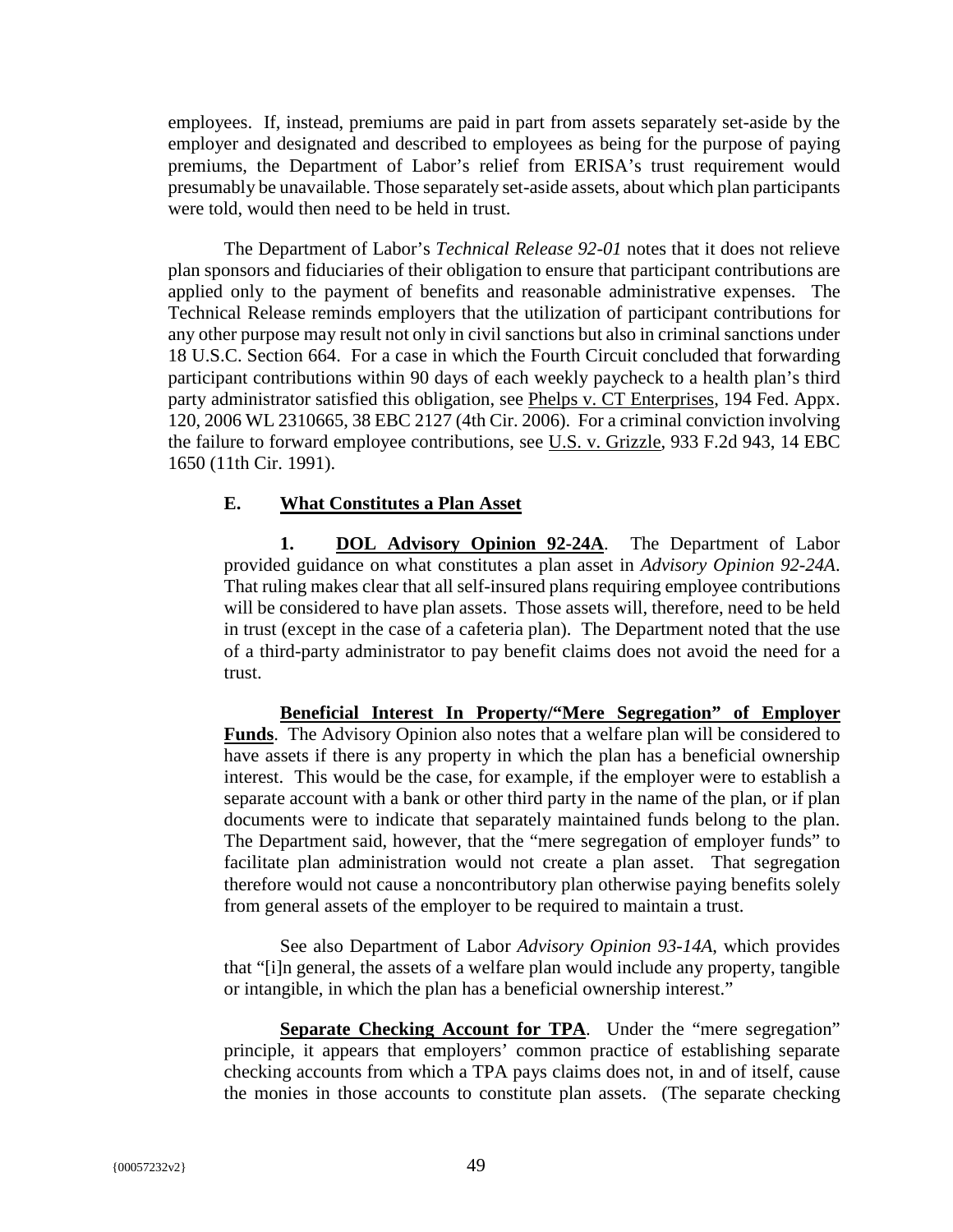account is created so the TPA will not have check writing authority against the employer's full array of assets.) Presumably, the result would be different if the employer made representations to participants that the checking account had been set aside for the payment of plan benefits, or the checking account were established in the plan's name.

**TPA's Commingled Account**. The Department of Labor declined to rule on the direct question raised by the party seeking the ruling. A third-party administrator had asked whether the maintenance of a single bank account from which benefits would be paid for a number of employers' plans would cause those plans to have plan assets. If so, those assets would need to be held in trust. The Department's refusal to rule was based on the factual nature of the question.

**Contributory Self-Insured Plans With Reinsurance**. The Department indicated its view that the trust exemption for insured arrangements is available only for plans actually paying benefits from insurance contracts. Stop-loss policies, which normally insure liabilities for benefits but do not insure benefits directly, would not provide benefits through insurance as required to enjoy the regulatory exemption from ERISA's trust requirement. The Department's view is contrary to the position taken by some employers that no trust is required where a contributory plan uses employee contributions to pay stop-loss premiums within three months.

**2. Reinsurance Not Plan Asset**. In an earlier *Advisory Opinion, Number 92-02A*, the Department had dealt with plans providing benefits exclusively from an employer's general assets, but where the sponsoring employer purchased stop-loss insurance. The Department indicated that such a stop-loss policy would not be considered a plan asset, and would therefore not itself need to be held in trust, where:

- the insurance proceeds are payable only to the employer, which is the named insured under the policy;
- the employer has all rights of ownership under the policy, and the policy is subject to the claims of the employer's creditors;
- neither the plan nor any participant or beneficiary has any preferential claim against the policy or any beneficial interest in it;
- no representations are made to participants or beneficiaries that the policy will be used to provide benefits under the plan or that the policy in any way represents security for the payment of benefits; and
- the benefits associated with the plan are not limited or governed in any way by the amount of insurance proceeds received by the employer.

See also *DOL Advisory Opinion 81-11A*. In a footnote, the Department suggested that where the plan document or other relevant documents, such as a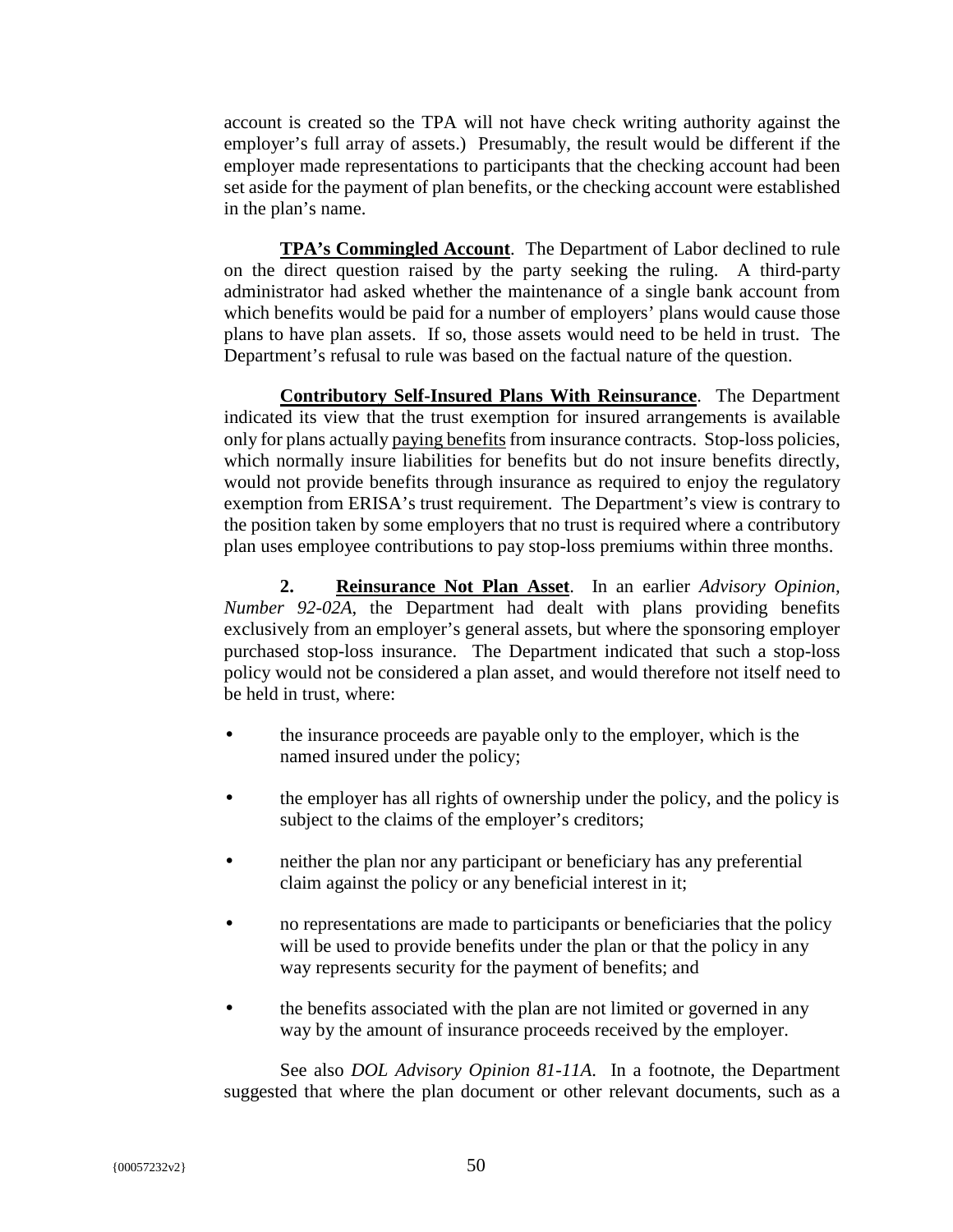collective bargaining agreement, require that the employer purchase an insurance policy, or where the documents identify an insurance policy to be used to satisfy liabilities of the plan, the resulting stop-loss policy could constitute a plan asset.

The upshot of these two Department of Labor rulings (Numbers 92-24A and 92-02A) is this: Employee contributions for health or welfare coverage under a plan which is completely or partially self-insured, must be held in trust. This is true even if employee contributions are promptly used to pay reinsurance premiums. These rulings do not, however, prevent a cafeteria plan from continuing to take advantage of the DOL non-enforcement policy relating to ERISA's trust requirement for salary reduction elections. It seems this need to hold participant contributions in trust will apply even where the employer can argue that participant contributions only serve to reimburse the employer for benefits it has previously paid. *DOL Advisory Opinion 92-24A*.

**Patelco**. Note that the Ninth Circuit, in Patelco Credit Union v. Sahni, 262 F.3d 897, 26 EBC 2060 (9th Cir. 2001), concluded that two checks from a stop-loss insurer made payable to the employer sponsoring the health plan were plan assets. Notably, the court did not seem to base its conclusion on any distinction between checks from the stop-loss insurer (plan assets), and the stop-loss policy itself (not a plan asset). Instead, the court seemed to reject DOL Advisory Opinion 92-02A. It dismissed the DOL opinion, saying simply that "this authority is not binding." In doing so, the court observed that advisory opinions by their terms may be relied on only by the parties described in the opinion letter request.

The employer in Patelco had established a health plan for its employees. The plan was initially fully insured. On the advice of an insurance broker, the employer later decided to partially self-fund the plan in order to avoid paying rising premiums. Under the new arrangement, employees would continue to pay the annual deductible in effect under the prior fully insured arrangement (\$50), but the employer would self-insure claims between \$50 and \$500, after which the insurance policy would cover the remainder.

The insurance broker had control over the assets. In particular, he selected the insurer for claims in excess of \$500. Each month the employer paid to the insurance broker, at the broker's direction, an amount of money that the broker estimated would be necessary to cover (1) benefit checks he would write to medical care providers, (2) insurance premiums for the insurance policy, and (3) the administrative fee the broker alleged the employer had agreed to pay him. The insurance broker's accounting for the assets was, at best, "sloppy." The broker maintained three accounts: one for "premiums" that came in from clients like the employer; one for paying claims; and one for his own company. The money of many plans was comingled in the accounts for premiums and claims. As to the employer at issue, the entire amount received each month pursuant to the broker's estimate (which included money for premiums, money to pay claims, and the broker's alleged administrative fee) was initially placed in the premiums account. Later, the broker would transfer money from the premiums account to the claims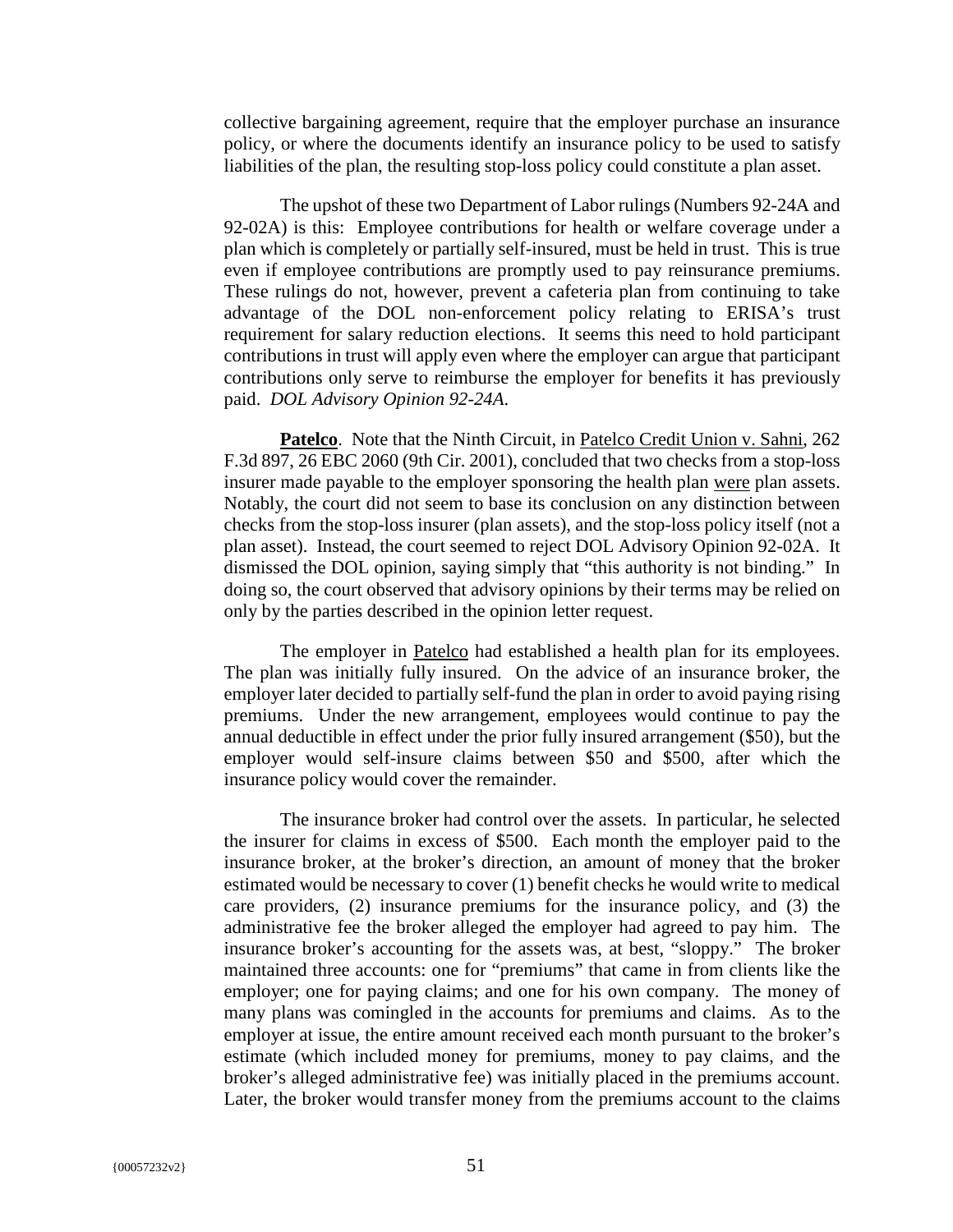account to cover the checks he had written to medical care providers. The broker had sole control over these accounts; the employer's employees did not have checkwriting authority, nor did they even know the account number or location of the accounts. The plan later became self-funded, with stop-loss coverage for annual losses exceeding \$10,000 per employee or \$100,000 for the plan. The broker was the party who shopped for a stop-loss carrier to replace the insurer and made the ultimate selection of the carrier.

The employer sued the broker for breach of fiduciary duty and violations of the self-dealing prohibited transaction provisions of ERISA Section 406(b). In holding for the employer, the court rejected the broker's argument that he did not violate ERISA Section 406(b) because he received only reasonable compensation and had provided disclosure of those amounts, and therefore qualified for the prohibited transaction exemptions under ERISA Sections 408(b)(2) and 408(c) for the payment of reasonable compensation for services rendered. The court concluded, as do DOL regulations, that the  $408(b)(2)$  exemption does not provide an exemption from the Section 406(b) self-dealing proscriptions (instead, providing relief from the Section  $406(a)$  requirements), and that the ERISA Section  $408(c)(2)$ provision regarding reasonable compensation does not establish an independent prohibited transaction exemption, but rather only modifies Section 408(b).

**Bank of Louisiana**. The Fifth Circuit cited *DOL Advisory Opinion 92-02A* approvingly for the notion that a stop-loss policy is not a plan asset in Bank of Louisiana v. Aetna US Healthcare Inc., 459 F.3d 610, 616, 38 EBC 1809 (5th Cir. 2006). The Fifth Circuit did so in the course of concluding that a stop-loss insurer was not acting in a fiduciary capacity when it represented to an employer which claims would be covered by a policy extension. Importantly, it was the employer that had contracted with the insurance company to provide stop-loss insurance for its self-funded health plan. As a result, the court indicated that the duties the insurer allegedly breached in negotiating the policy were owed to the employer, and the benefits of the stop-loss insurance inured solely to the employer. The insurer cited no evidence that the stop-loss policy was a plan asset or was purchased with plan assets. (The issue arose because the insurer asserted that it was a fiduciary so it could argue that various claims made by the employer were preempted by ERISA.) Although the Court cited the DOL advisory opinion, it also noted that the Ninth Circuit in Patelco had concluded that checks for stop-loss benefits are plan assets.

For another decision in which a court concluded that a stop-loss insurer was not a fiduciary under ERISA, see Union Healthcare, Inc. v. John Alden Life Insurance Co., 908 F.Supp 429 (S.D. Miss. 1995).

**3. DOL Advisory Opinion 2005-08A: Payments or Distributions from Insurers**. The Department of Labor included in *Advisory Opinion 2005-08A* a substantial discussion of what constitutes a plan asset. The Department had been asked whether litigation proceeds received by one of the Blue Cross organizations in settlement of claims against the tobacco industry, and which were subsequently paid out to certain group insurance policyholders that maintained welfare benefit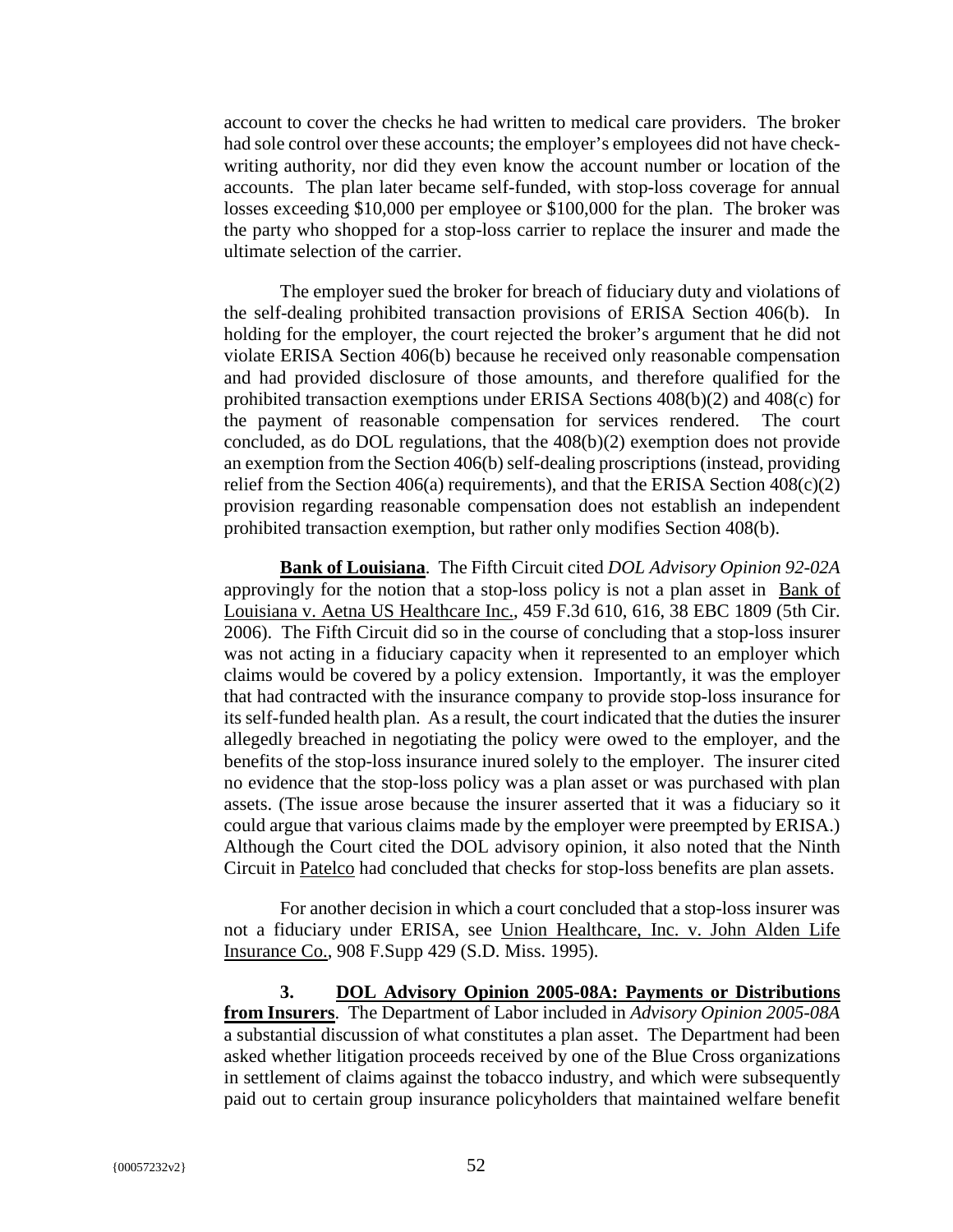plans, were subject to ERISA. The Department noted that ERISA does not expressly define what property will be regarded as "assets of an employee benefit plan." It observed that the Department has, however, issued regulations describing what constitutes a plan asset with respect to a plan's investment in other entities, and with respect to participant contributions, at *29 CFR §§ 2510.3-101 and 2510.3- 102*, respectively. The Department said it has indicated that in other situations (that is, other than with respect to a plan's investment in other entities and with respect to participant contributions) the assets of an employee benefit plan generally are to be identified on the basis of ordinary notions of property rights, citing *DOL Adv. Ops. 94-31 and 2001-02A*.

As noted, the ruling concerned the distribution by one of the Blue Cross and Blue Shield organizations (Blue Cross and Blue Shield of Minnesota ("Blue Cross")) of settlement proceeds the organization received in settlement of claims against the tobacco industry. The settlement Blue Cross received caused it to have surplus assets in excess of the amount it was permitted to retain under state law. Blue Cross initially filed a plan with the state insurance commissioner for the removal of this excess surplus in a way that did not include payments to Blue Cross' fully insured groups. The insurance commissioner rejected the proposal. Blue Cross then proposed to distribute a portion of the excess to certain group insurance policyholders. The state insurance commissioner tentatively approved this approach, so long as the distribution would not violate ERISA. In the plan approved by the insurance commissioner, Blue Cross would distribute \$30 million of the excess to certain group insurance policyholders. Blue Cross was then sued by certain insured individuals and groups seeking a portion of the settlement. In a settlement of that class action, Blue Cross agreed to pay to certain group insurance policyholders \$41 million based on specific criteria determined by Blue Cross. This revised payment became part of Blue Cross' amended plan for removing its excess surplus, which gained tentative approval from the insurance commissioner.

The advisory opinion described the proposed method for allocating the distribution of excess surplus to policyholders in this way:

You represent that not all current Blue Cross policyholders will receive a portion of the Payment and that there are approximately 38,000 Policyholders that may receive a portion of the Payment amount. You represent that Blue Cross's distribution of the Payment is not based on the amount of premiums paid by Policyholders, nor is it based on the actual health care experience of any Policyholder. Rather, you represent that the distribution of the Payment is based entirely on the following criteria: (1) whether the Policyholder had a fully-insured contract with Blue Cross at any time from January 1, 1978 through June 15, 2001 (Relevant Period); (2) the greatest number of covered employees in the last month in which the Policyholder was fully insured during the Relevant Period; and (3) the length of time that a Policyholder contracted with Blue Cross during the Relevant Period.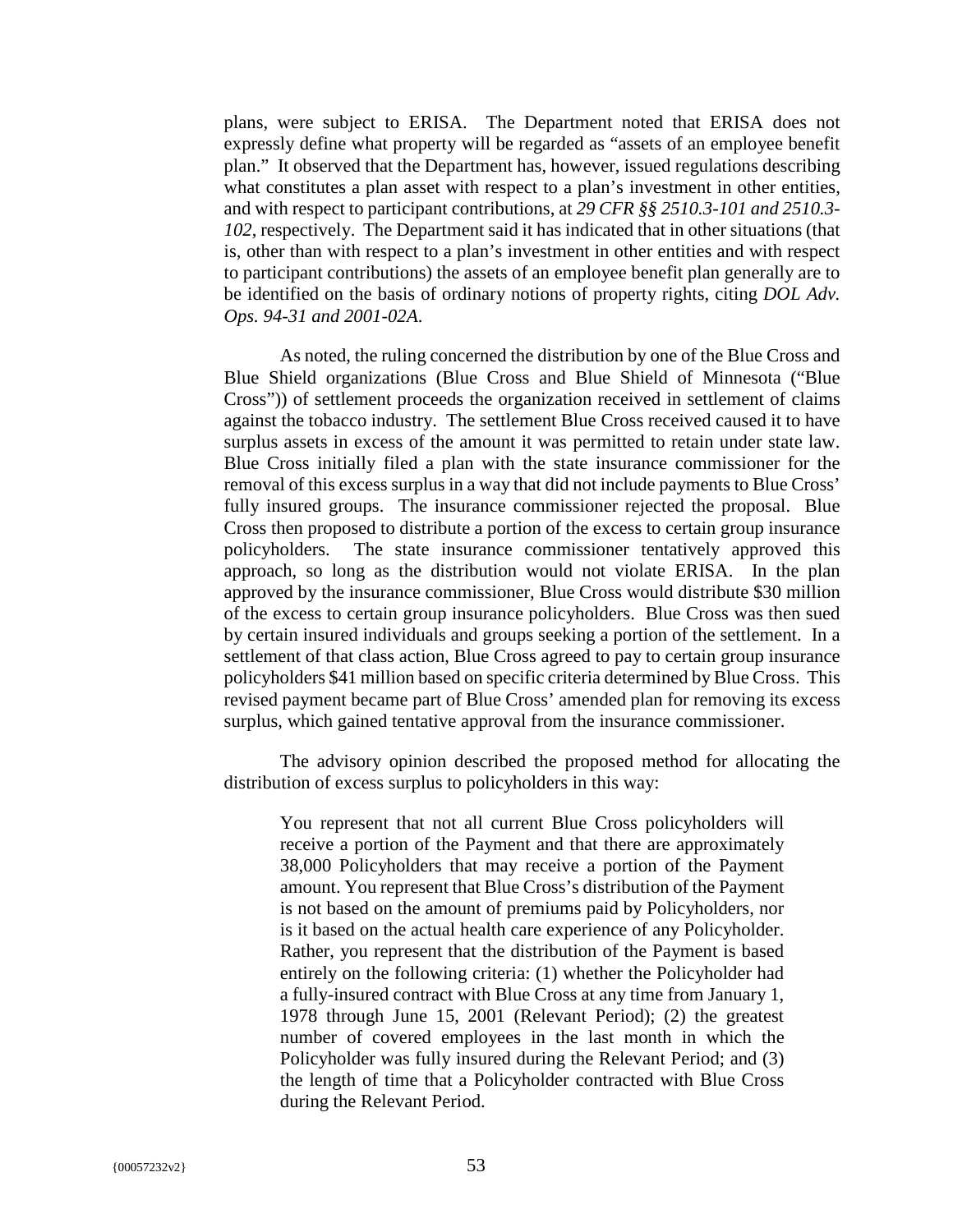You represent that the Blue Cross distribution formula will distinguish Policyholders in narrowly drawn groupings in terms of group size. You further represent that the Blue Cross distribution formula ignores any actuarial differences in premiums paid for similarly-sized insured groups. As a result, Policyholders that have the same number of insured individuals for the same amount of time will receive the same distribution amount despite the fact that one Policyholder may have paid a significantly larger amount in premiums than the other during the Relevant Period.

You represent that the Policyholders, as employers, provided health insurance benefits through their Blue Cross group insurance policies to their employees pursuant to welfare benefit plans that are governed by ERISA. Under typical contracts, Blue Cross requires that the employer contribute at least 50 percent of the premiums and, in fact, Blue Cross believes that most employers contributed in excess of 50 percent over the years. You also represent that some Policyholders may have terminated the welfare plan associated with Blue Cross's group insurance policy for which a portion of the Payment is to be made. You further represent that no Policyholder will receive a portion of the Payment in excess of its total premiums paid to Blue Cross and that because \$41 million is such a small portion of overall premiums paid over the years by employers, employers will recover only a relatively small portion of their premium payment. You ask whether any amounts paid to Policyholders constitute plan assets.

The Department noted in a footnote that because Blue Cross sued the tobacco companies on its own behalf for damages suffered by it, and not on behalf of any of its policyholders, the Department's view was that none of the settlement amount would constitute plan assets while it remained in the possession and control of Blue Cross.

The Department then launched into its discussion of when distributions from insurance companies to policyholders are considered to be plan assets under ERISA, as follows:

Distributions from insurance companies to their policyholders take a variety of forms, including refunds, dividends, demutualization payments and excess surplus distributions, such as the Payment. To the extent that a distribution, such as the Payment, is considered to be plan assets, it becomes subject to the requirements of Title I of ERISA. Anyone with authority or control over plan assets is a fiduciary and subject to, among other things, the fiduciary responsibility provisions of ERISA section 404, the prohibited transaction provisions of ERISA section 406 and the bonding requirements of section 412. Also, under ERISA section 403 plan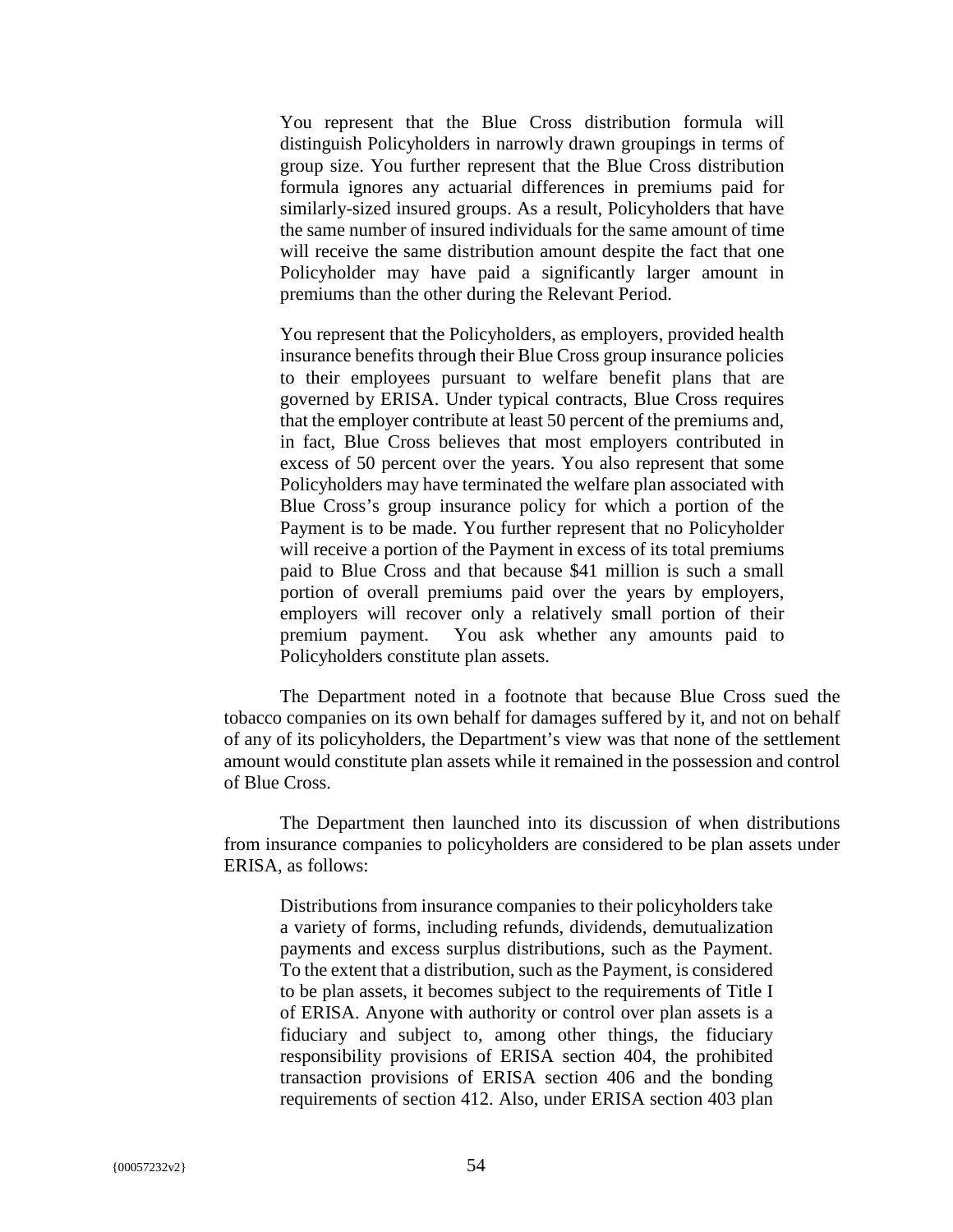assets must generally be held in trust and may not inure to the benefit of the employer. Section 403(a) of ERISA provides that all assets of an employee benefit plan shall be held in trust by one or more trustees. ERISA does not expressly define what property will be regarded as "assets of an employee benefit plan." The Department of Labor (the Department) has issued regulations describing what constitutes plan assets with respect to a plan's investment in other entities and with respect to participant contributions. See 29 C.F.R.2510.3-101 and 29 C.F.R. 2510.3- 102, respectively. The Department has indicated that the assets of an employee benefit plan generally are to be identified in other situations on the basis of ordinary notions of property rights.

Generally, a distribution such as the Payment, will be a plan asset if a plan has a beneficial interest in the distribution under ordinary notions of property rights. Under this approach the primary factors in determining beneficial interest would be the types of benefits, the terms of the governing instruments and the source of funds for the insurance contract. In the case where any type of plan or trust is the policyholder, or where the premium is paid entirely out of trust assets, it is the view of the Department that the entire distribution amount received by such policyholder constitutes plan assets. [At this point, the Department noted in a footnote that: "If an employer takes steps that cause the plan to gain a beneficial interest in particular assets, under ordinary notions of property rights (*e.g.*, causing the plan to be the named policyholder or using trust assets to pay the entire premium) such assets would become plan assets. *See*, Advisory Opinion 99-08A (May 20, 1999), Advisory Opinion 94-31A (September 9, 1994), and Advisory Opinion 2001-02A (February 15, 2001)."] However, if instead the employer is the policyholder or the owner of the policy, this fact would not, by itself, indicate that the employer may retain the entire distribution amount. If an employer is the named policyholder, additional evidence of the parties' intent would be needed to determine whether amounts received by the employer should be allocated to the plan because plan participants and beneficiaries are considered beneficiaries of the policy that underwrites plan benefits.

If the insurance policy or contract, together with other instruments governing the plan, is fairly read to provide for ownership of distributions, such as the Payment, then that language governs subject to the provisions of section 403 of ERISA. In the absence of more direct evidence of ownership, the Department believes that the allocation of a Policyholder's portion of the Payment between a plan and its sponsoring employer may be based on the sources of the insurance policies premium payments and other plan expenses.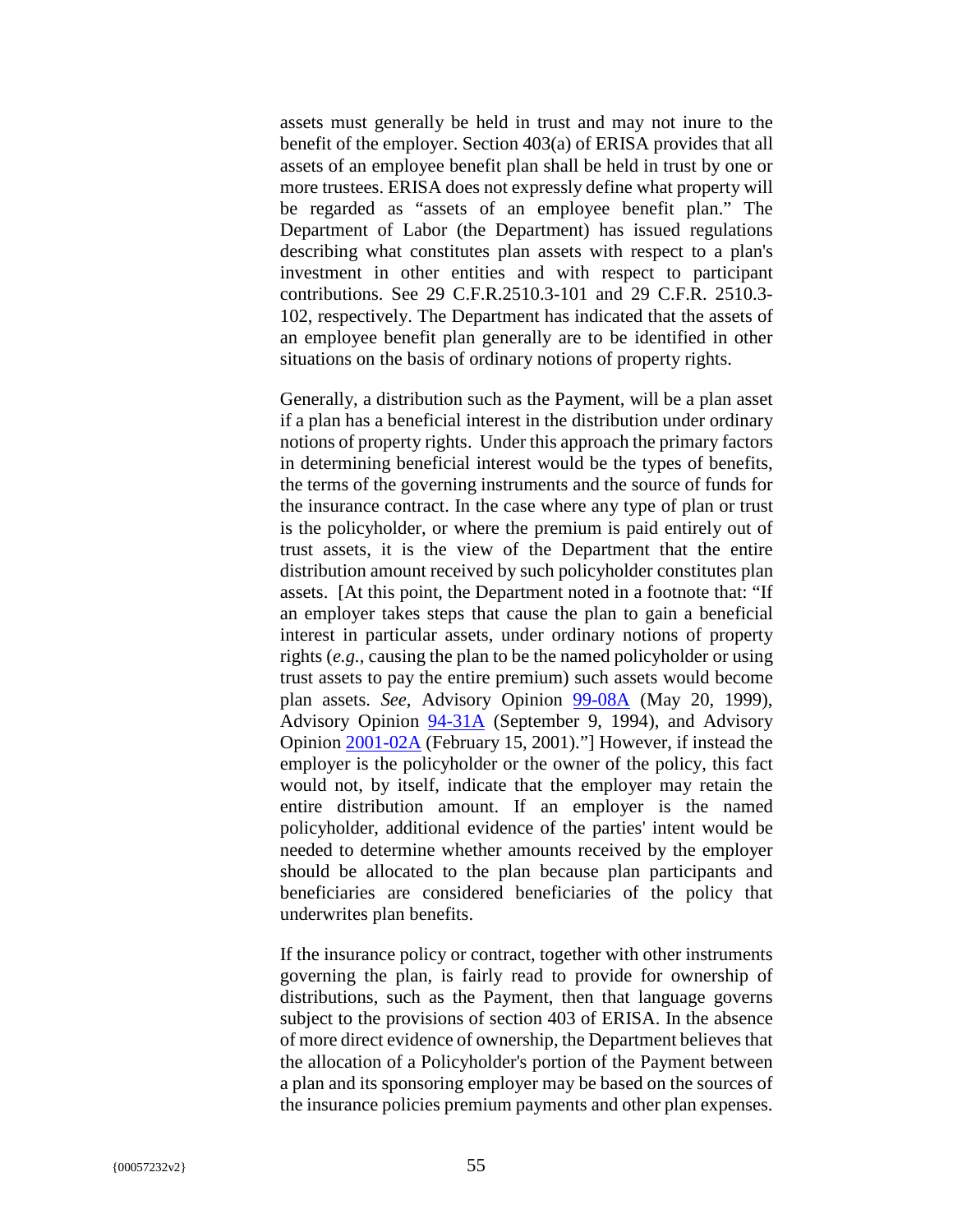Under this approach the portion of a distribution that is attributable to participant contributions would be considered plan assets. In this regard, it is the Department's opinion that, if a contract is ambiguous, and an employer paid the entire cost of the insurance coverage, then no part of the distribution with respect to this particular policy would be attributable to participant contributions. Likewise, if instead participants paid the entire cost of the insurance coverage then the entire amount of the distribution to such policyholder would be attributable to participant contributions and considered to be plan assets. If the participants and the employer each paid a fixed percentage of the cost, a percentage of the distribution equal to the percentage of the cost paid by participants would be attributable to participant contributions. If employers were required to pay a fixed amount and participants were responsible for paying any additional costs, then the portion of the distribution under such a policy that does not exceed the participants' total amount of prior contributions would be attributable to participant contributions. Finally, if participants paid a fixed amount and the employer were responsible for paying any additional costs then the portion of the distribution under such a policy that did not exceed the employer's total amount of prior contributions would not be attributable to participant contributions.

In any case, employers that sponsor employee benefit plans that use insurance policies to provide benefits under such plans would be prohibited by ERISA section  $403(c)(1)$  from receiving a distribution amount greater than the total amount of premiums and other plan expenses previously paid by the employer out of its general assets. To the extent that a policyholder's portion of the distribution exceeds the amount of such policyholder's total amount of premiums and other plan expenses previously paid, that excess amount must be held in trust for the exclusive benefit of participants. In addition, if the welfare plan of a policyholder was properly terminated and all obligations and claims under such plan were satisfied prior to the termination, there is no obligation under Title I of ERISA to treat any portion of the distribution received by such policyholder as plan assets.

Therefore, no violation of Title I of ERISA would occur if such policyholder retains its portion of the Payment. It should also be noted that the other fiduciary obligations under Title I of ERISA, including those in sections 404 and 406 of ERISA, apply to dealing with any portions of the Payment amount that constitute plan assets.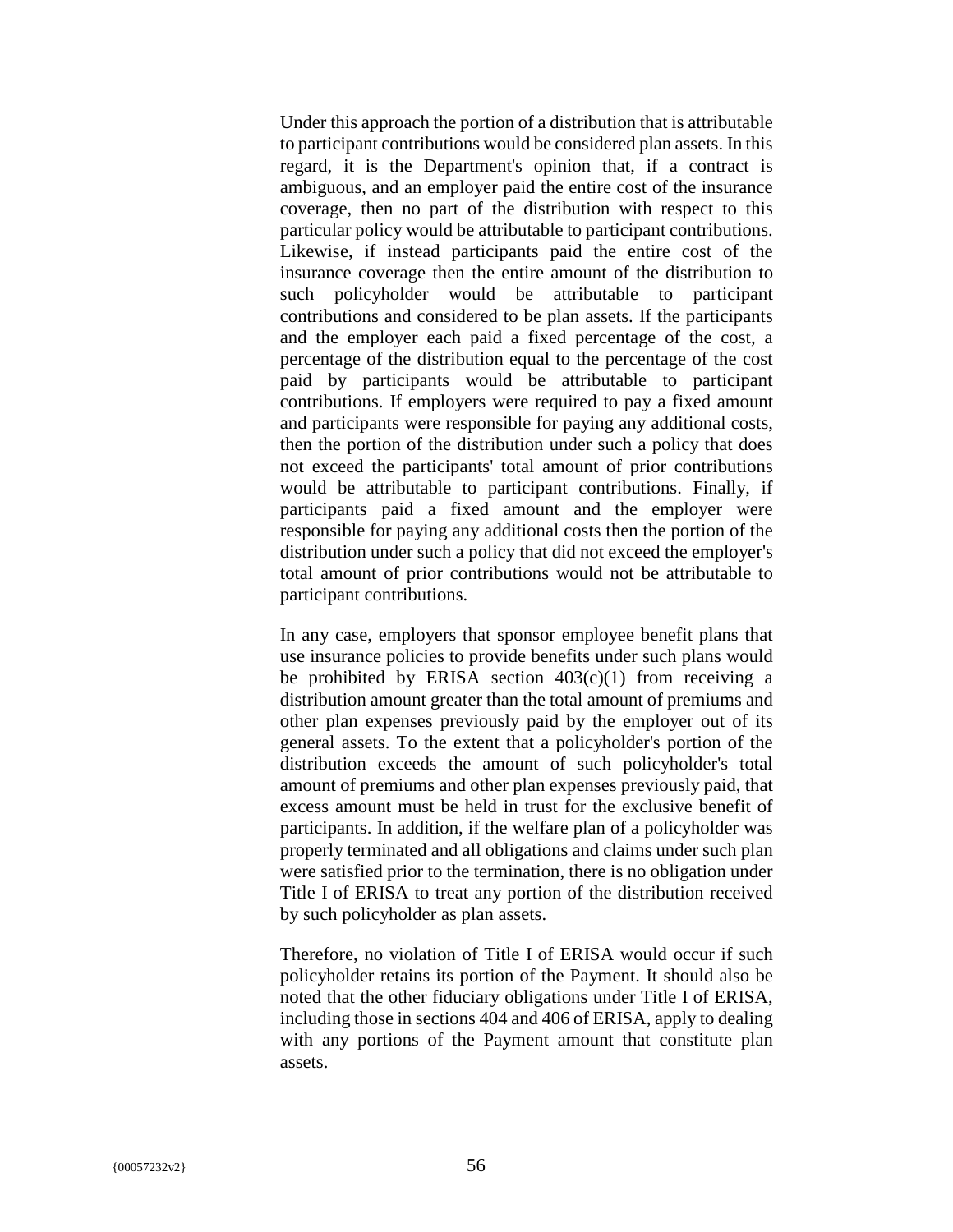Consistent with the provisions of ERISA section 403, Policyholders receiving a portion of the Payment constituting plan assets could place those assets in trust until appropriately expended in accordance with the terms of the plan. Alternatively, the Department believes that, prior to or simultaneous with the distribution of the Payment constituting plan assets, such assets could be applied to enhancing plan benefits under existing, supplemental or new insurance policies or contracts; or applied toward future participant premium payments without violating the requirements of section 40.

You represent that many of the Policyholders do not currently maintain trusts to hold plan assets because their plans are funded solely by insurance contracts, and therefore, are exempt from the trust requirement. This is generally true for welfare plan Policyholders and smaller employers holding group annuity contracts to fund retirement benefits. In recognition of the unique circumstances giving rise to the distribution of the Payment (where a portion of the Payment is considered to be plan assets by a Policyholder), the Department has determined that, pending the issuance of further guidance, it will not assert a violation in any enforcement proceeding solely because of a failure to hold plan assets in trust, provided that: such assets consist solely of proceeds received by the Policyholder in connection with the Payment; such assets, and any earnings thereon, are placed in the name of the plan in an interest-bearing account as soon as reasonably possible following receipt and such proceeds are applied for the payment of participant premiums or applied to plan benefit enhancements or distributed to plan participants as soon as reasonably possible but no later than twelve (12) months following receipt; such assets are subject to the control of a designated plan fiduciary; the plan is not otherwise required to maintain a trust under section 403 of ERISA; and the designated fiduciary maintains such documents and records as are necessary under ERISA with respect to the foregoing. Nor, with respect to plans satisfying the foregoing, will the Department assert a violation in any enforcement proceeding or assess a civil penalty with respect to such plans because of a failure to meet the reporting requirements by reason of not coming within the limited exemptions set forth in 29 C.F.R. §§2520.104- 20 and 2520.104-44 solely as a result of receiving a portion of the Payment constituting, in whole or in part, plan assets.

**Demutualization Proceeds**. In a footnote to the advisory opinion, the Department addressed the proper allocation of demutualization proceeds received by a policyholder where a mutual insurance company becomes a stock company. In that context, the Department drew a distinction with its general conclusion in the advisory opinion that where participants pay a fixed amount for coverage (and the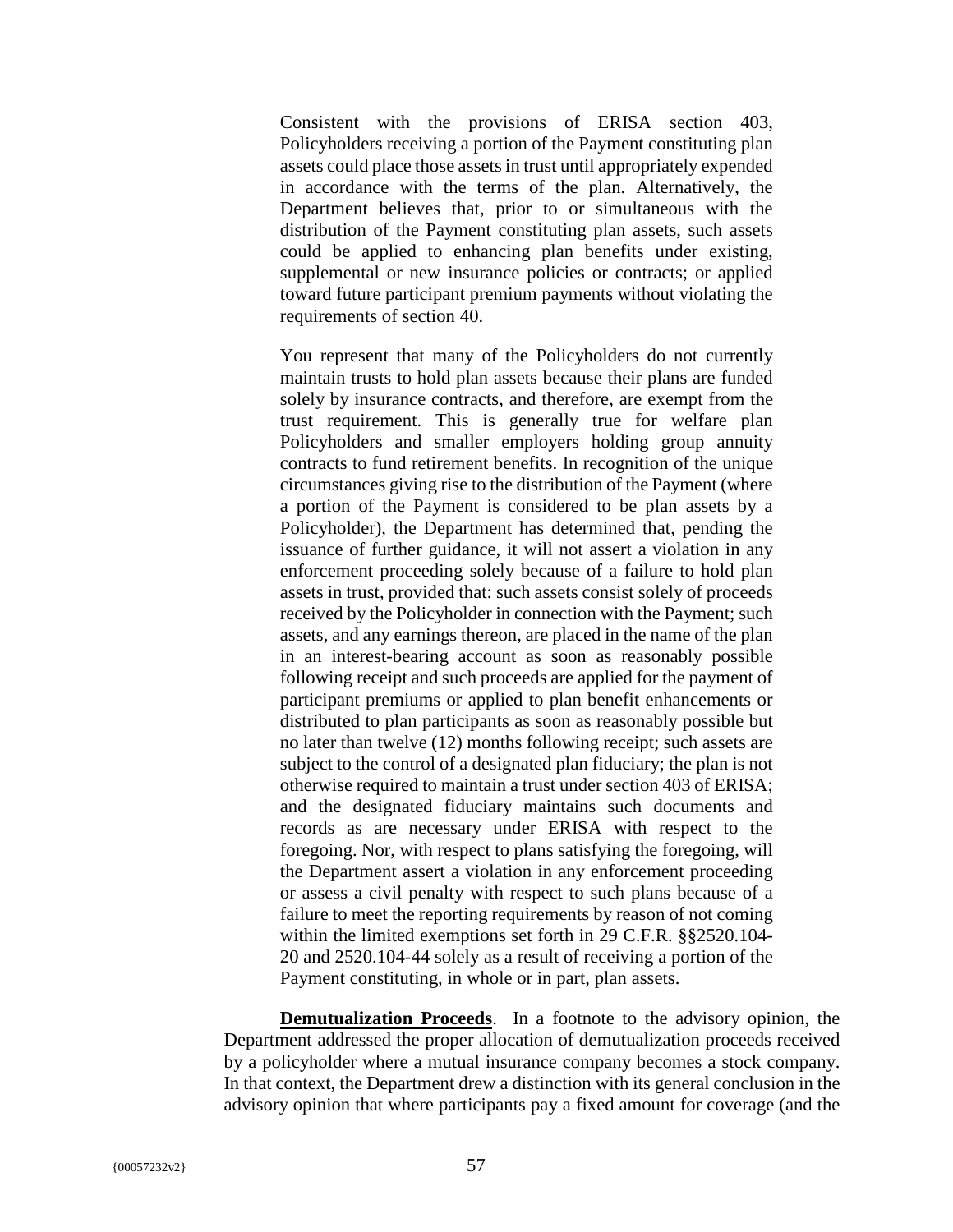employer is responsible for any additional costs), the portion of any distribution under the policy that does not exceed the employer's total amount of prior contributions will not be attributable to participant contributions. With respect to demutualization proceeds, the Department stated a different rule, as follows:

The Department believes, however, that in the case of a policyholder's receipt of demutualization proceeds, members of a mutual insurance company are required to legally exchange, and thereby extinguish, their equity interests for such proceeds. In this context, and unless it is clear from the contract and other plan documents how the proceeds should be allocated, the policyholder's ownership/equity interest in the insurance company relates directly to the amount of premiums paid. As a result, when participants contribute towards insurance premiums that produce an inchoate equity/ownership interest, it is the view of the Department that a prorata portion of the resulting demutualization proceeds is properly attributable to participant contributions. See Advisory Opinion 2001-02A and Information Letter to Theodore Groom (February 15, 2001).

The DOL, in a footnote to *Advisory Opinion 2001-02A* had described the proper method for allocating demutualization proceeds as follows:

See Advisory Opinion 92–02A, Jan. 17, 1992 (assets of a plan generally are to be identified on the basis of ordinary notions of property rights under non–ERISA law). It is the view of the Department that, in the case of an employee welfare benefit plan with respect to which participants pay a portion of the premiums, the appropriate plan fiduciary must treat as plan assets the portion of the demutualization proceeds attributable to participant contributions. In determining what portion of the proceeds are attributable to participant contributions, the plan fiduciary should give appropriate consideration to those facts and circumstances that the fiduciary knows or should know are relevant to the determination, including the documents and instruments governing the plan and the proportion of total participant contributions to the total premiums paid over an appropriate time period. In the case . . . where any type of plan or trust is the policyholder, or where the policy is paid for out of trust assets, it is the view of the Department that all of the proceeds received by the policyholder in connection with a demutualization would constitute plan assets.

Note, incidentally, that the IRS ruled that each of 10 demutualization trusts qualified as VEBAs under Code Section 501(c)(9) in Dominion Chevrolet Co v. CBS Demutualization Trust, G.L. Howard, Inc. BCBS Demutualization Trust, and Others (8/13/99), reported at 163 DTR K-5, August 24, 1999.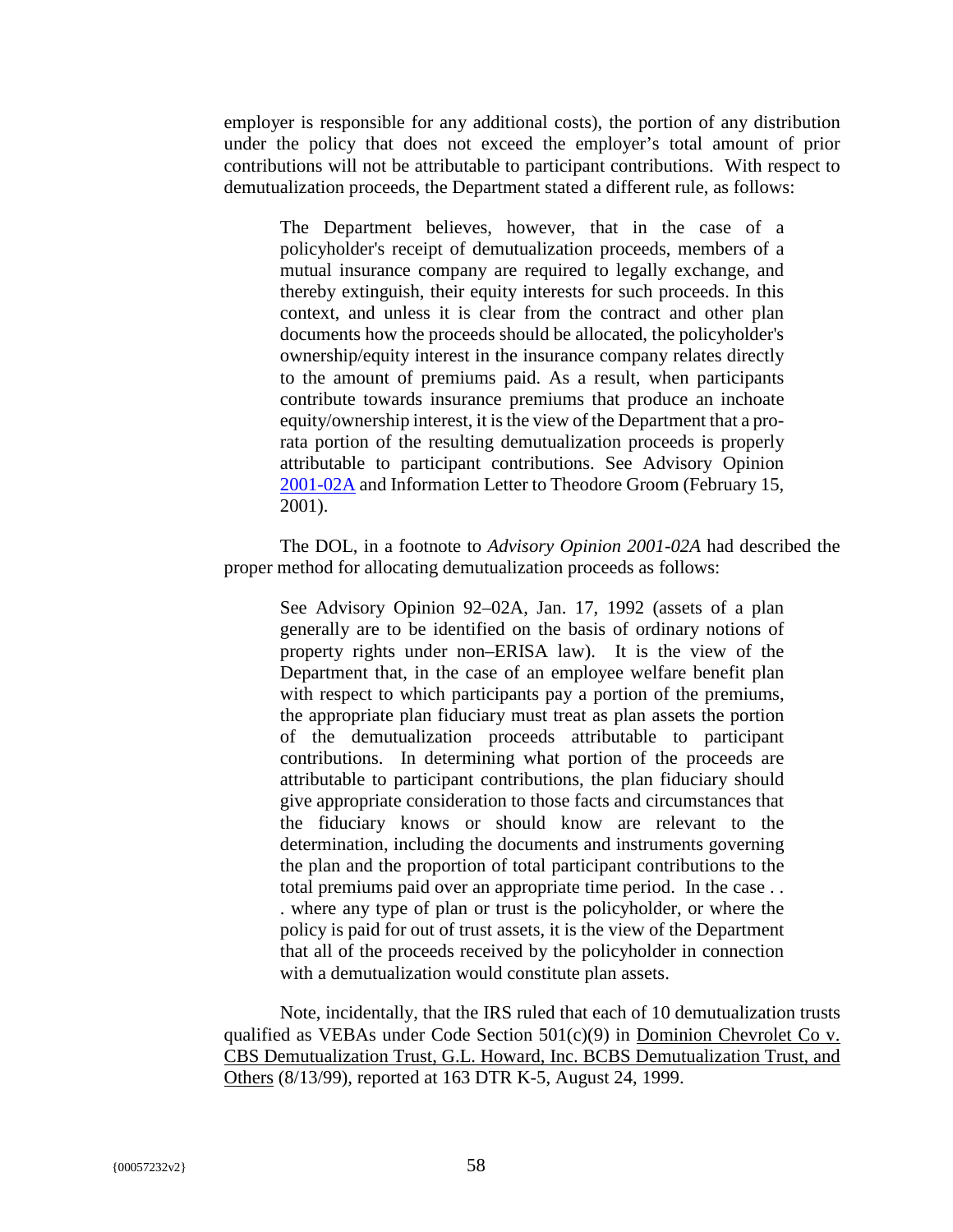**4. Revocable Trust**. The Department of Labor has indicated that the assets of a revocable trust established by an employer would not constitute plan assets where the trust assets were subject to the claims of the employer's general creditors and were used by the employer as a discretionary source for paying premiums for medical insurance. *DOL Advisory Opinion 93-14A*.

**5. Trusts for FAS 106 Funding**. The Department of Labor held that the assets of an irrevocable trust intended to be used by an employer to offset its benefit obligations for purposes of financial reporting under FAS 106 are plan assets under ERISA. *DOL Adv. Op. 94-31A.* The Department said this was the case because the treatment or use of a trust's assets as a benefit obligation offset for employer financial reporting purposes is tantamount to a representation that those assets separately secure the benefits promised under the plan. In that regard, the Department noted that to serve as an offset under FAS 106, assets must be segregated and restricted for the payment of post-retirement benefits.

In contrast, where a utility, as part of a ratemaking case, was permitted to recover post-retirement benefit costs from ratepayers on a current basis, those monies, which were to be contributed to a grantor trust, would not constitute plan assets. *DOL Adv. Op. 99-08A*. That was because the assets accumulated in the trust would not be restricted to the payment of post-retirement benefits. Instead, the company could eventually either (1) contribute the monies accumulated in the trust to one or more VEBAs to fund post-retirement health and life insurance benefits provided to its employees and former employees, or (2) apply those monies to such other business purposes as would be consistent with the applicable rate orders of the state public service commission. The company intended to contribute to the trust amounts recovered from ratepayers in excess of the maximum deductible contributions permitted to be made to its VEBAs, or otherwise in excess of the amount the company deemed advisable to contribute to the VEBAs. The trust assets were not to be treated by the company, or by any other participating employer, as a "restricted and segregated fund" for purposes of FAS 106. The trust agreement would provide that trust assets could be used for any business or regulatory purpose that the company determined not to be inconsistent with the orders or decisions of the state public service commission. The trust agreement would also state specifically that nothing would entitle any participant or beneficiary of any employee benefit plan to any payments from, or create any interest on their part in, the assets of the trust fund, and that the trust was not intended to fund any employee benefit plan or program, but rather was intended to be depository arrangement with the trustee for the setting aside of cash and other assets for meeting all or part of the company's and any participating employer's obligations, including any obligations that the company might have with respect to any rate orders issued by the state public service commission. Neither the VEBAs nor the participants or beneficiaries would have any preference or claim against, or any beneficial interest in, the assets of the trust.

**6. Split-Dollar Life Insurance**. The Department of Labor ruled that the cash value portion of a split-dollar life insurance policy did not constitute a plan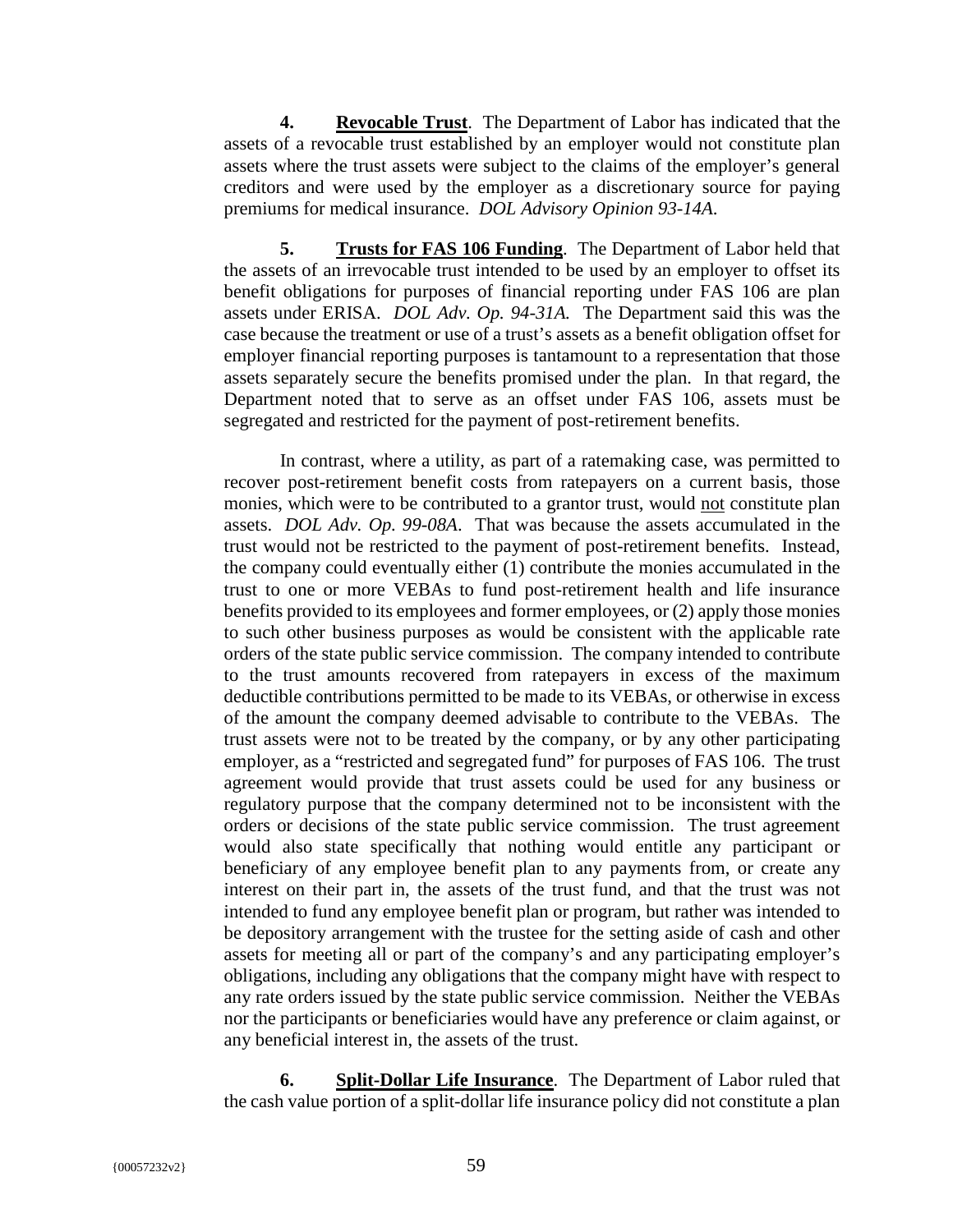asset, where the employer had all rights of ownership to that cash value, and neither the split-dollar plan nor the employee had any preferred claims against or any beneficial interest in the cash value. This was true in part because the cash value was not used to provide, or secure, the employees' life insurance benefits. *DOL Advisory Opinion 92-22A*.

#### **7. Unremitted Contributions**.

**a. Employee Contributions (Including 401(k) Elective Deferrals**. The Eleventh Circuit held that where an employer withheld monies from employees' paychecks, those amounts constituted plan assets even though the employer failed to deposit the amounts in the union vacation trust in which they were required to be deposited. The funds were embezzled before being deposited in the trust. A DOL conclusion that the amounts were plan assets even before their deposit in the trust was important in obtaining a criminal conviction under 18 U.S.C. Section 664. U.S. v. Grizzle, 933 F.2d 943, 14 EBC 1650 (11th Cir. 1991). Accord, Navarre v. Luna (In re Luna), 406 F.3d 1192, 1199 (10th Cir. 2005) (unremitted employee contributions were plan assets, while unremitted employer contributions were not plan assets); Eskelin v. Ranson Companies, 121 F.3d 715 (9th Cir 1997) (unpublished) (contributions deducted from an employee's wages become plan assets as soon as they can feasibly be segregated from the employer's other assets, but not later than 90 days after withholding, citing 29 CFR § 2510.3-102(a))); Bannistor v. Ullman, 287 F.3d 394, 402 (5th Cir. 2002) (plan assets include employee contributions to benefit plans withheld from employees' paychecks for deposit to those benefit plans, even though not yet delivered to the plans); In re Lexington Healthcare Group, Inc., 335 BR 570, 36 EBC 2034 (Bankr. D. Del. 2005) (unremitted 401(k) elective deferrals were plan assets); In re College Bound, Inc., 172 BR 399, 404 (Bankr. S.D. Fla. 1994) (once employee wages are withheld for purposes of contribution to a plan, those wages become plan assets held in trust by the employer).

The Department of Labor's regulations defining the term "plan assets" provide that:

The assets of the plan include amounts (other than union dues) that a participant or beneficiary pays to an employer, or amounts that a participant has withheld from his wages by an employer, for contribution to the plan as of the earliest date on which such contributions can reasonably be segregated from the employer's general assets. (emphasis added)

*29 CFR § 2510.3-102*.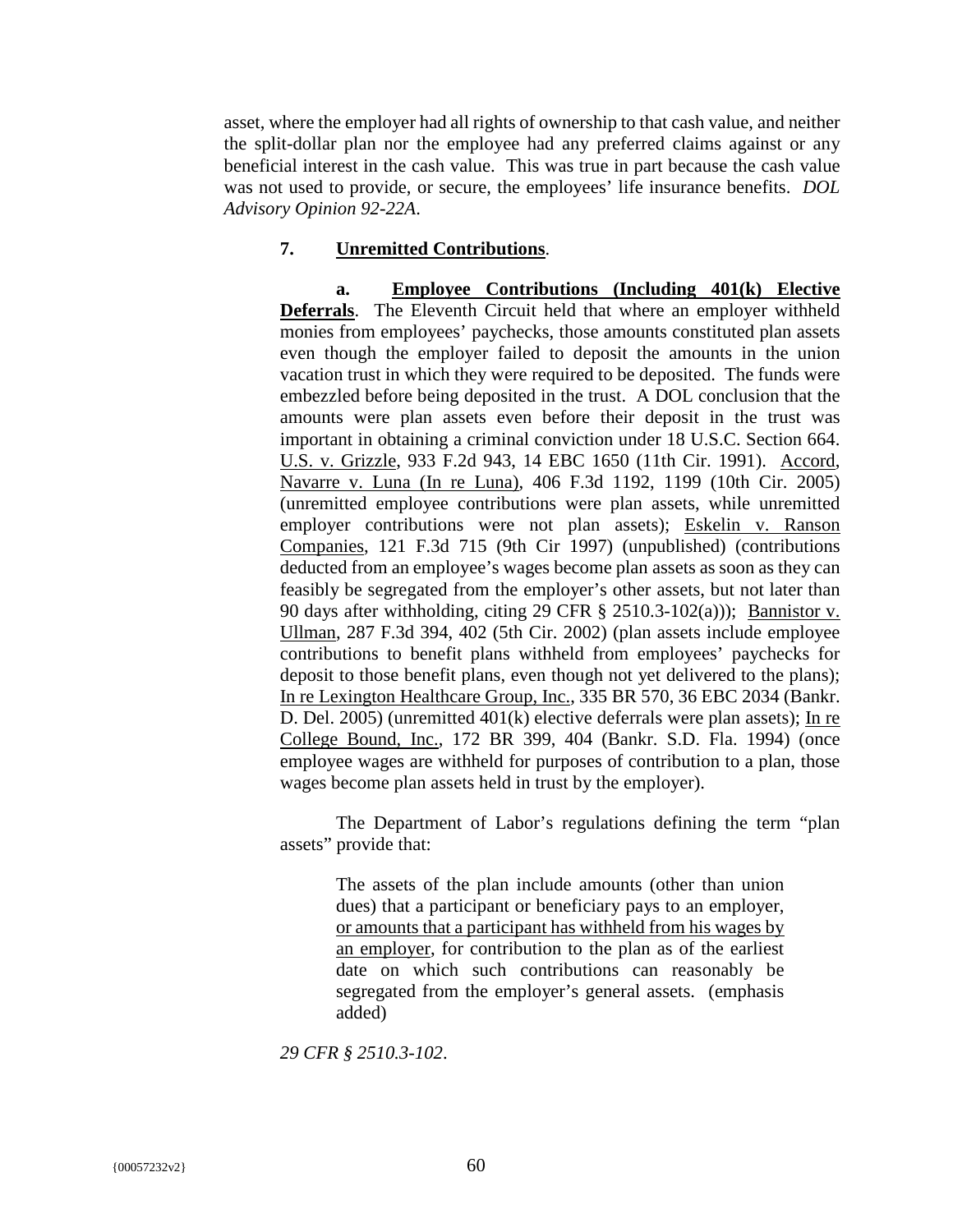The Eleventh Circuit concluded, however, that until contributions were actually paid to a plan, the monies were not plan assets. Local Union 2134 v. Powhatan Fuel Inc., 828 F.2d 710 (11th Cir. 1987).

**b. Employer Contributions**. Although, as described above, most authority indicates that unremitted employee contributions are plan assets, the conclusion may be different with respect to employer contributions. See, e.g., Trustees of National Elevator Industry Pension v. Lutyk, 140 F.Supp.2d 447, 456, 26 EBC 1294 (E.D. Pa. 2001), *aff'd on other grounds*, 332 F.3d 188, 30 EBC 1845 (3d Cir. 2003) (unremitted employer contributions were not plan assets); Navarre v. Luna (In re Luna), 406 F.3d 1192, 1199 (10th Cir. 2005) (unremitted employee contributions were plan assets, while unremitted employer contributions were not); Cline v. Industrial Maintenance Engineering & Contracting Co., 200 F.3d 1223, 1234 (9th Cir. 2000); Central Illinois Carpenters Health & Welfare Trust Fund v. S & S Fashion Floors, Inc., 516 F.Supp.2d 931, 42 EBC 2380 (C.D. Ill. 2007) (unremitted employee contributions were plan assets, while unremitted employer contributions were not).

In some cases, courts have looked to the specific language of plan documents, collective bargaining agreements, or other governing trust documents to determine when amounts become plan assets. See, e.g., ITPE Pension Fund v. Hall, 334 F.3d 1011, 1014 (11th Cir. 2003) (plan language overrides general rule that unpaid employer contributions are not plan assets); Chicago Dist. Council of Carpenters Pension Fund v. Angulo, 150 F.Supp.2d 976, 978 (contract language implicitly led to holding that employer contributions were plan assets); Laborers Combined Funds of Western Pennsylvania v. Cioppa, 346 F.Supp.2d 765 (W.D. Pa. 2004) (language in trust fund caused contributions due under collective bargaining agreements to constitute plan assets); Galgay v. Gangloff, 677 F.Supp. 295 (M.D. Pa. 1987), *aff'd*, 932 F.2d 959 (3d Cir. 1991) (agreement creating funds stated that "title to all monies paid into and/or due and owing said fund shall be vested in and remain exclusively in the trustees of the fund," which caused money that was owed to become an asset of the plan); Connors v. Paybra Mining Co., 807 F.Supp 1242, 1246 (S.D. W.Va. 1992) (agreement vested title in ERISA fund for all "due and owing" contributions, which caused delinquent contributions to be plan assets).

In at least one case, it appears a court concluded that both employer and employee wage deductions were plan assets, regardless of the language of benefit plan documents or whether the funds were ever conveyed to the plan. Board of Trustees of the Airconditioning & Refrigeration Industry Health & Welfare Trust Fund v. J.R.D. Mechanical Services, Inc., 99 F.Supp.2d 1115, 1120 n. 4 (C.D. Cal. 1999). Another court appears to have reached the same conclusion in Ironworkers' Local No. 25 Pension Fund v. McGuire Steel Erection, Inc., 352 F.Supp.2d 794 (E.D. Mich. 2004) (whether or not the court were to consider language of the trust agreement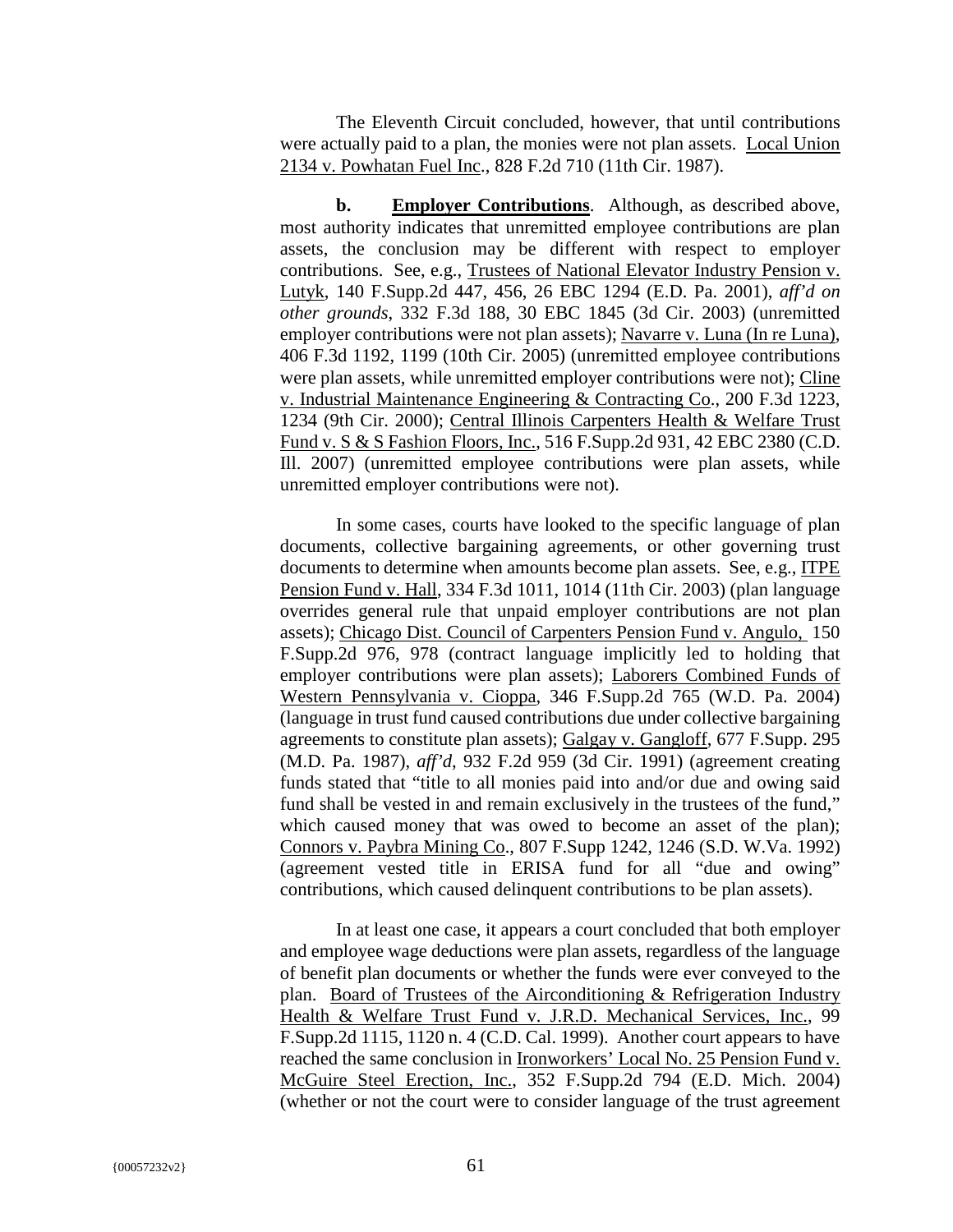providing that employer contributions become vested plan assets at the time they become due and owing to the fund, unpaid employer contributions became vested plan assets when they became due).

Many of the cases addressing whether unremitted employee or employer contributions are plan assets concern whether a party acted as a fiduciary when failing to forward monies to the plan.

**c. Payments from Union to Employer**. The Third Circuit held that payments made by a union to an employer were for the purpose of reimbursing the employer for its expenses in providing pension benefits to employees temporarily working for the union, rather than as contributions to a pension trust fund. As a result, those payments did not constitute plan assets required to be contributed to the trust fund for the pension plan. Bottle Beer Drivers, Warehousemen & Helpers Teamsters Local 843 v. Anheuser Busch Inc., 96 Fed. Appx. 831, 2004 WL 938462, 32 EBC 2229 (3d Cir. 2004). In prior years the employer had made contributions to the pension plan pursuant to the terms of a collective bargaining agreement. It did not, however, make contributions for employees on leave to serve the local. Instead, the union contributed directly to the trustee for those employees, contributing the same amount the employer contributed on behalf of other employees. Later, however, because of the well-funded status of the pension plan, the employer successfully negotiated for making no set contributions to the pension plan, but instead making contributions at the time and amount the employer thought appropriate. The employer determined that contributions were not necessary and stopped making them. At that time, the union also stopped making payments to the trustee, but began making payments to the employer at the employer's request. The employer had determined that if the union made no payments whatsoever, the company could be liable for giving a "thing of value" to union employees, in violation of Section 302(a) of the Labor Management Relations Act of 1947 ("LMRA"), *29 USC § 186(a)*. The court was influenced in its thinking by the Third Circuit's decision in Trailways Lines Inc. v. Trailways, Inc. Joint Council of Amalgamated Transit Union, AFL-CIO, 785 F.2d 101 (3d Cir. 1986), in which the Third Circuit held that employees who take leaves of absence to perform union service are not employees for purposes of the statutory exemption for payments to trust funds established for the benefit of employees. The Third Circuit concluded that collective bargaining agreements which allow for employer contributions on behalf of those individuals therefore violate the LMRA.

**F. Multiple Employer Trusts**. ERISA does not prohibit a trust from holding the assets of more than one plan. That is, ERISA's trust requirement is not violated by the commingling of assets. *DOL Advisory Opinion 81-62A*. It is, however, necessary to separately account for the interest of each plan in a common trust or other common vehicle, in order to avoid using the assets of one plan to pay benefits to participants or beneficiaries of another plan. Absent such separate accounting, ERISA's exclusive benefit rule, which